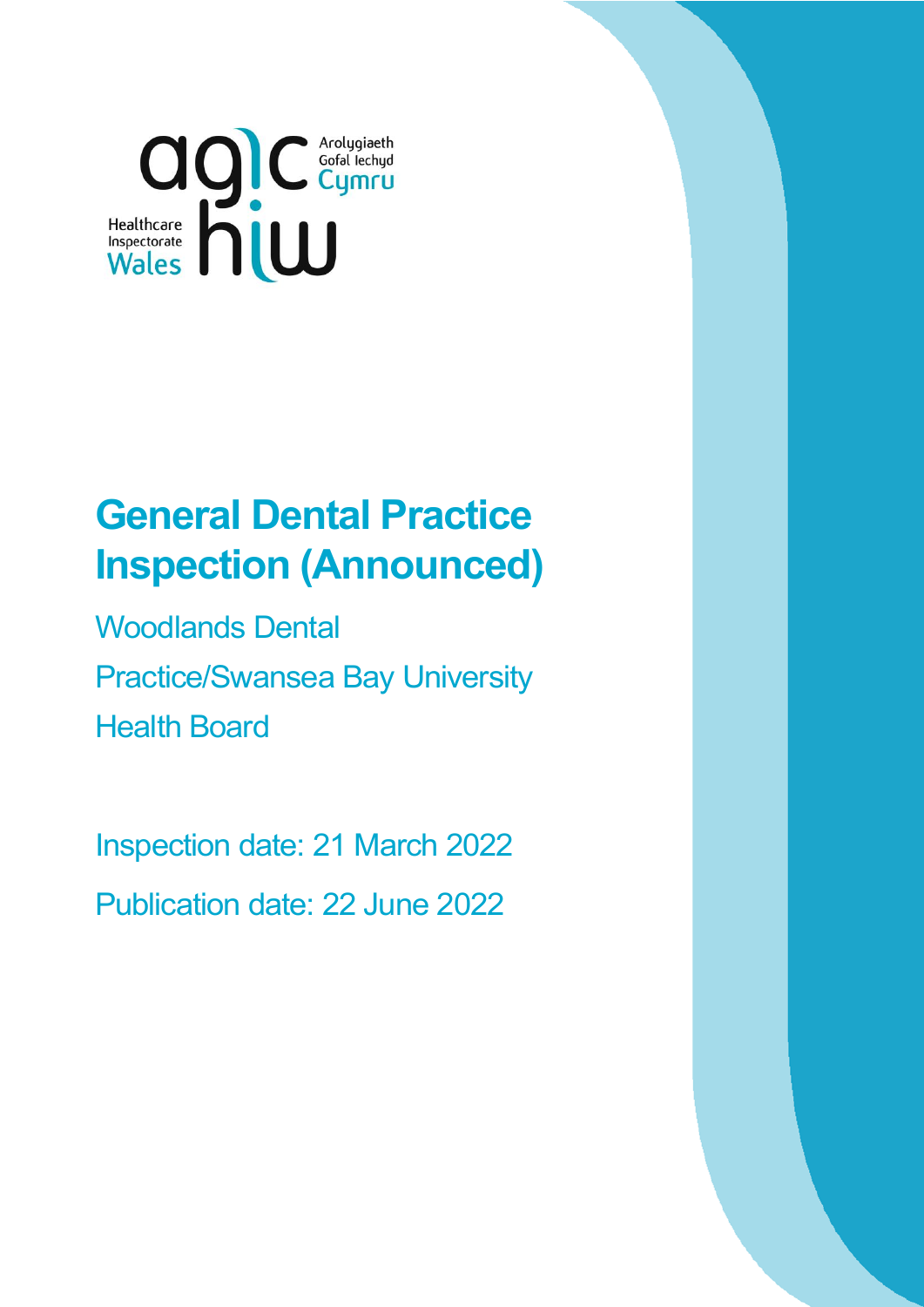This publication and other HIW information can be provided in alternative formats or languages on request. There will be a short delay as alternative languages and formats are produced when requested to meet individual needs. Please contact us for assistance.

Copies of all reports, when published, will be available on our website or by contacting us:

In writing:

**Communications Manager Healthcare Inspectorate Wales Welsh Government Rhydycar Business Park Merthyr Tydfil CF48 1UZ**

Or via

**Phone: 0300 062 8163 Email: [hiw@gov.wales](mailto:hiw@gov.wales) Website: [www.hiw.org.uk](http://www.hiw.org.uk/)**

Digital ISBN 978-1-80364-390-8

© Crown copyright 2022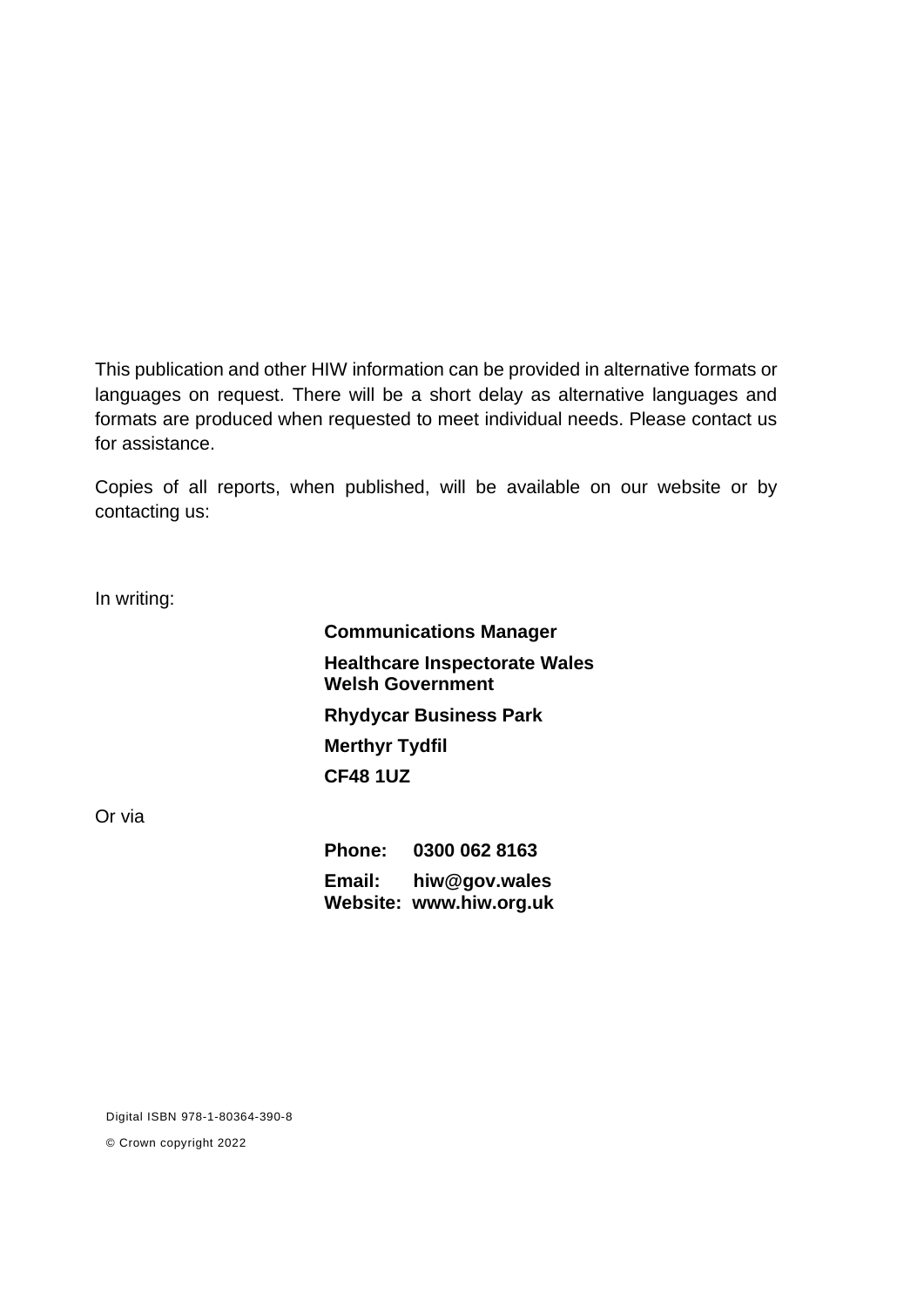## **Contents**

| 2. |                                                                    |  |
|----|--------------------------------------------------------------------|--|
| 3. |                                                                    |  |
|    |                                                                    |  |
|    |                                                                    |  |
|    |                                                                    |  |
| 4. |                                                                    |  |
| 5. |                                                                    |  |
|    | Appendix A – Summary of concerns resolved during the inspection 34 |  |
|    |                                                                    |  |
|    |                                                                    |  |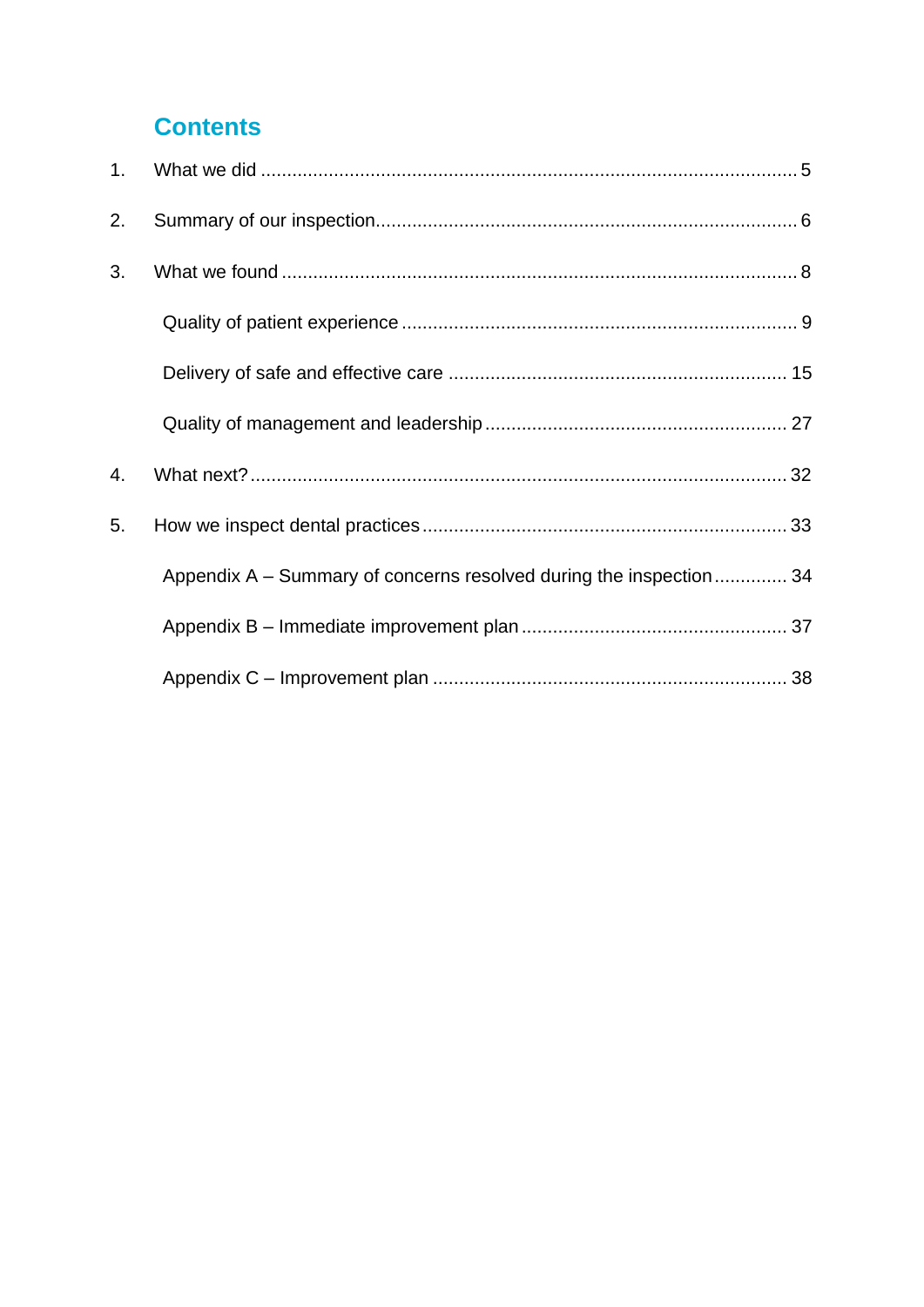**Healthcare Inspectorate Wales (HIW) is the independent inspectorate and regulator of healthcare in Wales** 

## **Our purpose**

**To check that people in Wales receive good quality healthcare**

## **Our values**

**We place patients at the heart of what we do. We are:**

- **Independent**
- **Objective**
- **Caring**
- **Collaborative**
- **Authoritative**

## **Our priorities**

**Through our work we aim to: Provide assurance: Provide an independent view on the quality of care Promote improvement: Encourage improvement through reporting and sharing of good practice Influence policy and standards: Use what we find to influence policy, standards and practice**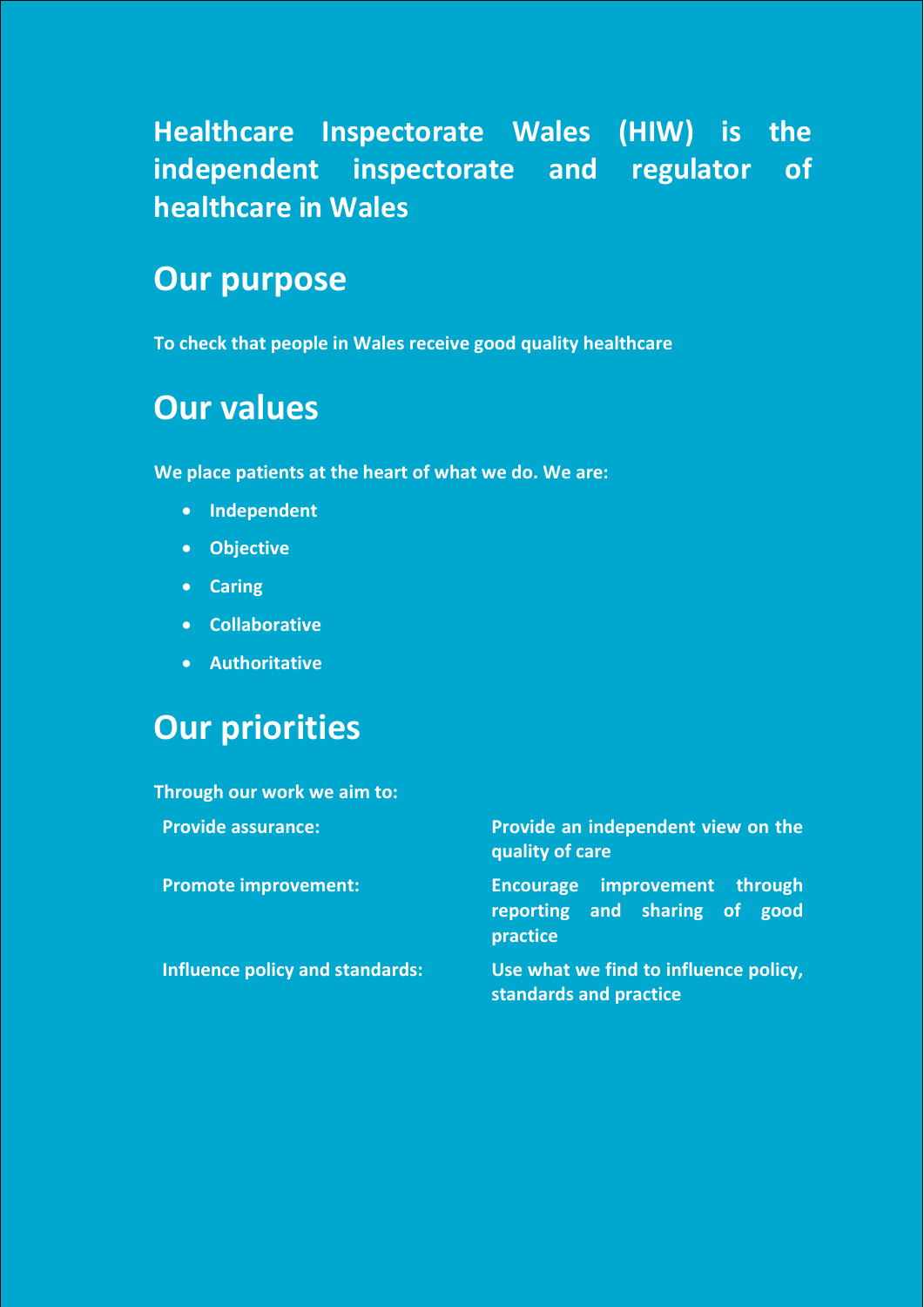## <span id="page-4-0"></span>**1. What we did**

Healthcare Inspectorate Wales (HIW) completed an announced inspection of Woodlands Dental Practice at 18 Victoria Gardens, Neath, SA11 3BE within Swansea Bay University Health Board on the 21 March 2022.

Our team, for the inspection comprised of a HIW inspector and a dental peer reviewer.

HIW explored how the service met the Private Dentistry (Wales) Regulations 2017, the Health and Care Standards (2015) and other relevant legislation and guidance.

Further details about how we conduct dental inspections can be found in Section 5 and on our website.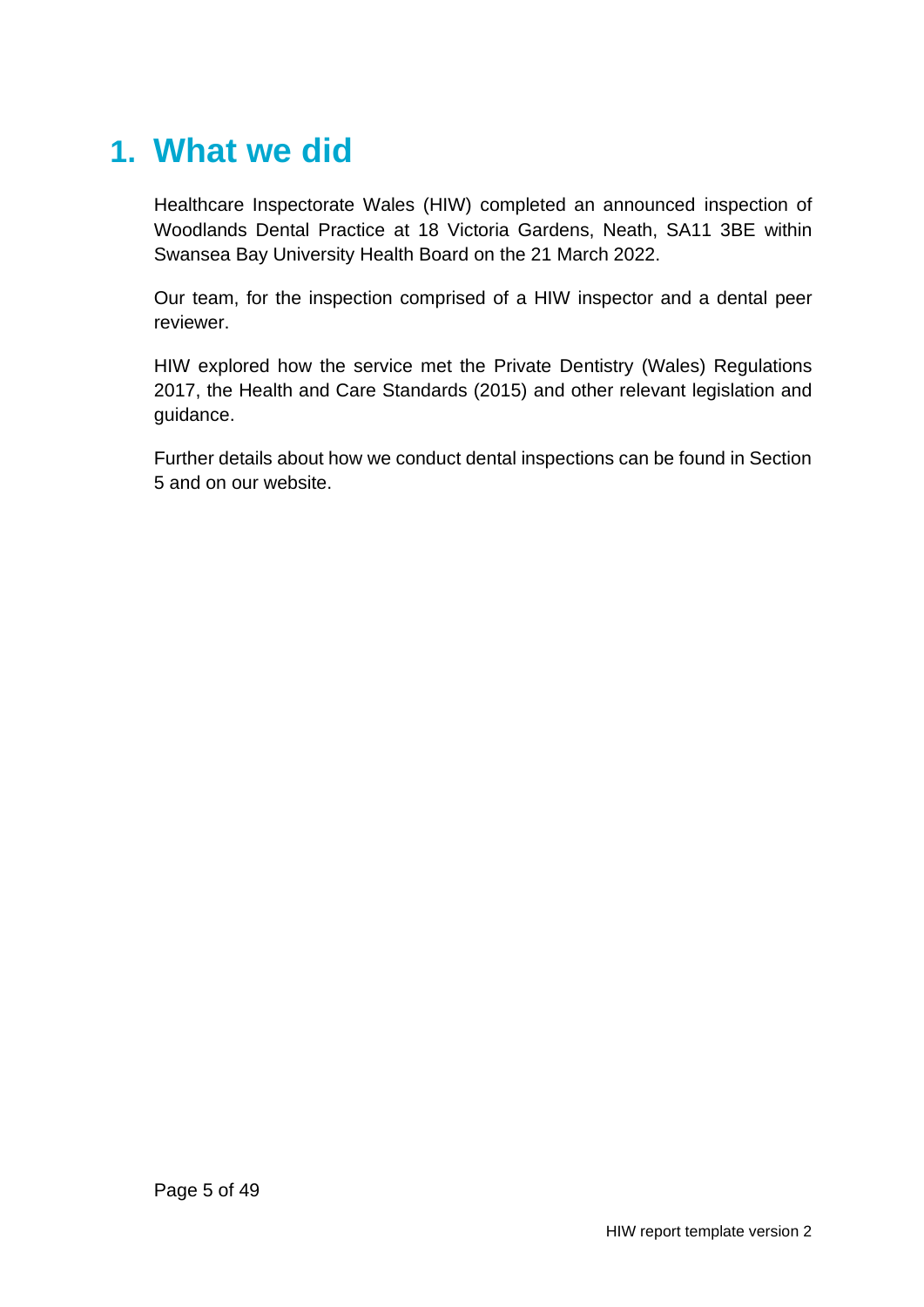## <span id="page-5-0"></span>**2. Summary of our inspection**

Overall we found that the dental practice offered safe and effective care.

We found that staff treated patients with dignity and respect and strived to ensure patients received a friendly service that meet their needs.

However, we found that the practice required improvement regarding governance, ensuring patients and staff were protected in the event of fire, and gathering feedback from patients on the service.

This is what we found the service did well:

- Staff we spoke to seemed happy in their roles and worked well together as a team
- Dentistry was observed to be good
- Staff were friendly and welcoming to patients, genuinely caring about their experience at the practice
- **Emergency medical equipment and drugs were checked weekly**
- COVID-19 prevention guidelines were adhered to
- Patient dignity and confidentiality was maintained.

This is what we recommend the service could improve:

- Staff training in fire safety and awareness
- Implementing an effective, secure, and efficient filing system of documents relating to the day to day running of the practice
- Implement an effective system for gathering patient feedback
- Auditing within the practice
- Recording of patient dental records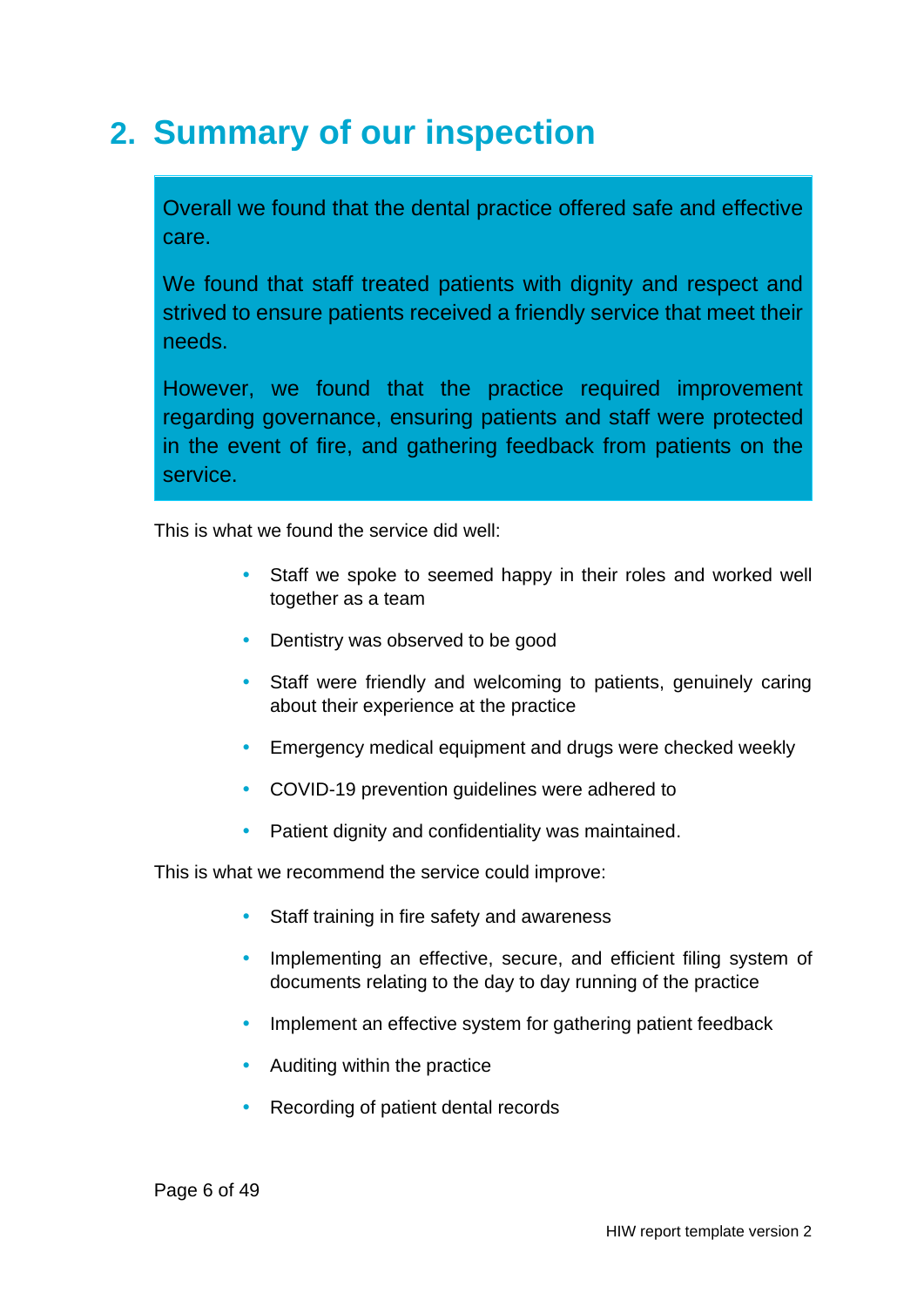• Regular staff meetings and annual appraisals.

We identified regulatory breaches during this inspection regarding staff preemployment checks, fire safety, the gathering of patient views, mandatory training and infection prevention and control. Further details can be found in Appendix C. Whilst this has not resulted in the issue of a non-compliance notice, there is an expectation that the registered person takes meaningful action to address these matters, as a failure to do so could result in non-compliance with regulations.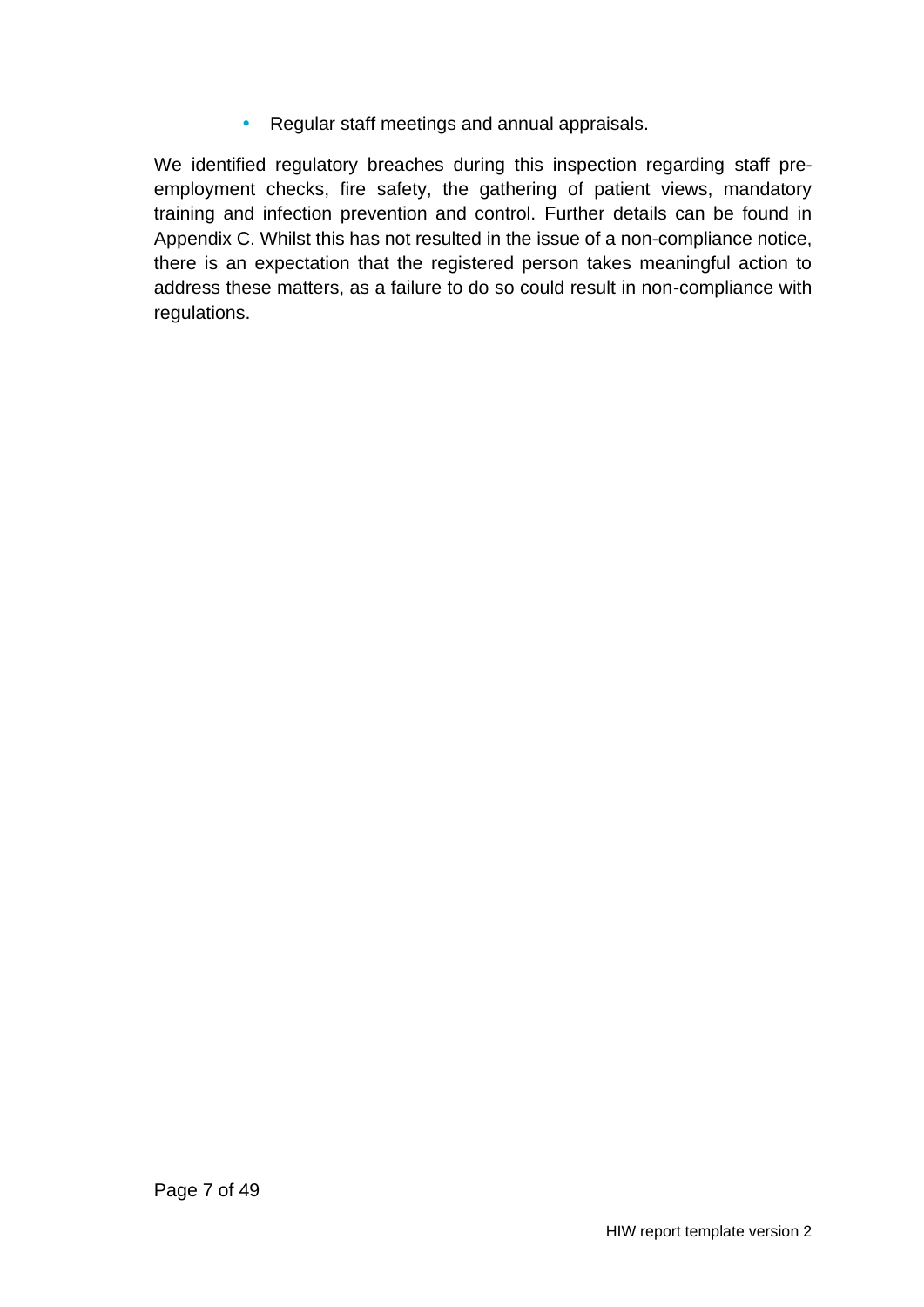## <span id="page-7-0"></span>**3. What we found**

### **Background of the service**

Woodlands Dental Practice provides services to patients in the Neath area. The practice forms part of dental services provided within the area served by Swansea Bay University Health Board.

The practice has a staff team which includes two dentists, a dental hygienist<sup>1</sup>, a practice manager, three dental nurses and a trainee dental nurse. At the time of this inspection, the practice was in the process of recruiting an additional trainee dental nurse.

The practice provides a range of NHS and private general dental services.

<sup>1</sup> "Dental Hygienist" is a dental care professional registered with the General Dental Council. Dental Hygienists focus on ensuring and providing dental and oral hygiene and on improving gum and oral health and hygiene through a range of preventative and treatment options.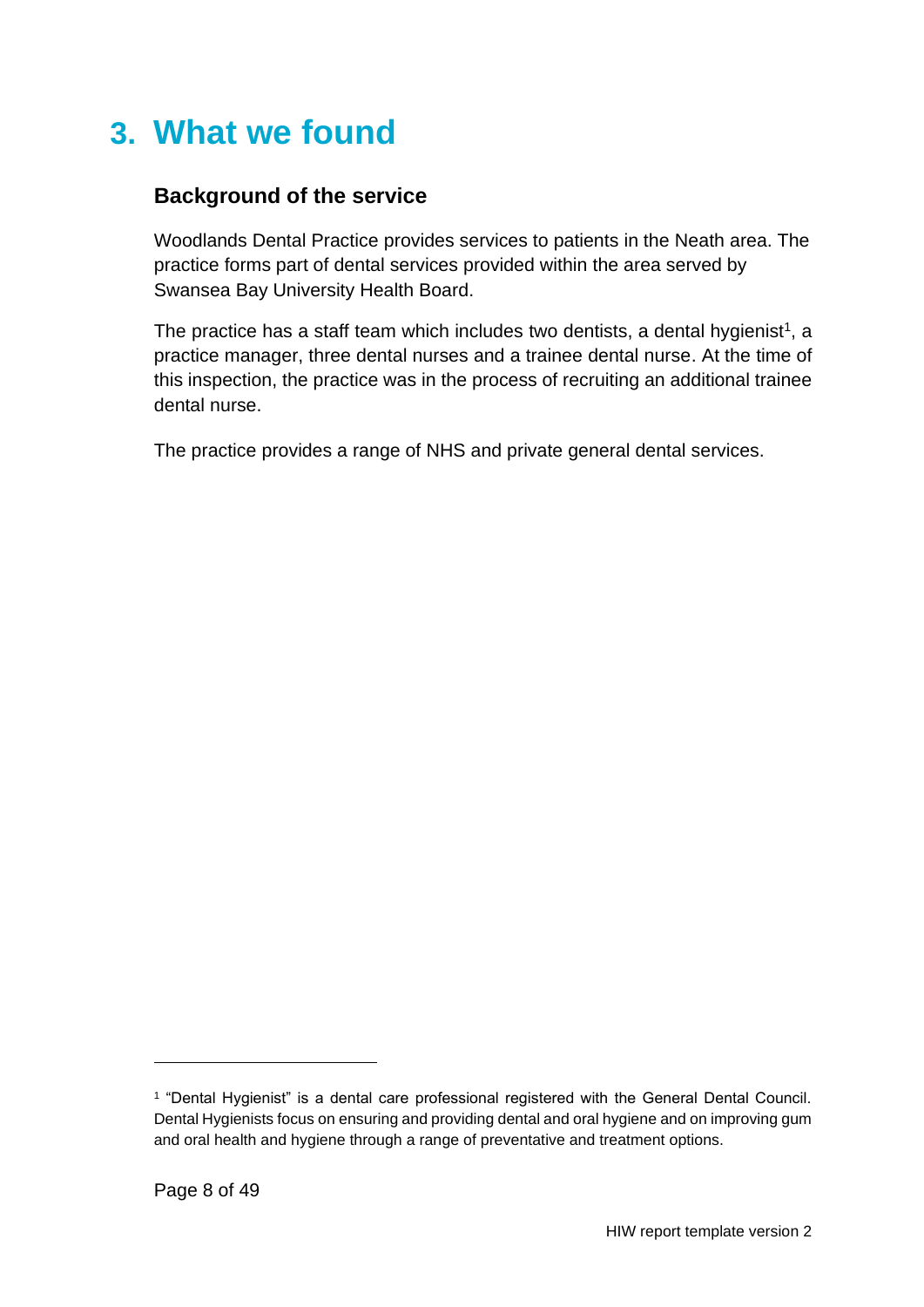## <span id="page-8-0"></span>**Quality of patient experience**

*We spoke with patients, their relatives, representatives and/or advocates (where appropriate) to ensure that the patients' perspective is at the centre of our approach to inspection.*

We saw that the practice valued the patient experience and tried hard to ensure that patients had a positive experience at the dental practice.

We found staff to be welcoming and friendly to patients, putting them at their ease.

We did however find that the practice could improve the information available in Welsh and other formats to assist those who may have a communication difficulty or need.

### **Staying healthy**

#### **Health promotion protection and improvement**

The practice had removed the patient information leaflets previously available to patients in response to infection prevention and control measures due to the COVID-19 pandemic. Consequently, oral health promotion leaflets were no longer available for patients to access. The dental professionals at the practice instead provided oral health advice verbally to patients. The practice employed a dental hygienist to further assist those patients who would benefit from additional treatment and advice to protect and improve their oral health and hygiene.

#### Improvement needed

The registered managers must provide a range of written information for patients to promote their oral health in a manner that is in keeping with current COVID-19 guidelines.

### **Dignified care**

We observed patients being greeted and welcomed by practice staff in a friendly manner upon arrival at the practice.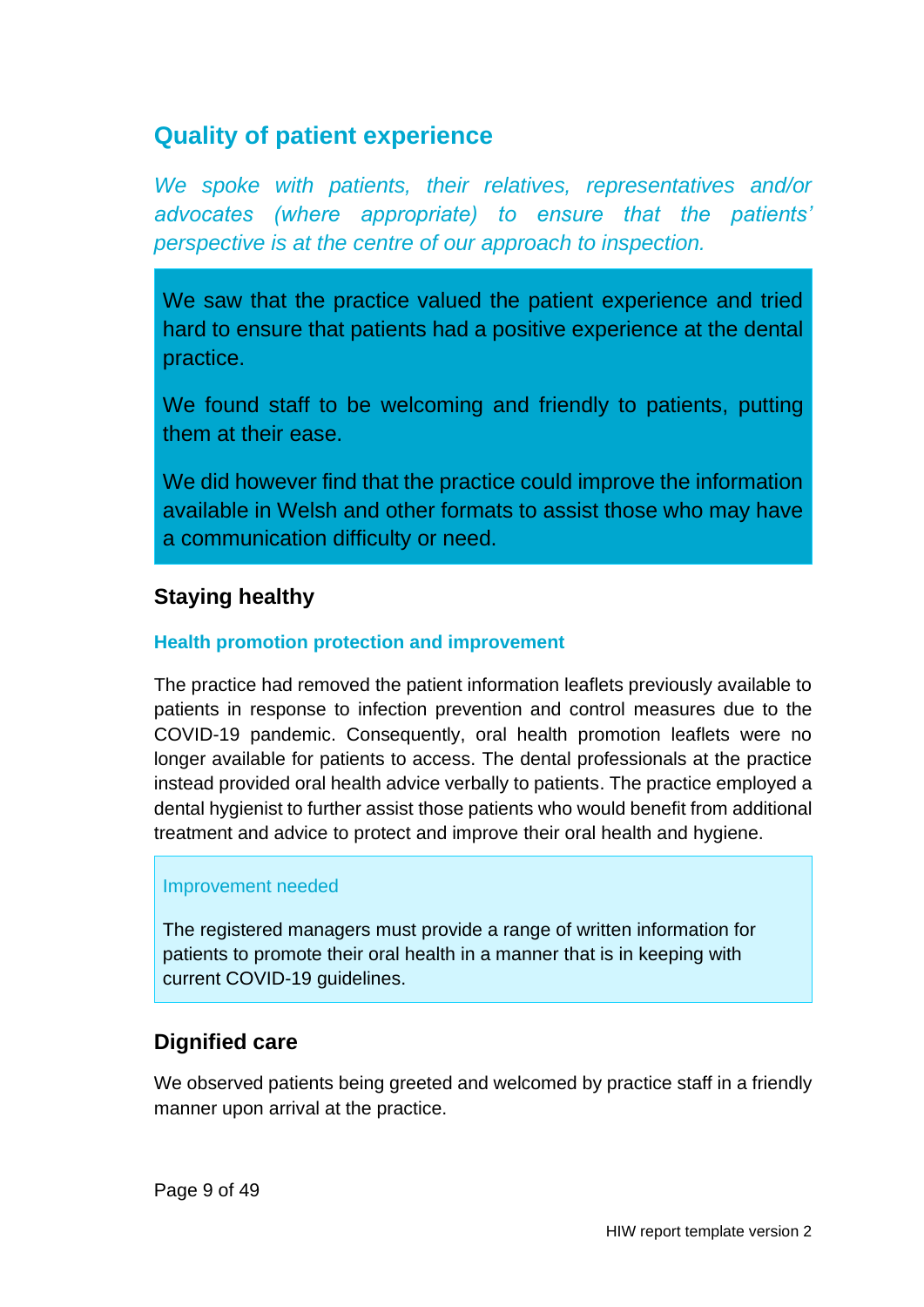We witnessed patients being treated with the surgery door closed to protect their confidentiality. Additionally, treatment rooms had appropriate window coverings in place to protect patient dignity and privacy.

Telephone calls were taken at the reception desk within the waiting room area. Should a patient wish to hold a private discussion via telephone, this could be taken in the nearby staff kitchen area to prevent patients in the waiting room overhearing the conversation.

In person discussion of a confidential or private nature would be held either within one of the three treatment rooms or within the staff kitchen area.

We noted that the GDC code of ethics and professional practice was not displayed within view of patients. We raised this issue immediately with practice staff and this was rectified by the end of the inspection.

#### **Patient information**

We were provided with a copy of the practice patient information leaflet<sup>2</sup>. This was provided to patients upon request and contained all the information as required by the Private Dentistry (Wales) Regulations 2017<sup>3</sup>.

The practice had a consent policy in place, located within a dedicated policy folder held within the practice.

Information leaflets relating to the various treatment types available at the practice had been removed from the waiting area in response to the COVID-19 pandemic. We were told that information could be sent via the post or a link to a reputable website could be provided to patients should they wish.

Information relating to charges and fees for treatments was available to patients via a small information sheet in the waiting room. This was previously wall mounted but was now partially obscured by other equipment in the waiting room so was unfortunately not easily viewable to patients or their representatives.

<sup>2</sup> The Patient Information Leaflet ("PIL") is a document required as set out in the Private Dentistry (Wales) Regulations that contains a summary of the information written in the practice Statement of Purpose. This is a document that should be provided to patients and which sets out the services offered within the private dental practice, who they are provided by and other details such as a summary of the complaints procedure, contact details for the practice, and the arrangements for dealing with violent and/or abusive patients.

<sup>&</sup>lt;sup>3</sup> The Private Dentistry (Wales) Regulations 2017 are the regulations that set out the provision of private dentistry in Wales.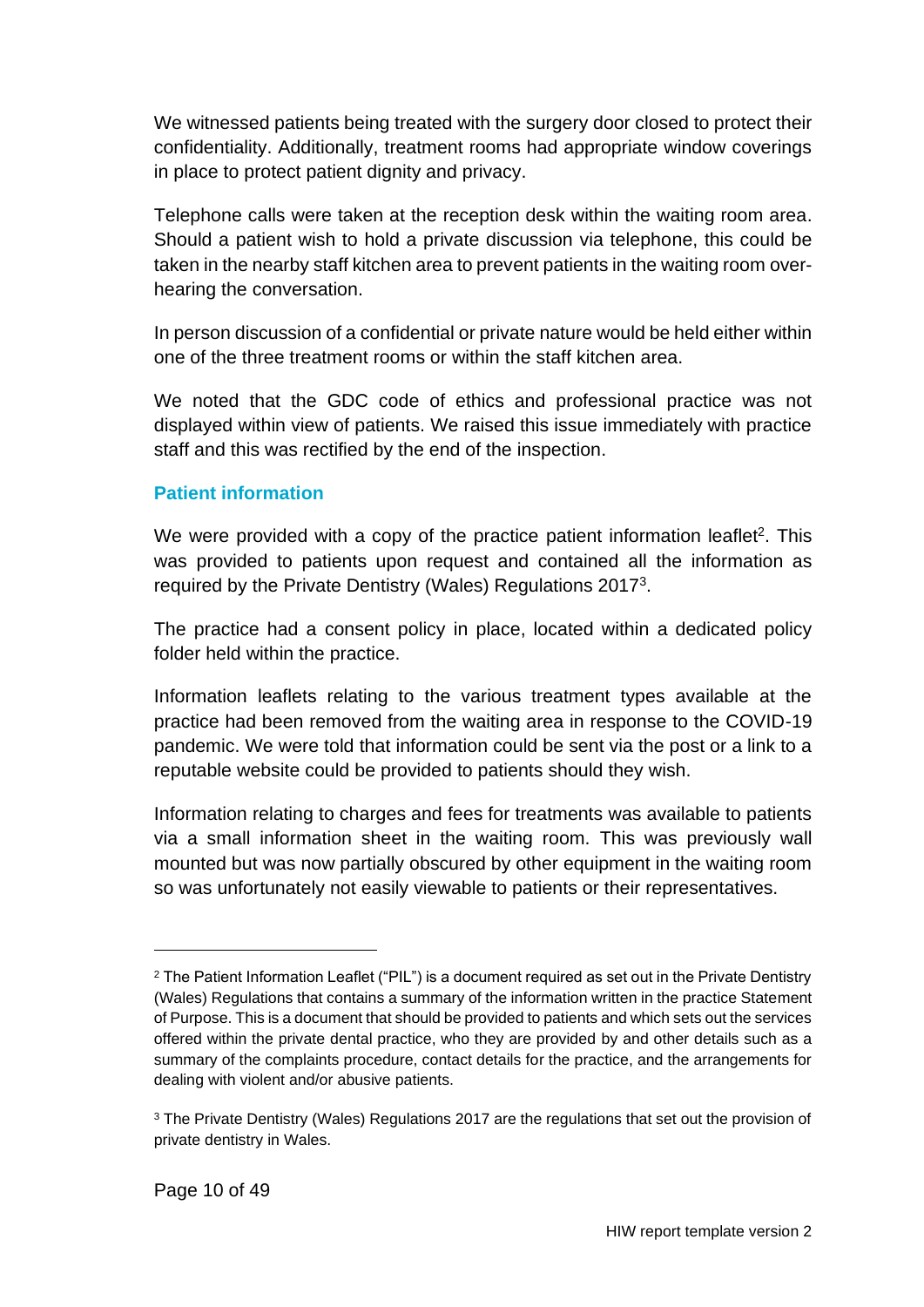#### Improvement needed

The registered managers must ensure that information relating to charges and fees for dental treatments is easily accessible for patients and/or their representatives.

#### **Communicating effectively**

We saw evidence of completed written treatment plans in the patient dental records.

The practice had a telephone translation service in place that was provided by the health board.

The practice did not make an active offer $4$  to patients and did not display information to encourage those patients who may wish to communicate through the medium of Welsh, to do so. Written communication and information was available in English only. Patients were not routinely asked their preferred language when accessing the dental practice.

#### Improvement needed

The registered managers must ensure that:

- An "active offer" is made to patients, their representatives, and visitors
- Patients are routinely asked their choice of preferred language when accessing the dental practice
- Information is displayed to encourage those patients who wish to communicate through the medium of Welsh to do so
- Information is available bilingually to patients in both Welsh and English.

<sup>&</sup>lt;sup>4</sup> An "Active offer" means that services should be provided through the medium of Welsh without an individual having to request it.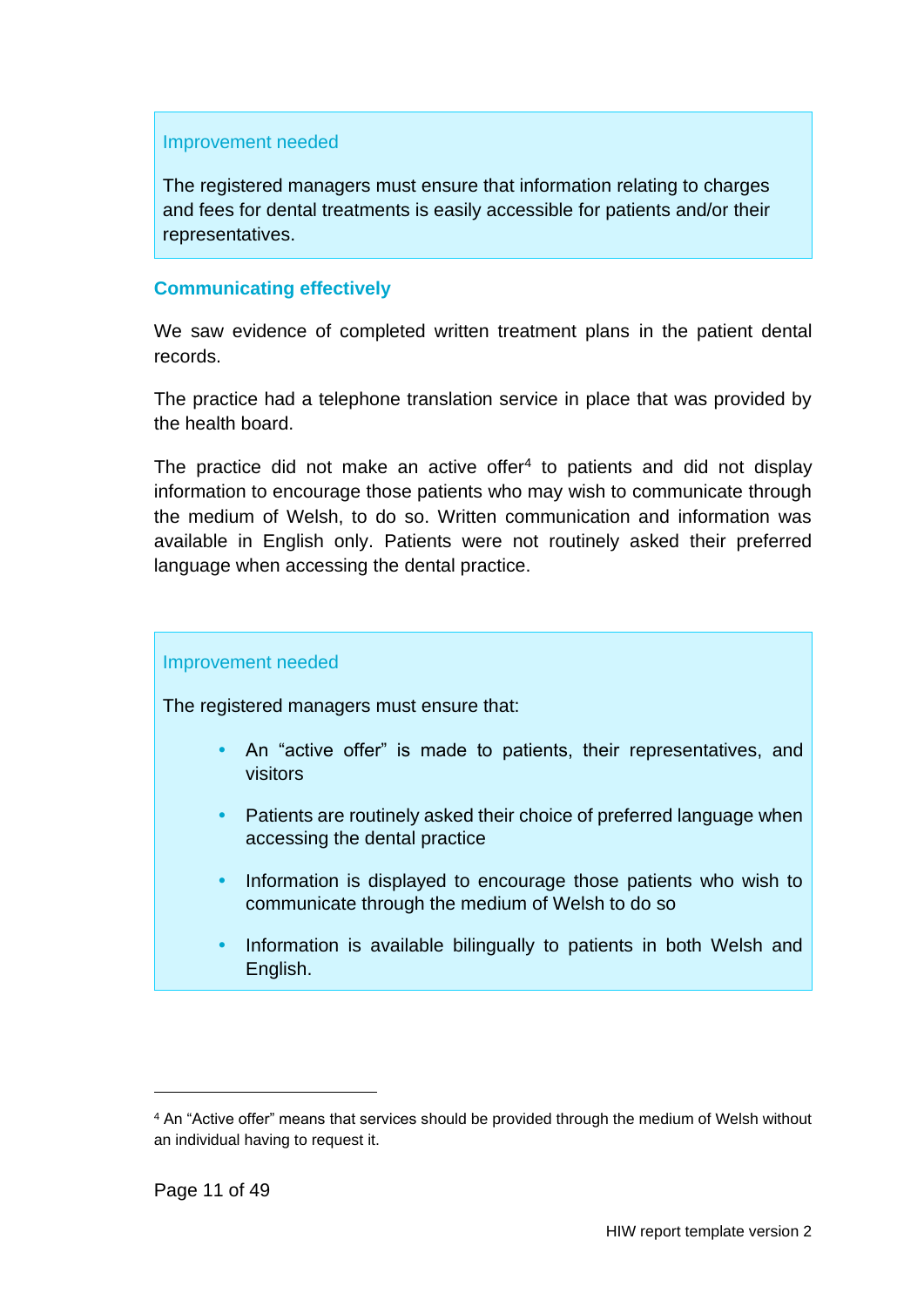### **Timely care**

We were told that appointments could be booked via the telephone or in person and requests to see a particular dentist were accommodated if possible.

We were pleased to see that patients were kept informed of delays to appointment times by the reception staff and patients would be given the option to either rebook their appointment or continue to wait.

Access to emergency treatment was available via the recorded answerphone message. The practice provided its own out of hours emergency provision for their private patients. NHS patients were able to access out of hours treatment via the local health boards out of hours emergency dental service.

#### **Individual care**

#### **Planning care to promote independence**

In the sample of patient records that we reviewed, we saw evidence that patient care was planned according to individual needs. Treatment options including costs were discussed with patients. The dental practice employed a dental hygienist to provide oral hygiene advice for patients to better inform them how to care for their teeth and gums in between appointments.

A range of oral hygiene products were available for purchase from the dental practice to encourage good oral health. These were displayed within a closed cabinet inside the waiting area.

The statement of purpose<sup>5</sup> available to review on the day of inspection was a very brief summary and did not list the treatment options offered by the practice, or many of the other requirements as set out in the Private Dentistry (Wales) Regulations 2017. However, a comprehensive patient information leaflet listed the services offered and provided evidence that patients were treated in accordance with the conditions of the registration of the general dental practice.

<sup>&</sup>lt;sup>5</sup> The statement of purpose is a document required by the Private Dentistry (Wales) Regulation 2017. This patient facing document should be available within the private dental practice. It should include the practice aims and objectives, contact details, name(s) and qualifications of the registered manager(s) and other dental professionals working for and/or on behalf of the private dental practice, as well as, company structure, arrangements for seeking patient views and complaints, opening hours and how the practice ensures the privacy and dignity of patients, as well as the type of treatments offered by the private dental practice.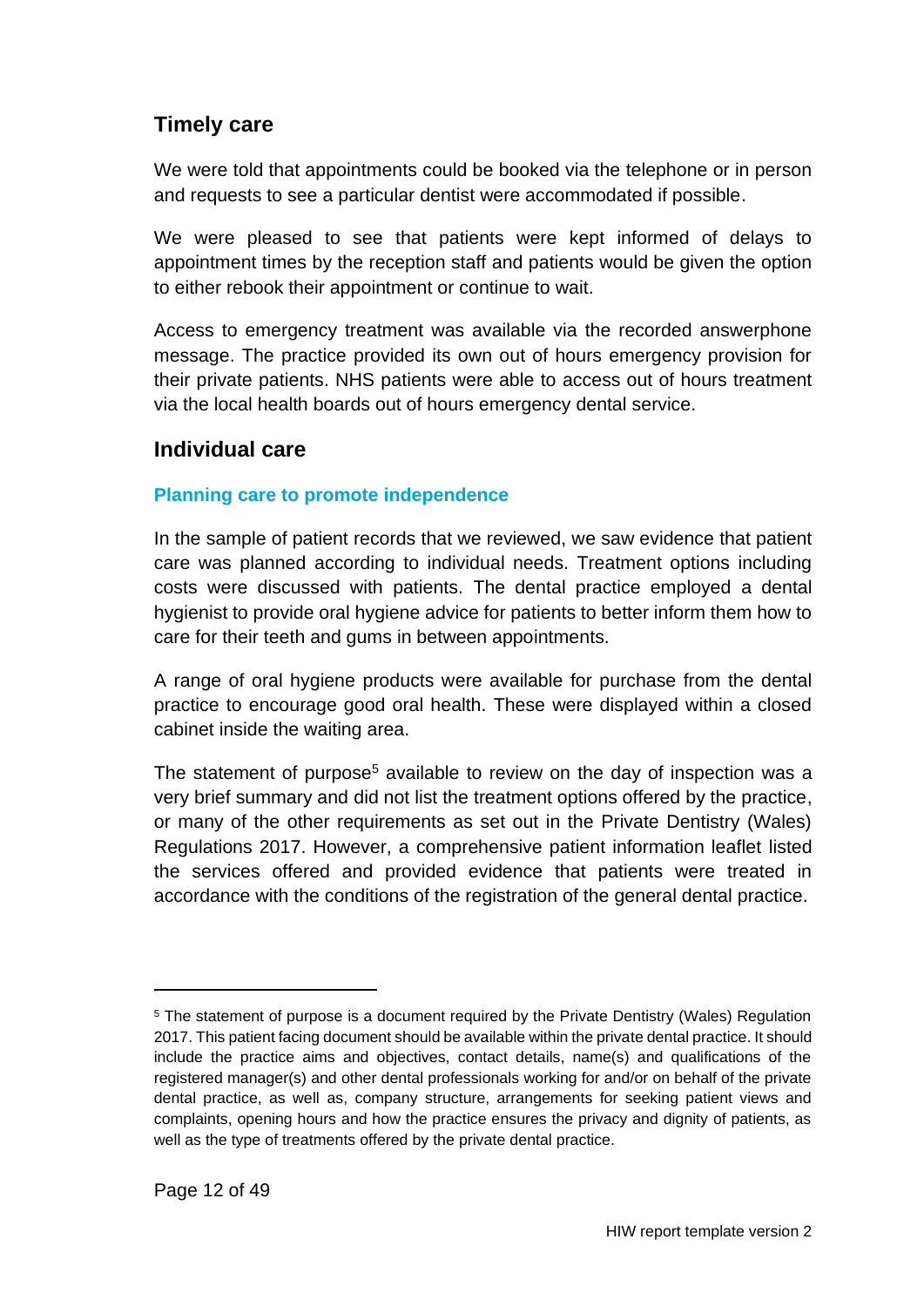#### Improvement needed

The registered managers must ensure that the statement of purpose complies with the regulations governing private dentistry is Wales. This must be reviewed annually and provided to HIW.

#### **People's rights**

The practice had an equal opportunities policy in place that demonstrated a commitment to ensuring patients had access to fair treatment. In line with the Equality Act 2010, the policy acknowledged the need to deliver treatment and services to all patients regardless of any protected characteristic $6$ .

The practice had a new patient acceptance policy as required by the regulations. This policy outlined the arrangements for accepting new patients into the practice, eligibility, and access to treatment. The policy also included what patients could expect from the practice.

When considering accessibility of the practice we noted that the practice was located entirely on the ground floor. Although the main entrance to the practice had a large step up to the doorway, patients and visitors with accessibility difficulties were able to use a second entrance to the practice that was step free.

We were pleased to see that the practice had a disability friendly toilet that had a floor mounted grab rail.

The practice did not have a lowered reception desk area and did not have a hearing loop for patients that were hard of hearing. In addition, information was not available to patients in braille, large print or easy read<sup>7</sup> format. This may mean that patients' individual needs were not accounted for when accessing the dental practice and may negatively impact on their overall experience.

<sup>&</sup>lt;sup>6</sup> The Equality Act 2010 makes it an offence to discriminate against someone because of a protected characteristic. [https://www.equalityhumanrights.com/en/equality-act/protected](https://www.equalityhumanrights.com/en/equality-act/protected-characteristics)[characteristics](https://www.equalityhumanrights.com/en/equality-act/protected-characteristics)

<sup>&</sup>lt;sup>7</sup> "Easy read format" is a format created to help people with learning disabilities understand information easily.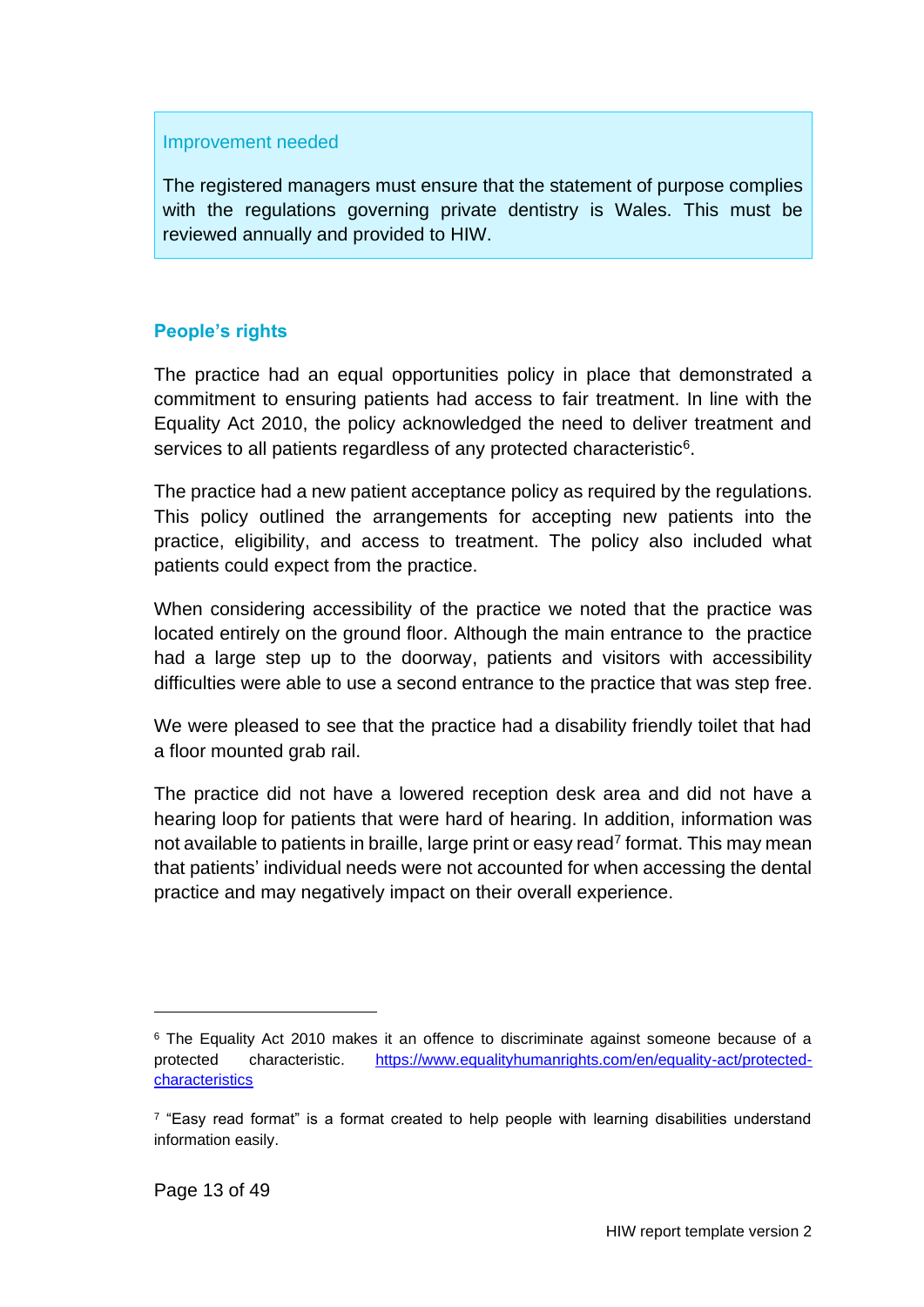#### Improvement needed

The registered managers must ensure that patients' individual needs are considered when accessing the dental practice and make suitable arrangements to mitigate any accessibility difficulties.

#### **Listening and learning from feedback**

The practice had a complaints policy that met the requirements laid out in the regulations. Details of how to make a complaint were provided in a notice available in the waiting area and within the practice patient information leaflet. Details of how to escalate a complaint to relevant bodies was also included.

Complaints would be dealt with by the practice manager in the first instance and escalated to either of the registered managers should the need arise.

We found that the practice preferred to gather patient feedback in an informal manner and would welcome verbal comments and suggestions from patients. However, there was no system in place to capture this.

The practice also did not have a system in place to gather formal feedback on a regular basis. We were told that formal feedback had not been gathered since the start of the COVID-19 pandemic. This meant that the opportunity to identify areas of improvement in the practice were not being taken.

#### Improvement needed

<span id="page-13-0"></span>The registered managers must:

 Implement a suitable system to capture verbal / informal complaints and feedback in order to identify themes and trends and ensure appropriate action is taken to improve the service.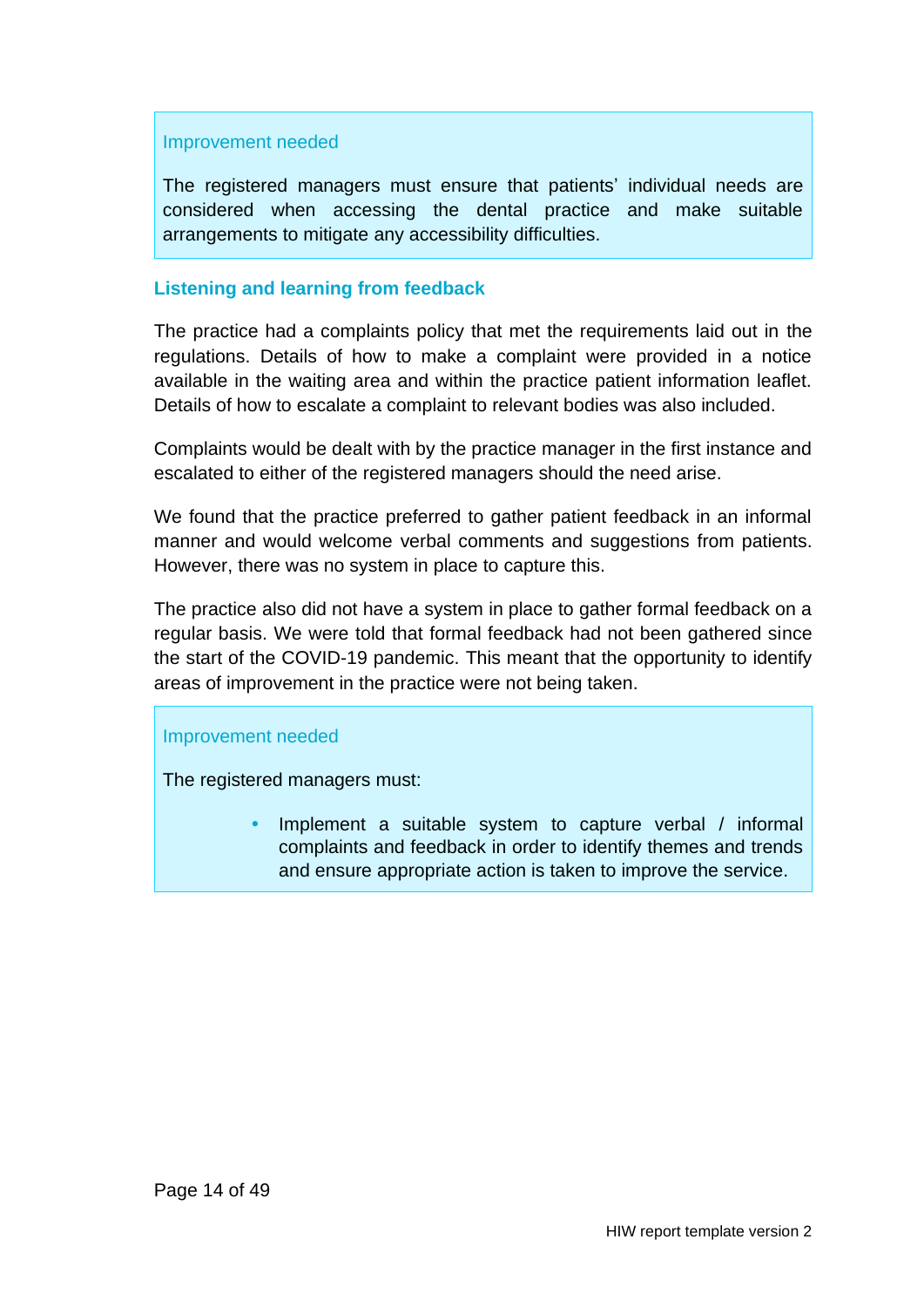## **Delivery of safe and effective care**

*We considered the extent to which services provide high quality, safe and reliable care centred on individual patients.*

We found that the practice was well-maintained with one area for improvement relating to a storage area within the practice.

We noted that patients were provided with excellent dental care and all members of the dental team were invested in providing safe care.

The dental practice followed COVID-19 guidelines and were compliant with medicines management guidelines and procedures.

The practice required improvement regarding fire safety guidelines as on the day of inspection, there was not a fire safety risk assessment in place.

#### **Safe care**

#### **Managing risk and promoting health and safety**

Overall, we found that the dental practice was well-maintained. Internally the practice was light and airy, and a comprehensive environmental audit had been recently undertaken.

The practice no longer operated a locked door policy in line with the recent relaxation of the restrictions related to COVID-19. Patients were asked to attend wearing a mask and were offered hand gel at the reception desk within the waiting area. Plastic screens had been installed at the reception desk to protect patients, staff, and visitors from COVID-19. We noted that the practice did not have toys or magazines available in the waiting area, in compliance with COVID-19 guidelines.

The practice had an in-date business continuity policy in place that had been signed as noted and seen by all staff. However, emergency contact numbers for the utility and supply companies used by the practice were not immediately available to staff and in the event of a significant disruption to the service, this could cause an unnecessary delay and further disruption to patients.

We saw evidence of fire action notices placed strategically throughout the practice and fire exits were appropriately signposted. An appropriate number of

Page 15 of 49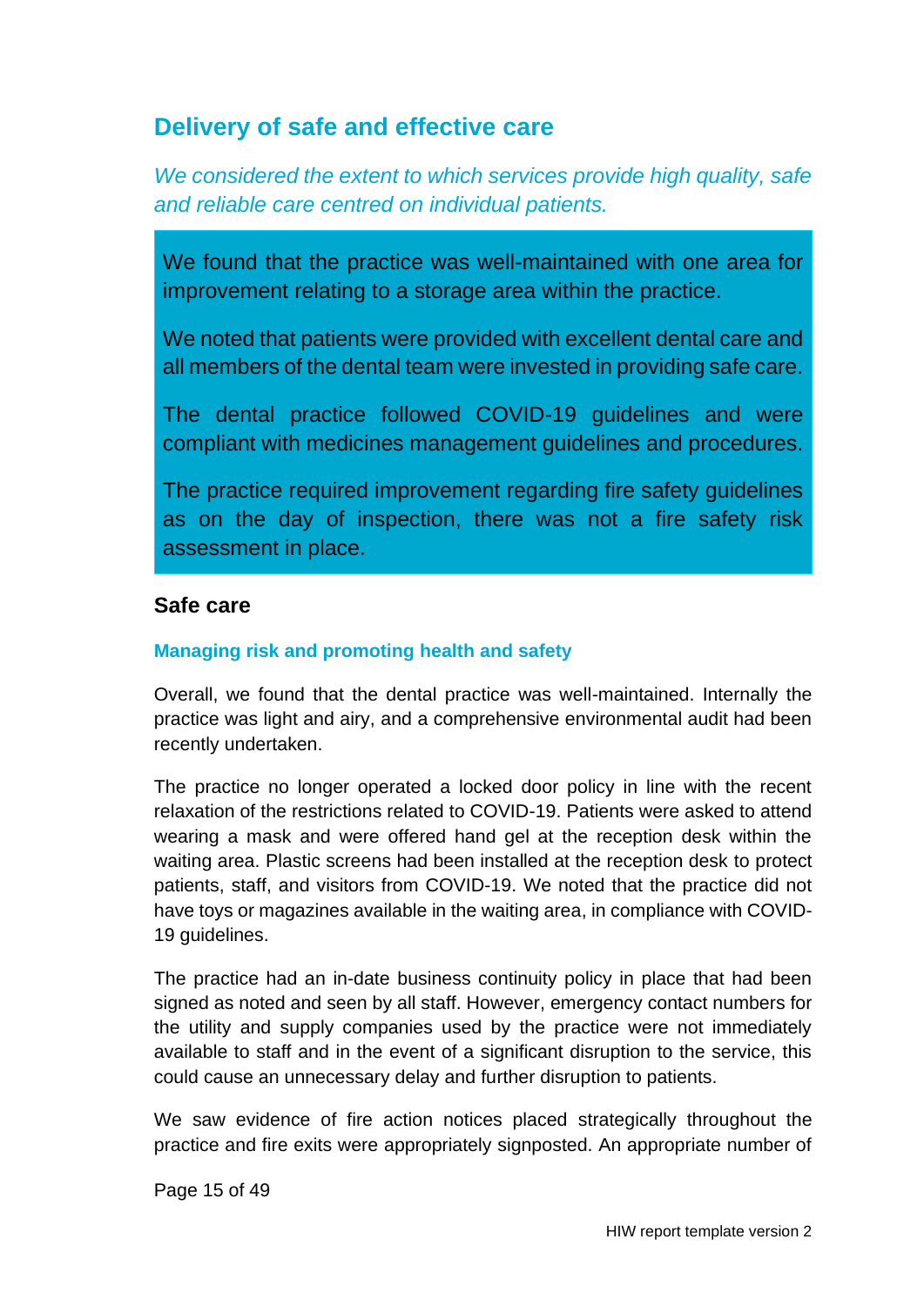fire extinguishers were available, and these had been recently service by an approved company. A contract was in place to ensure future servicing and maintenance of fire equipment at the practice,

We found that the practice did not have an up-to-date fire risk assessment in place and we did not find evidence of any previous fire risk assessments. The practice did not have a fire marshal and staff had not undertaken fire safety training. Fire drills were also not routinely undertaken. This meant that the hazards associated with the risk of fire within the practice, had not been identified and actions necessary to mitigate these risks, not taken. Should a fire occur at the practice, a lack of training and appropriate leadership to safely respond, could mean that patients, staff, and visitors were placed at an increased risk of harm.

We saw that the practice had a full medical emergency kit including an automated external defibrillator (AED)<sup>8</sup>. The practice also had an up-to-date policy for resuscitation that followed the most up to date resuscitation council  $UK<sup>9</sup>$  $quidelines.$  Emergency glucagon<sup>10</sup> was kept in line with resuscitation council guidelines in a fridge within the kitchen area of the practice. However, parts of the emergency kit were kept in different locations throughout the practice, with emergency oxygen kept in the staff kitchen, emergency drugs kept within a store cupboard and equipment to treat an asthma attack kept apart from the emergency salbutamol<sup>11</sup>. This could mean that should a medical emergency occur, there might be an unnecessary delay in gathering the emergency equipment needed. We raised this issue immediately with the registered managers, and it was subsequently resolved during the inspection.

We were pleased to see that all staff had undertaken Basic Life Support (BLS) training within the last year and weekly checks of the emergency drugs and equipment were documented.

The practice had one appointed first aider who was also one of the registered managers. As this person worked part time at the practice, this meant that the

<sup>&</sup>lt;sup>8</sup> An AED, or automated external defibrillator, is used to help those experiencing sudden cardiac arrest. It's an easy-to-use, medical device that can analyse the heart's rhythm and, if necessary, deliver an electrical shock, or defibrillation, to help the heart re-establish an effective rhythm.

<sup>9</sup> <https://www.resus.org.uk/quality-standards/primary-care-equipment-and-drug-lists/>

<sup>&</sup>lt;sup>10</sup> "Glucagon" is a hormone that is involved in controlling blood sugar. It is used in a medical emergency to treat hypoglycaemia (low blood sugar) commonly seen in diabetic patients.

<sup>11</sup> "Salbutamol" is a medication used to relieve the symptoms of asthma and chronic obstructive pulmonary disease (COPD) such as coughing, wheezing, and feeling breathless.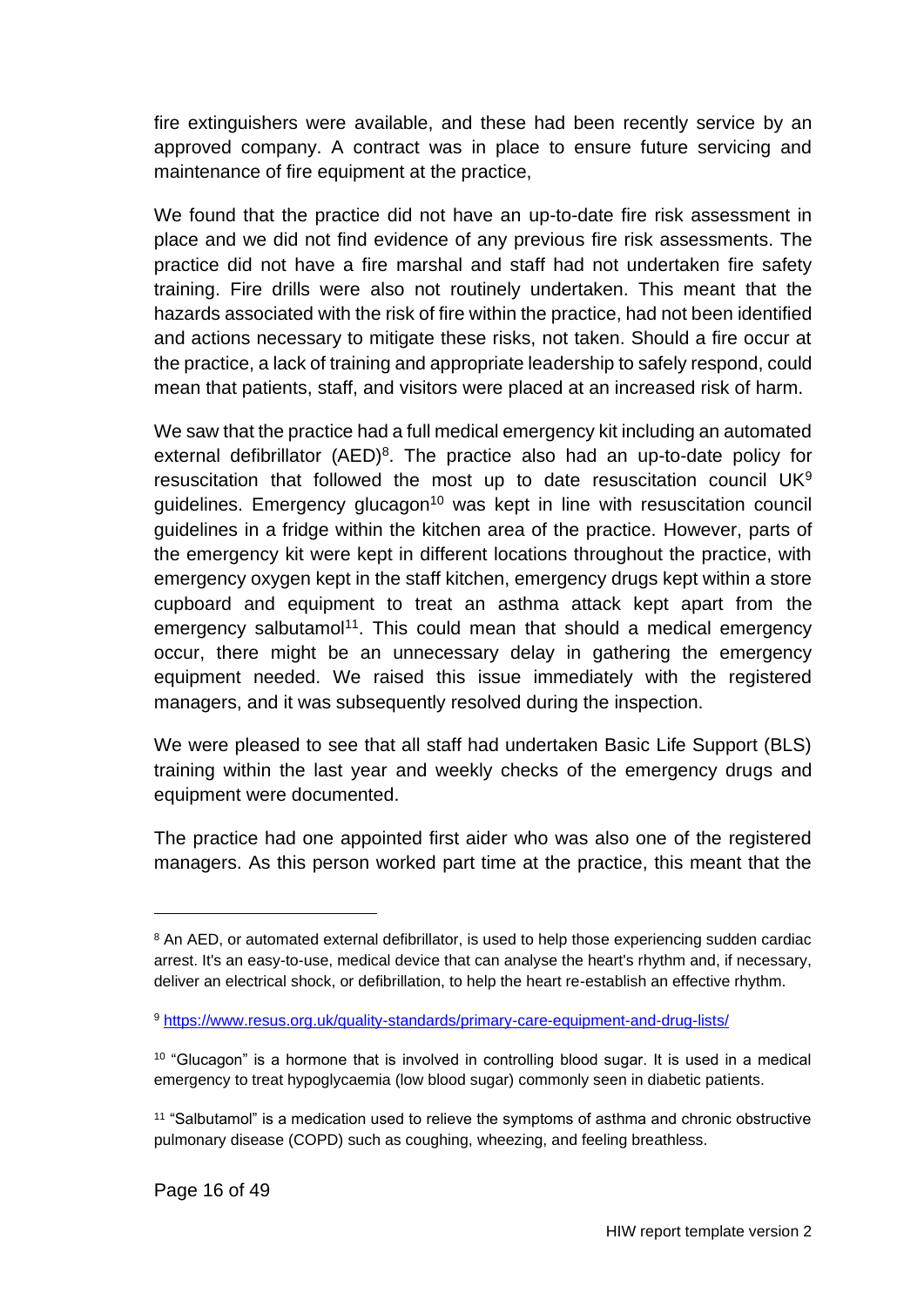practice was without a designated first aider for some of the operational hours of the dental practice. We raised this immediately during the inspection with both registered managers. We were assured to see that, to resolve this issue, a second first aider had been appointed and had undertaken an approved online first aiders course during the inspection. We saw that the practice had a full first aid kit that was in date.

#### Improvement needed

The registered managers must:

- Add contact details for utility and supply companies to the business continuity plan to include emergency telephone numbers
- Undertake a full fire risk assessment and ensure actions identified to mitigate highlighted risks are carried out in a timely and prompt manner

Ensure that all staff undertake fire safety and awareness training and that this is repeated annually.

#### **Infection prevention and control (IPC)**

We saw evidence that the practice had an IPC policy in place and had recently undertaken an infection control audit. This included areas such as hand hygiene and the correct sterilisation of dental instruments. We found that sterilised instruments were packaged according to WHTM01-05<sup>12</sup> guidelines and date stamped according to sterilisation and expiry date.

Both registered managers were the designated decontamination leads for the practice and all staff had been trained in decontamination procedures.

We saw that the practice had implemented additional cleaning procedures in response to the COVID-19 pandemic. We witnessed staff using the correct Personal Protective Equipment (PPE) and were told that all staff had received training in the correct methods of donning and doffing<sup>13</sup>. This was reinforced by posters displayed on the walls of the surgeries. The practice had recently installed air filtration systems into their surgeries which meant that the practice

<sup>12</sup> Welsh Health Technical Memorandum 01-05 (WHTM 01-05) is a set of guidelines used by dental practices to ensure satisfactory sterilisation, decontamination, infection prevention and control measures.

<sup>&</sup>lt;sup>13</sup> "Donning and doffing of PPE" refers to the correct procedure for putting on and taking off personal protective equipment such as aprons, gloves, masks, and eye protection.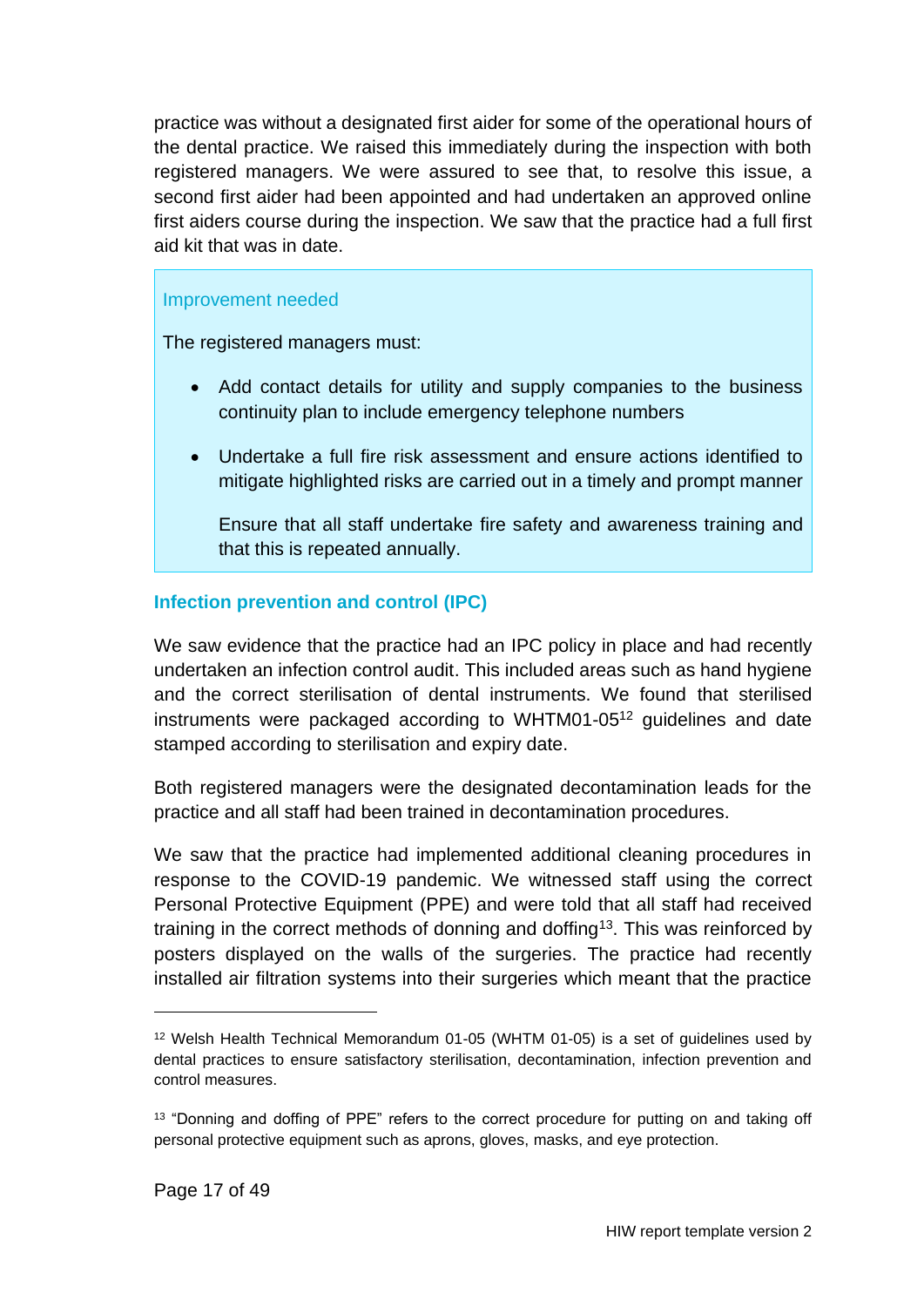could operate with the minimum fallow time<sup>14</sup> of 15 minutes following an aerosol generating procedure<sup>15</sup>. Air purifiers were also in use to further protect staff and patients from COVID-19.

We saw evidence that a contract was in place with a professional waste management company for the safe disposal and transfer of hazardous (clinical) waste. Clinical waste was stored securely on the exterior of the premises in a locked shed within the shared garden area of the dental practice building.

The dental practice did not have a dedicated decontamination room. This meant that instruments were decontaminated and sterilised within the treatment area. Additionally, as the practice had only one autoclave<sup>16</sup>, this meant that the autoclave was moved between treatment rooms as need dictated each day. Although the registered managers informed us that they were discussing plans for building a dedicated decontamination room within the practice, currently no plans were in place for this due to a challenging practice layout. We would recommend that the registered managers continue to consider how a dedicated decontamination room can be accommodated within the dental practice in order to ensure full compliance with the requirements set out in WHTM01-05. Additionally, it was noted that, although regularly serviced, the exterior of the autoclave was badly corroded. This would make effective cleaning challenging. Accordingly, we would recommend that the registered managers replace the autoclave when cleaning of it is no longer effective.

Instrument decontamination was undertaken manually at the practice. We witnessed this being carried out in a manner in line with WHTM01-05. The practice had recently chosen to enhance this with ultrasonic cleaner baths<sup>17</sup>. A log book for daily and weekly checks was in place to record these and to ensure compliance with IPC guidelines.

<sup>&</sup>lt;sup>14</sup> Fallow time refers to the time that the clinical dental surgery should remain empty and unused following an aerosol generating procedure (AGP).

<sup>15</sup> An aerosol-generating procedure (AGP) is a medical or health-care procedure that a public health agency such as the World Health Organization or the United States Centers for Disease Control and Prevention has designated as creating an increased risk of transmission of an aerosol borne contagious disease, such as COVID-19

<sup>&</sup>lt;sup>16</sup> An autoclave is a device designed and used to sterilise dental instruments and equipment.

<sup>&</sup>lt;sup>17</sup> An ultrasonic bath is a device that uses high-frequency sound waves transmitted through liquid to scrub clean the surface of immersed parts of dental instruments.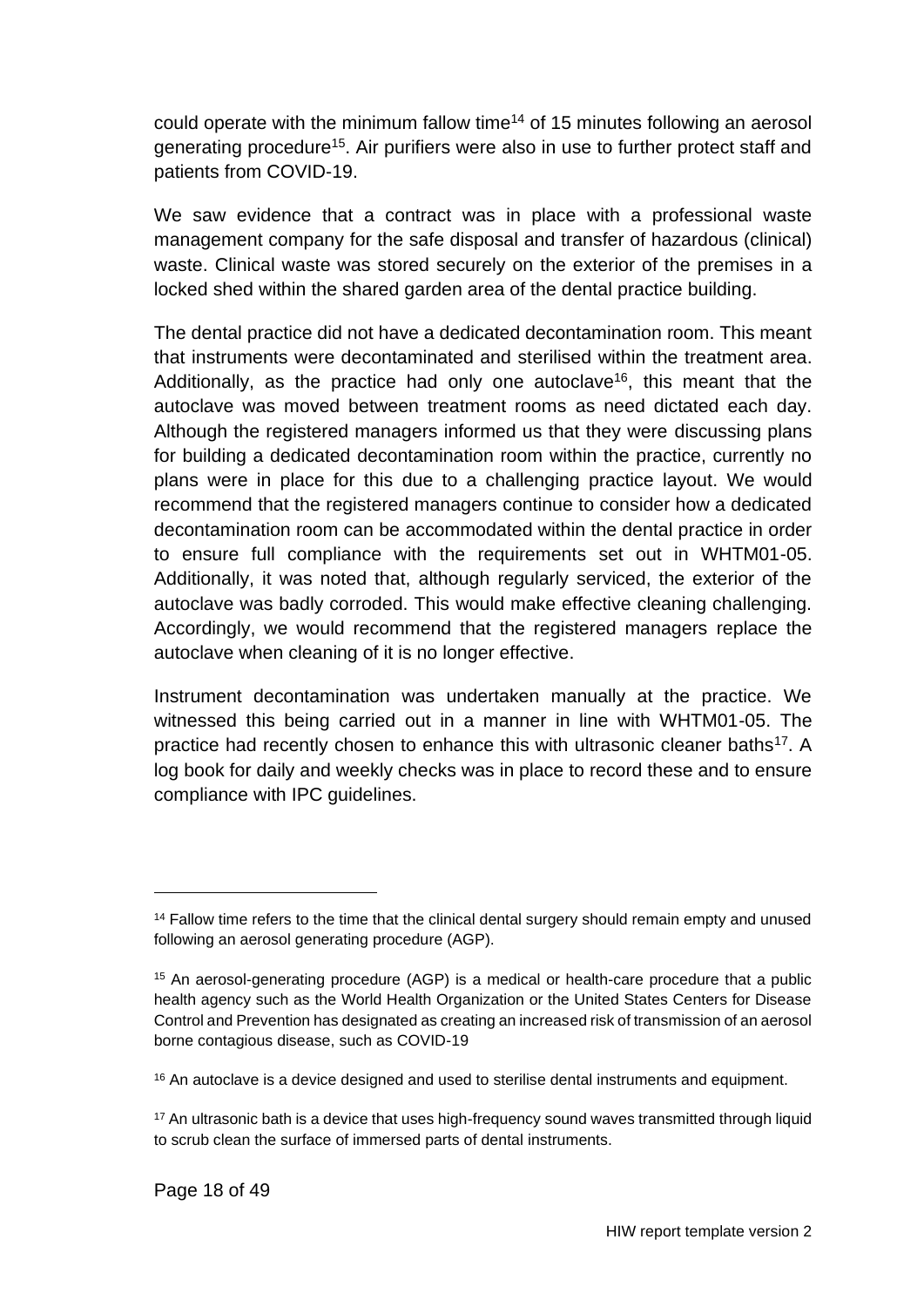We saw evidence that staff undertook start and end of day checks on the autoclave prior to use. Printouts from the autoclave demonstrated effective sterilisation cycles and we saw that the autoclave had been recently serviced.

During an inspection of the surgeries, we noted that sharps bins were not appropriately stored, with one stored on the floor of the surgery and another in an area that could cause the sharps bin to fall. This could put staff and patients at risk of a sharps injury and possible infection. We recommended to the registered managers that sharps bins are placed in a safe area that minimises the risks of a sharps injury to patients and staff.

We found that the clinical environment did not always enable effective infection control. In one surgery there was a free standing desk fan that would prove challenging to effectively clean following an AGP. Another surgery had a tangle of wires connected to an extension lead positioned next to the autoclave. A radio was also in the same place further adding to the difficulty of cleaning for this area. We would recommend that the practice considers how best to position items within the dental treatment areas to enable efficient cleaning of all areas in line with WHTM01-05 guidelines.

The practice was also not keeping a record of daily checks carried out within the dental surgery. These checks include cleaning of the environment, legionella prevention procedures and the setting up of the dental surgery. While we observed these checks being carried out, we would recommend that a record is kept to ensure compliance is maintained and to act as a reminder for staff.

During the inspection we found a storage cupboard, used to store clinical items such as gloves, masks, cotton wool rolls and gauze squares, with a considerable amount of dust and cobwebs. The cupboard also contained what appeared to be a badly degraded electrical switch. This could provide an infection risk to patients as these items are used in direct patient care. We raised this issue immediately with the registered managers and practice manager and clinical items were moved immediately to a more suitable location within the dental practice.

#### Improvement needed

The registered managers must ensure:

- Sharps bins are positioned in a safe, secure manner that limits the risk of sharps injuries to staff and patients
- That unnecessary equipment is removed from the dental surgery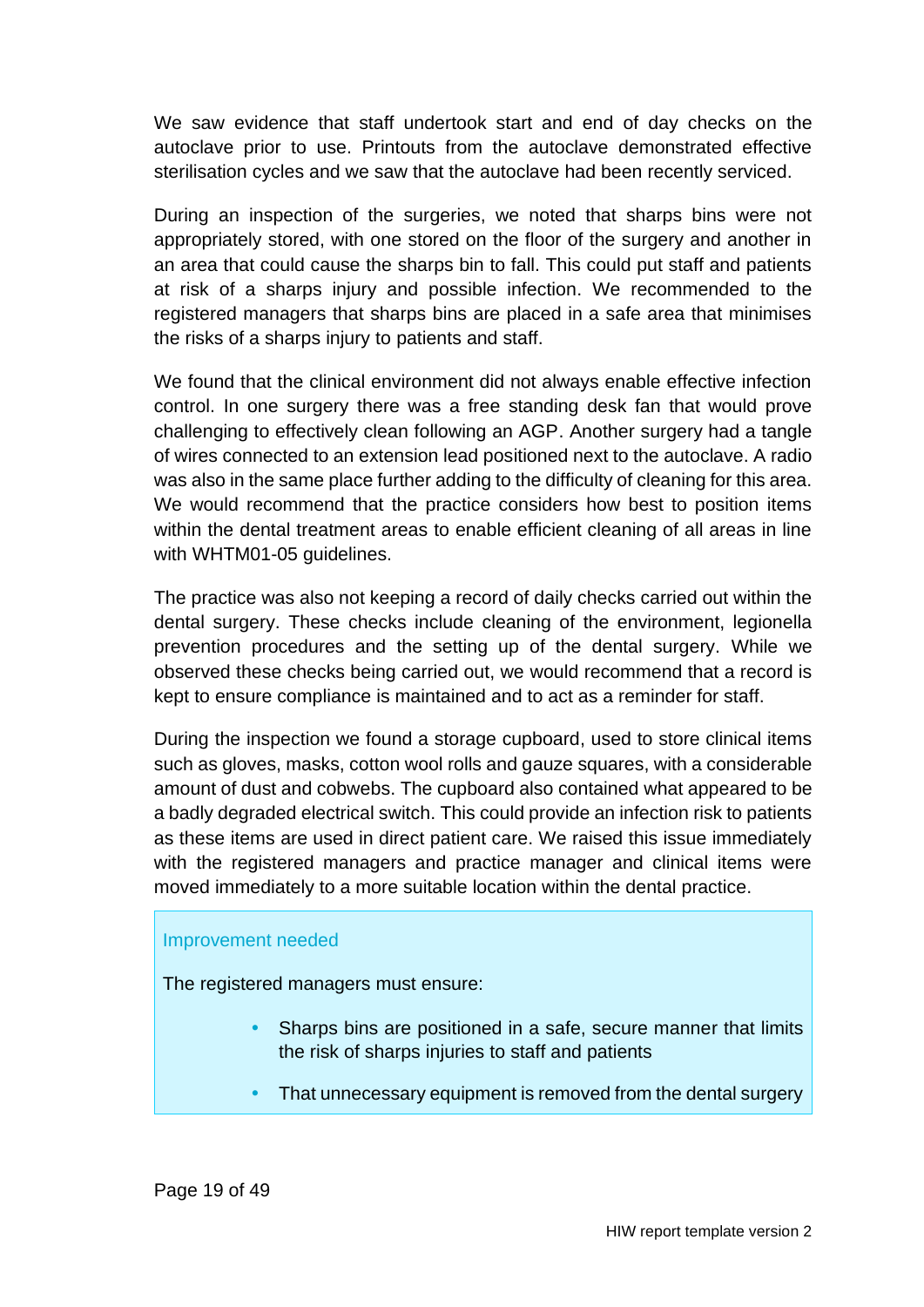- Electrical wiring does not provide a hazard or hinder adequate cleaning of the dental surgery
	- Keep a daily record of the checks undertaken within the dental practice relating to cleaning and infection control
	- Cupboards used to store clinical items are regularly cleaned and kept free of dust and insects The switch within the storage cupboard is replaced.
	- Replace the autoclave if cleaning becomes ineffective.

#### **Medicines management**

We saw that the practice had a medicine management policy in place along with a policy on the safe storage and disposal of controlled drugs.

We noted that prescription pads were kept locked when not in use and medicines prescribed to patients were documented within the patient dental records. Advice and information concerning prescribed medications would be offered verbally to patients. Prescriptions were only provided by dentists and dental professionals competently trained and authorised to do so.

Staff were aware of the need to report any adverse reactions to medicines or medical devices experienced by patients to the Medicines and Healthcare products Regulatory Agency (MHRA) via the Yellow Card Scheme<sup>18</sup>. This allows the MHRA to ensure healthcare products are safe for patients and those who use them.

Although expired drugs were disposed of via a local pharmacy, the practice did not have a record from the pharmacy of acceptance of the expired medicines. We would therefore advise the practice to ensure that a signed receipt from the pharmacy is obtained for their own records.

The practice did not currently keep a record of medication prescribed outside of the patients dental records. In order to aid with anti-microbial prescribing guidelines and to monitor prescribing, we would recommend that the practice keeps a log to record prescriptions offered to patients.

<sup>18</sup> [Yellow Card | Making medicines and medical devices safer \(mhra.gov.uk\)](https://yellowcard.mhra.gov.uk/)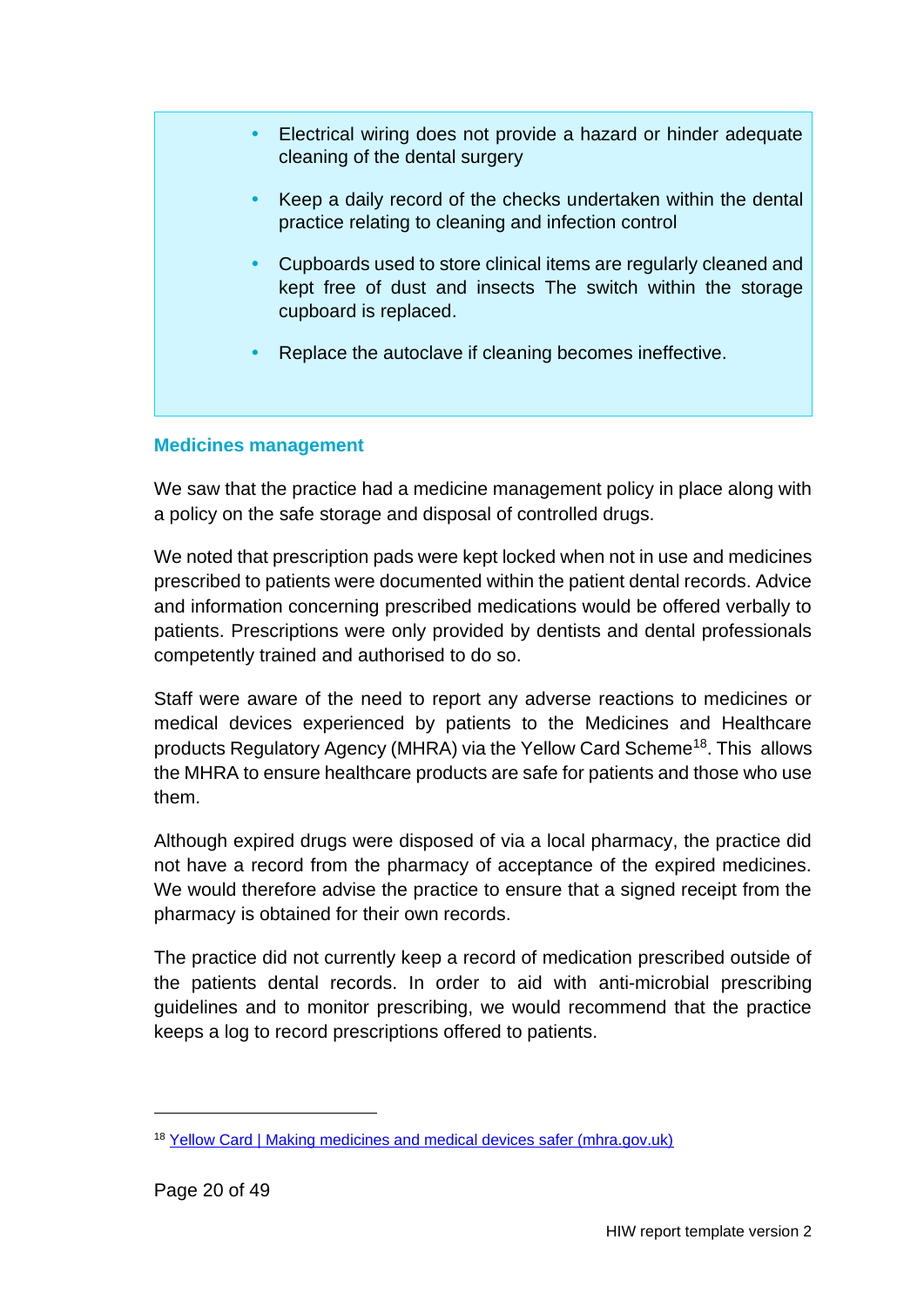#### Improvement needed

The registered managers must:

- Obtain evidence from the accepting pharmacy of disposal of expired emergency drugs and medication
- Keep a written log of prescriptions issued.

#### **Safeguarding children and adults at risk**

The practice had an up-to-date safeguarding policy in place for the protection of children and vulnerable adults which contained procedures for staff to follow in the event of any safeguarding concerns. The policy included contact details for staff to appropriately report any concerns to the relevant local safeguarding agencies,

Both registered managers were safeguarding leads for the dental practice and both had oversight of safeguarding matters. Both registered managers had completed safeguarding training to level 3 and we saw evidence that all staff had completed safeguarding training within the last three years.

A link to the All Wales Child Protection Procedures 2008, which sets out the national guidelines for safeguarding children and promoting their welfare across Wales, was referenced in the practice safeguarding policy.

#### **Medical devices, equipment and diagnostic systems**

Upon inspection of the clinical facilities within the dental practice, we found modern, well-maintained equipment, with one surgery recently refurbished.

We examined the arrangements in place to ensure the safe use of radiographic (X-ray) equipment and found that overall the practice was meeting the guidance as set out by the General Dental Council (GDC)<sup>19</sup> and Ionising Radiation (Medical Exposure) Regulations (IR(ME)R) 2017<sup>20</sup>.

<sup>&</sup>lt;sup>19</sup> The General Dental Council (GDC) is the body responsible for the registration and regulation of dentists and dental care professionals and ensure that professional standards are maintained.

<sup>20</sup> <https://www.legislation.gov.uk/uksi/2017/1322/contents/made>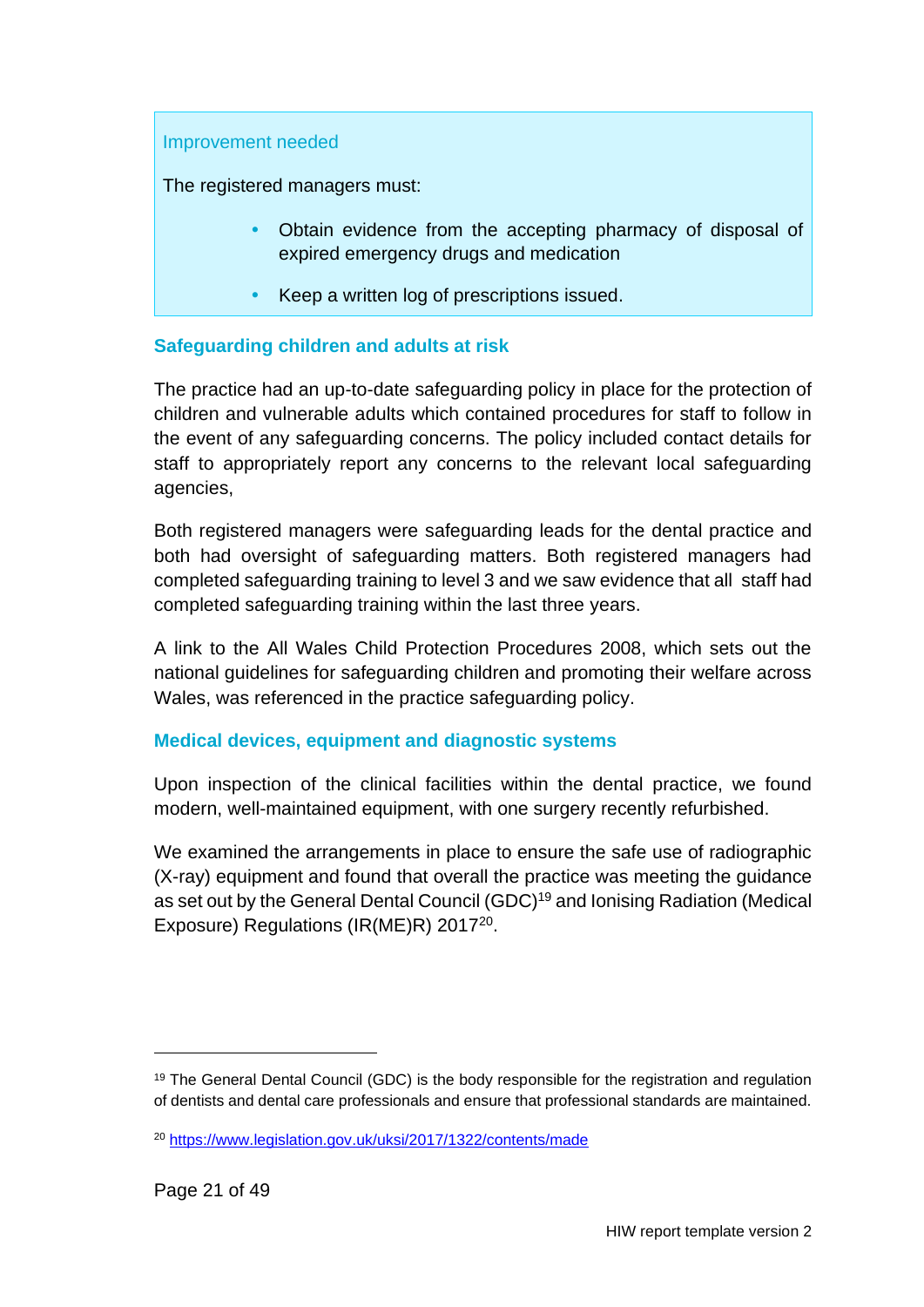We saw that the local rules<sup>21</sup> relating to use of the radiography equipment were available next to the X-ray machine as well as a dosimeter $^{22}$  to monitor radiation levels. We noted that both x-ray machines were correctly registered with the Health and Safety Executive (HSE).

However, some paperwork relating to the safe use of X-ray equipment within the dental practice was not organised and the practice did not have a dedicated radiation protection folder. This meant that some important documentation relating to the safe use of the machine was not immediately available. In particular documentation that related to the layout of the surgery and radiography equipment in use was not up to date. At the time of inspection, the practice had not received confirmation of satisfactory critical examinations<sup>23</sup> of the X-ray equipment in use at the practice undertaken by an authorised company.

In addition, we found that the log book relating to X-ray exposures of patients did not relate to a particular X-ray machine. This made it challenging to know which machine was used to expose a patient. This meant that should a machine develop a fault or require re-calibration, it may go unnoticed for some time and/or those patients that were exposed by it may not be notified. Accordingly we would recommend that the dental practice incorporates a separate log for each X-ray machine within the practice.

Whilst it was positive to note that most staff had undertaken continuing professional development training in the use of ionising radiation within the last five years, records of training in ionising radiation were not available to view on the day for all staff working in the dental practice.

Additionally, the practice did not provide any visual information for patients regarding the risks and benefits of X-ray exposure to the individual. This may mean that patients were not fully informed and aware prior to undergoing an Xray exposure. A poster or other form of visual information should therefore be displayed within the waiting room to better inform patients of the benefits and risks associated with X-rays.

 $21$  Local rules set down in writing the basic steps required to demonstrate compliance with IRR99 and ensure that exposures to ionising radiations are kept as low as reasonably practicable (the ALARP Principle).

<sup>&</sup>lt;sup>22</sup> A dosimeter is a device used to measure an absorbed dose of ionizing radiation.

 $23$  A critical examination demonstrates that the safety features and warning devices operate correctly, that there is sufficient protection for persons from exposure to ionising radiation and that the equipment is safe to use in normal circumstances.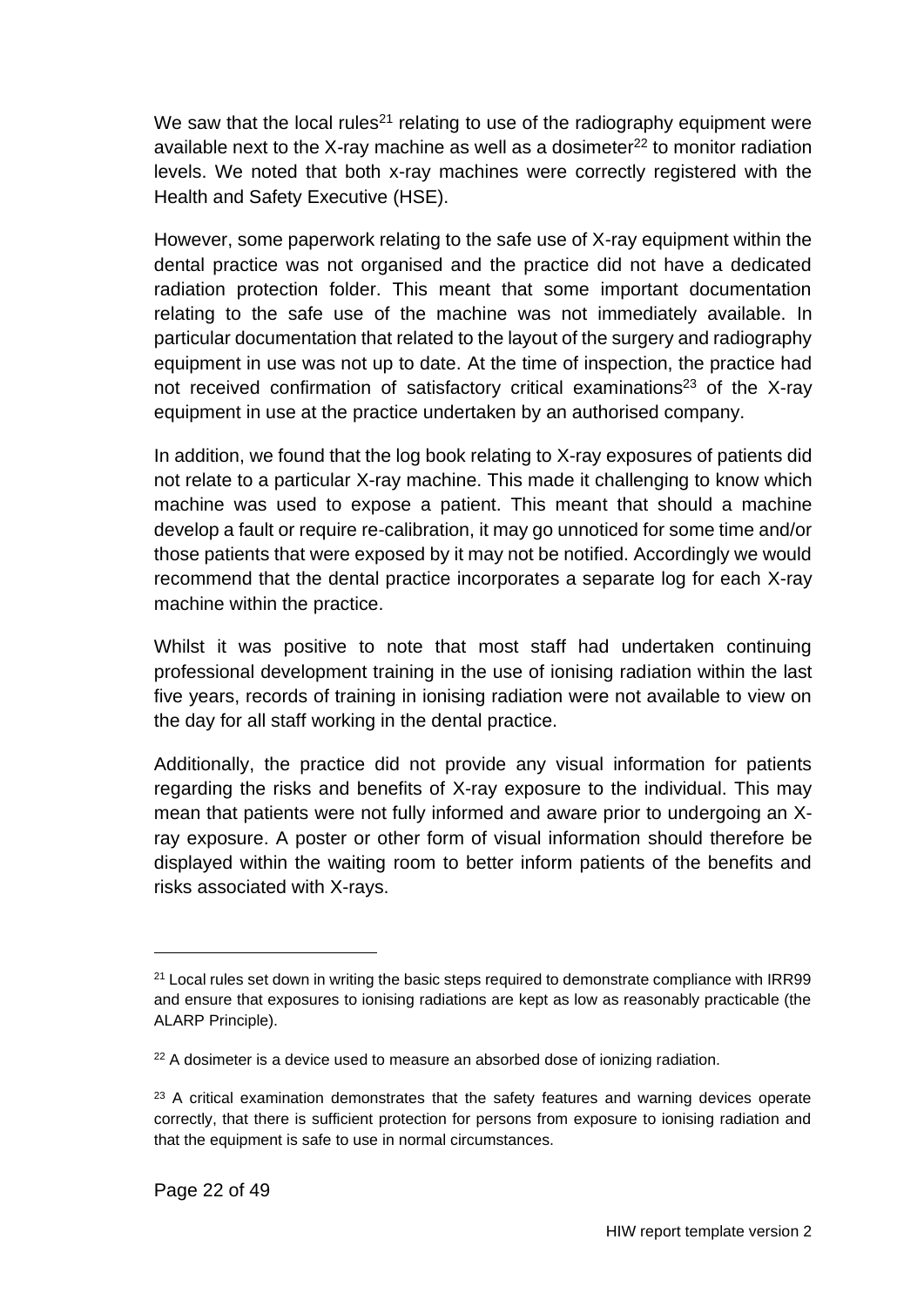The practice did not use digital radiography and radiographs were instead processed using an automatic processor. Chemicals within the processor were changed regularly and dates of chemical changes were logged. Radiographs were mounted correctly and labelled with the correct patient details.

#### Improvement needed

The registered managers must:

- Develop a radiology file to ensure that all relevant information relating to radiographic equipment in the practice is easy to find for all staff
- Ensure each X-ray machine has a dedicated log for exposures taken
- Provide visual and/or written information for patients to inform of the benefits and risks of X-rays
- Provide HIW with evidence of satisfactory training in ionising radiation regulations for all staff working within the dental practice
- Provide HIW with evidence of satisfactory critical examinations of radiographic equipment in use at the dental practice.

#### **Effective care**

#### **Safe and clinically effective care**

We found that the practice had undertaken some audits in order to quality assure the care that they provide to patients. These included an audit of radiograph quality and a recently completed IPC audit.

However, audit activity within the practice was limited and needed improvement overall. We would recommend that the practice undertakes audits in smoking cessation, record keeping and anti-microbial prescribing in order to continue to improve the care provided to patients.

The practice had not undertaken the Health Education and Improvement Wales (HEIW) Maturity Matrix Dentistry<sup>24</sup> or the Skills Optimiser Self-Evaluation Tool

 $24$  The HEIW Maturity Matrix Dentistry (MMD) is a tool used during a facilitated session with a Quality Improvement Educator and helps the dental team to consider a variety of areas to improve upon best practice and ensuring legislative requirements are met.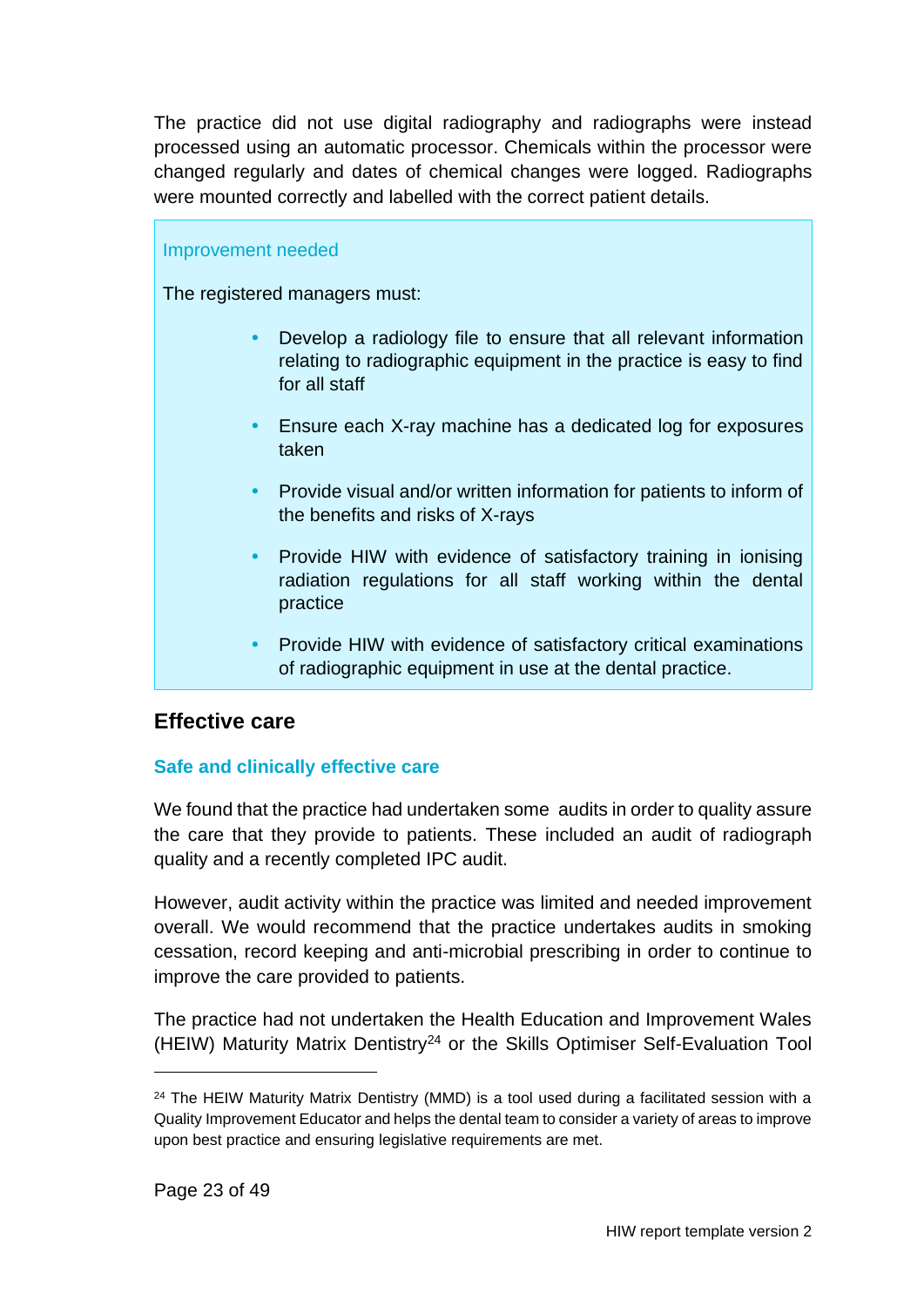(SOSET). These were designed to allow the dental team to focus on dental practice and team improvement. In order to ensure the practice is working efficiently and continuing to provide the best possible service to patients, we would recommend that the practice access both as part of a continuous cycle of evaluation and improvement.

In order to streamline and ensure a sustainable audit and improvement cycle, the practice needs to implement a policy to cover audit and clinical audit activities.

#### Improvement needed

The registered managers must:

- Undertake the HEIW Maturity Matrix and SOSET tools available via HEIW
- Undertake further audit activity to include dental record keeping, anti-microbial prescribing and smoking cessation
- Implement an audit and improvement policy.

#### **Information governance and communications technology**

The practice did not use electronic patient records and did not gather patient information electronically. However, the practice had a comprehensive records management and data quality policy that fulfilled the requirements relating to safe data storage and general data protection requirements.

Both registered managers were data controllers for the practice and data protection officers. Both were also data security leads and responsible for ensuring all staff understood their responsibilities under the regulations.

Patient dental records were kept in hard copy files and these were stored within locked metal filing cabinets located behind the reception desk. We were informed that patient dental records were kept for a minimum of eight years from the date the patient was last seen at the practice.

However, during the inspection we found that the building that accommodated the dental practice was shared with a tenanted apartment on the first floor of the property. The upstairs property required access to the dental practice in order to access their accommodation. Due to the unusual layout of the building this meant that tenants of the upstairs apartment could access the whole of the dental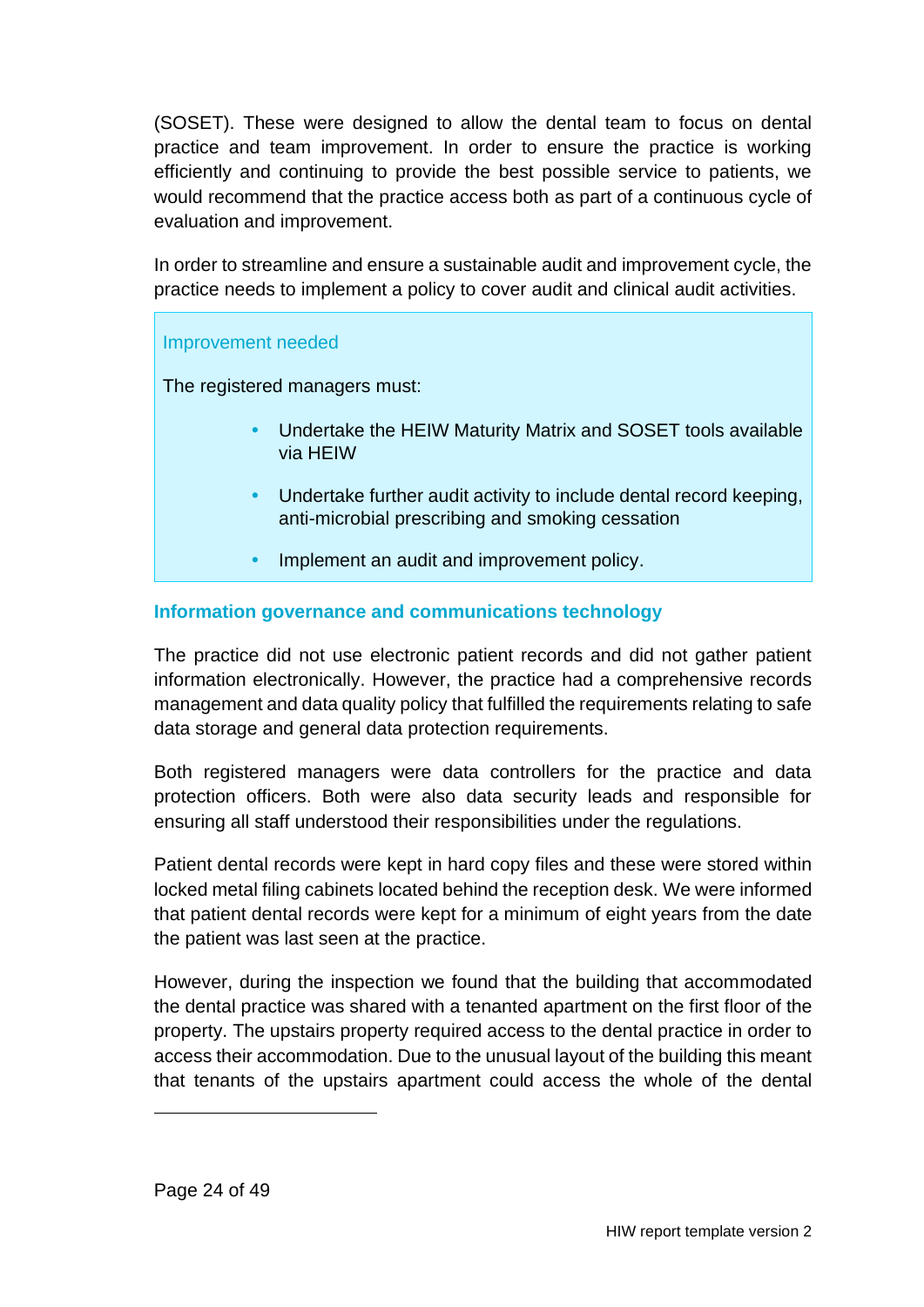practice at any time of the day or night. As a result there could be unauthorised access to staff files, patient dental records appointment books and other confidential information. In order to ensure this does not occur, the registered managers must put arrangements in place to protect confidential staff and patient information.

#### Improvement needed

The registered managers must ensure that current arrangements to safeguard confidential and sensitive information held within the practice prevent unauthorised access.

#### **Record keeping**

The dental practice does not use dental records software and relies on handwritten dental records and charting. As part of our inspection, we reviewed ten sets of patient dental records. These contained a range of patient records and included children, smokers, and those requiring a referral as well as patients undergoing more complex restorative treatments. Patients were a mixture of NHS and private patients.

Overall, we found that standards of record keeping required improvement. Consistently we found that informed consent had not been obtained from the patient prior to treatment. We also found that risk assessments relating to caries, periodontal health<sup>25</sup>, tooth wear and oral cancer was not recorded by all clinicians.

For some patients dental charting had not been updated for some time and six point pocket charts<sup>26</sup> (an important indicator of gum health) had not been undertaken when indicated. Additionally, some dental records lacked detail of the treatment provided and for others a recall period had not been noted.

<sup>&</sup>lt;sup>25</sup> Periodontal health relates to the health of the gums and surrounding supportive soft tissues.

 $26$  A 6 point pocket chart is a chart that notes the level of periodontal space or "pocketing" in six defined places around each tooth. Measurements are made using a periodontal probe that allows dental professionals to note in mm each gap between the tooth and the gingivae (gum).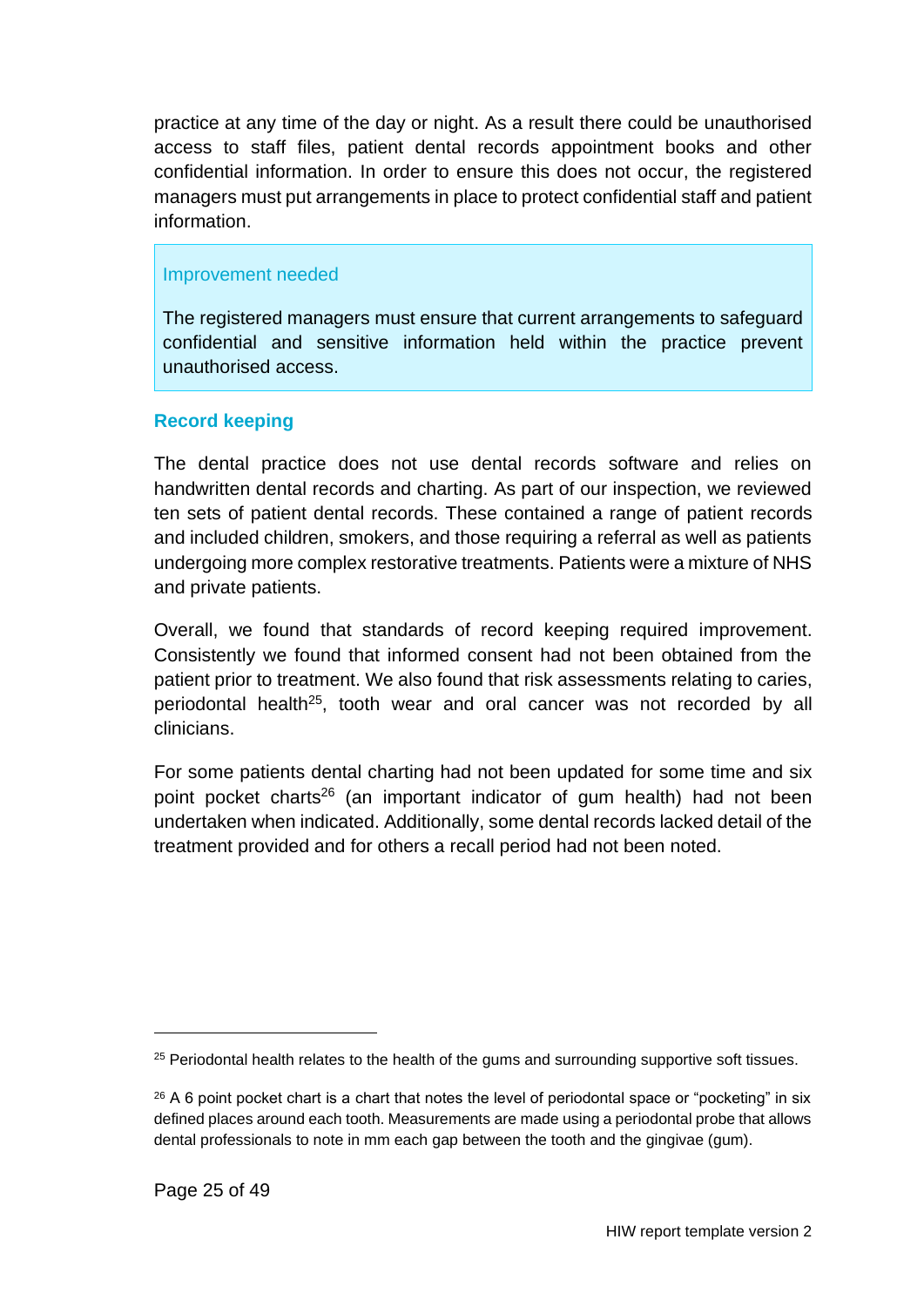Radiographic justification<sup>27</sup> was recorded consistently across the sample of dental records that we evaluated. However, grading of the radiographs taken was found to be inconsistent between the dental professionals at the practice.

In order to improve the standard of dental records, we would recommend that the practice undertakes a comprehensive record keeping audit. This will allow them to identify any areas of record keeping that require improvement or additional training. This must be repeated at least annually or sooner if audit results highlight areas requiring improvement.

#### Improvement needed

The registered managers must ensure that a record keeping audit is completed annually or sooner as audit results dictate, and further training carried out to ensure improvement as required.

<sup>&</sup>lt;sup>27</sup> Radiographic justification refers to the practice of evaluating requested radiological exams to assess for clinical merit and appropriateness based on clinical notes and patient information.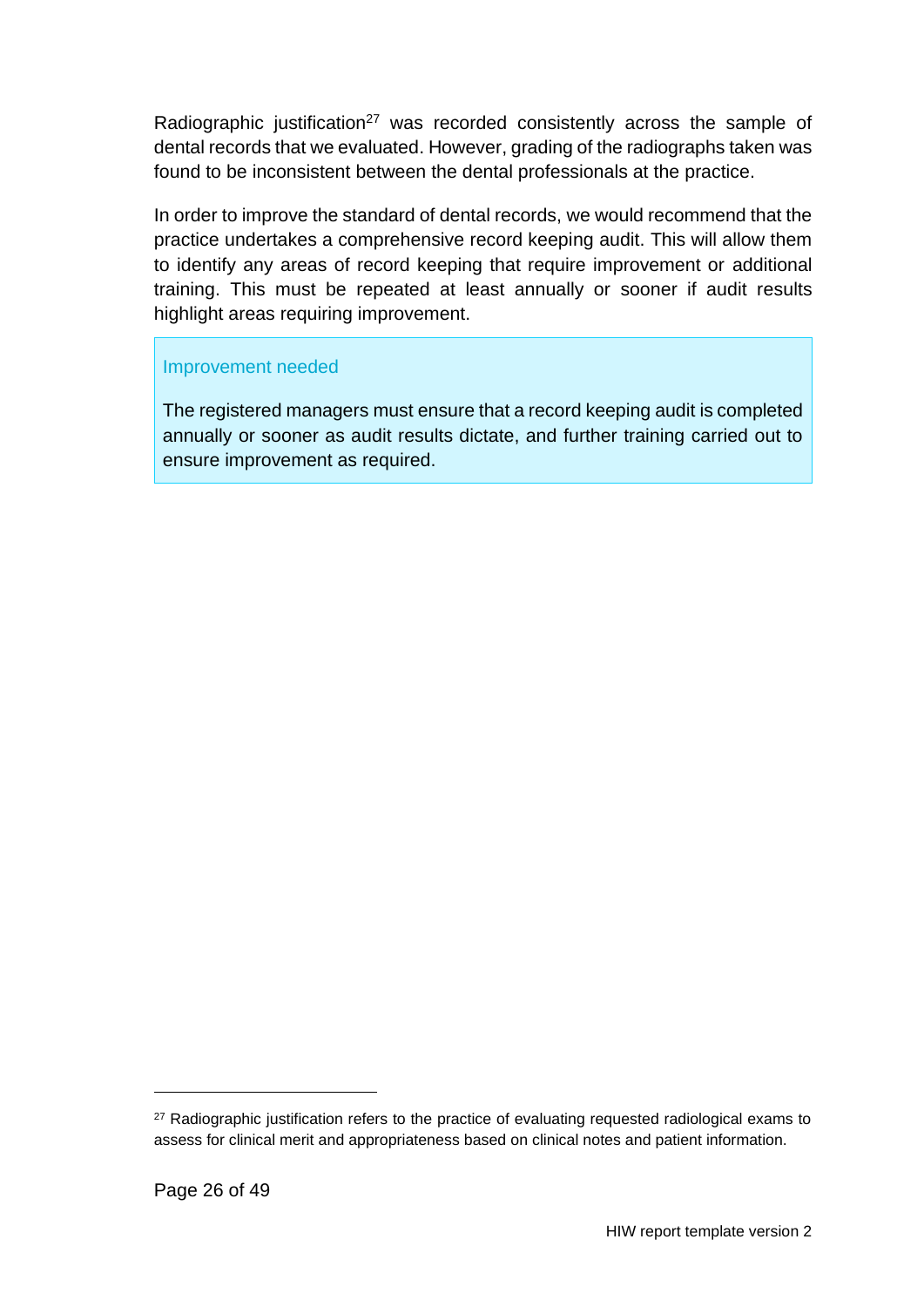### <span id="page-26-0"></span>**Quality of management and leadership**

*We considered how services are managed and led and whether the workplace and organisational culture supports the provision of safe and effective care. We also considered how services review and monitor their own performance against the Health and Care Standards.*

Overall, we found that governance at the practice required improvement. Important documentation, including staff personal information relating to their employment at the dental practice, was not kept in a secure manner and was not easy to find or held in a coherent and effective filing system.

Key documents relating to pre-employment checks were not available for some staff.

Although staff worked well together in a close-knit team, the practice would benefit from regular staff meetings and annual appraisals for staff to allow for development individually and within the practice.

### **Governance, leadership, and accountability**

Woodlands Dental Practice is owned by two individual companies that run the practice in an expense sharing partnership. As a result both business owners are also registered managers sharing the day to day running of the dental practice between them. The registered managers are supported by a team of qualified and trainee dental nurses, who also fulfilled the role of receptionist when required. The practice had a practice manager who was also a qualified registered dental nurse.

Most of the staff had been at the practice for a significant period of time and during the inspection, we observed staff working well together. When questioned, staff were aware of who to report to, should they feel they needed to raise a concern or grievance at the practice.

We saw that the practice had a folder that contained a wide range of policies and procedures to ensure the safety of staff and patients. We were provided with a comprehensive patient information leaflet that was available to patients upon

Page 27 of 49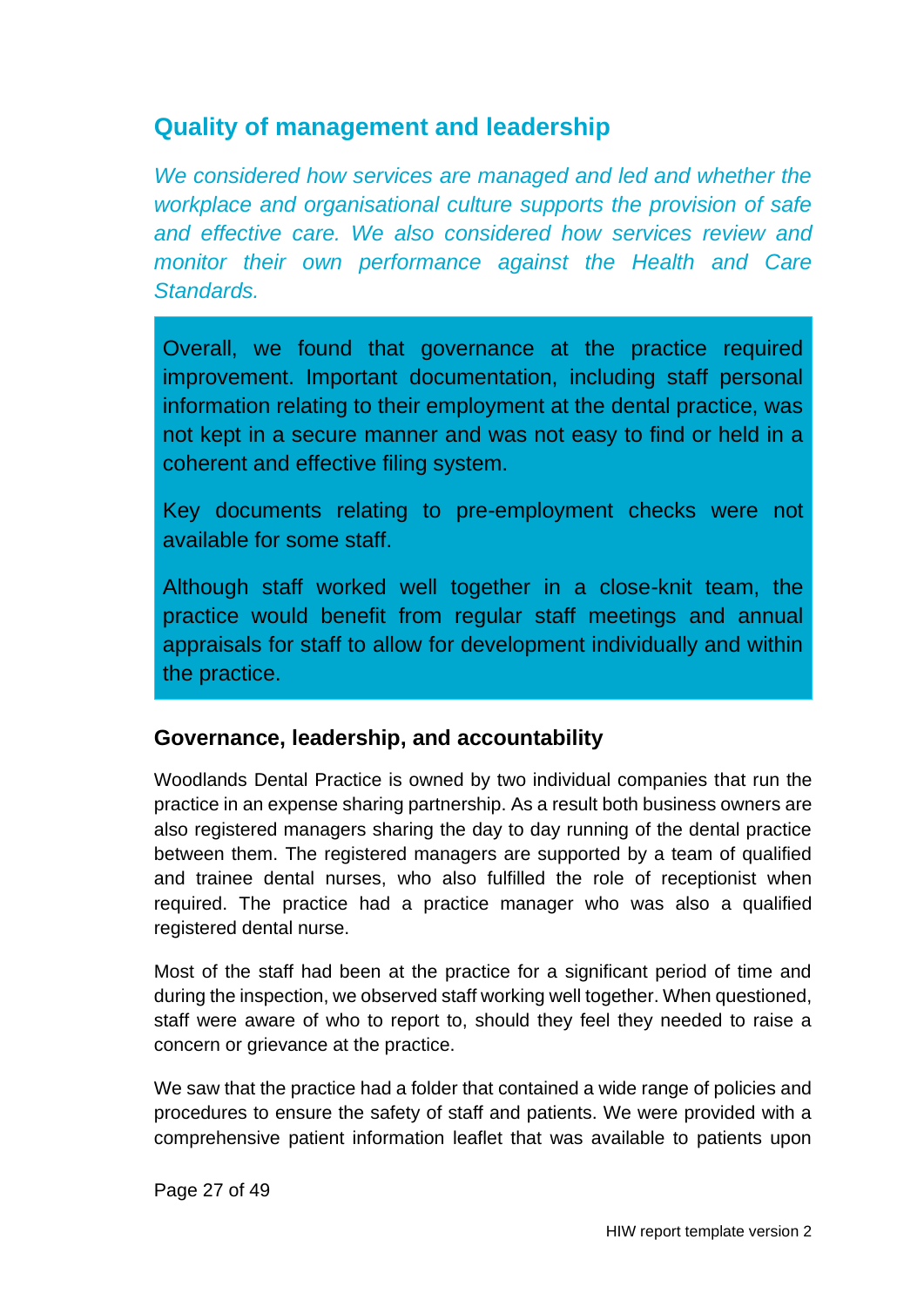request. The practice did not have a compliant statement of purpose available for patients on the day of inspection. Whilst a copy was provided during the inspection this was not fully relevant to Wales, referring to aims and objectives that related to healthcare and dental practices in England and not Wales.

We were pleased to note that the practice had displayed their certificate of public liability insurance in a prominent place within the waiting area.

The registered managers were aware of most of their responsibilities under the Private Dentistry (Wales) Regulations 2017 regarding incidents that required reporting to HIW within a timely manner.

However, during the inspection, we found that overall governance needed significant improvement. Paperwork and documents related to the running of the practice were not filed in any orderly manner and many documents were missing, misplaced or misfiled with other unrelated documents. Upon entering the waiting area, a large pile of paperwork was noted to be stacked in an untidy manner. Additionally, a computer printer was placed on a table in an area in which patients were asked to sit and wait. As such, the registered managers must ensure that paperwork is stored in a safe and effective manner and the computer printer is kept in an area out of view of patients and visitors to the practice.

The practice did not have a dedicated file or files for staff documents including sensitive and confidential information such as immunisation status and Disclosure and Barring Service (DBS) certificates. These documents were instead located between a number of different unrelated files. During the inspection we found a number of documents relating to staff no longer working at the practice that contained confidential and sensitive information stored among other documentation.

Documentation related to radiographic equipment at the practice had not been filed in a dedicated radiographic protection folder and were therefore difficult to locate when requested.

In order to ensure the smooth running of the practice at all times and to prevent unnecessary delay when attempting to locate documents in the day to day running of the practice, the practice must develop an effective filing system. This must enable the practice to run in an efficient and compliant manner.

#### Improvement needed

The registered managers must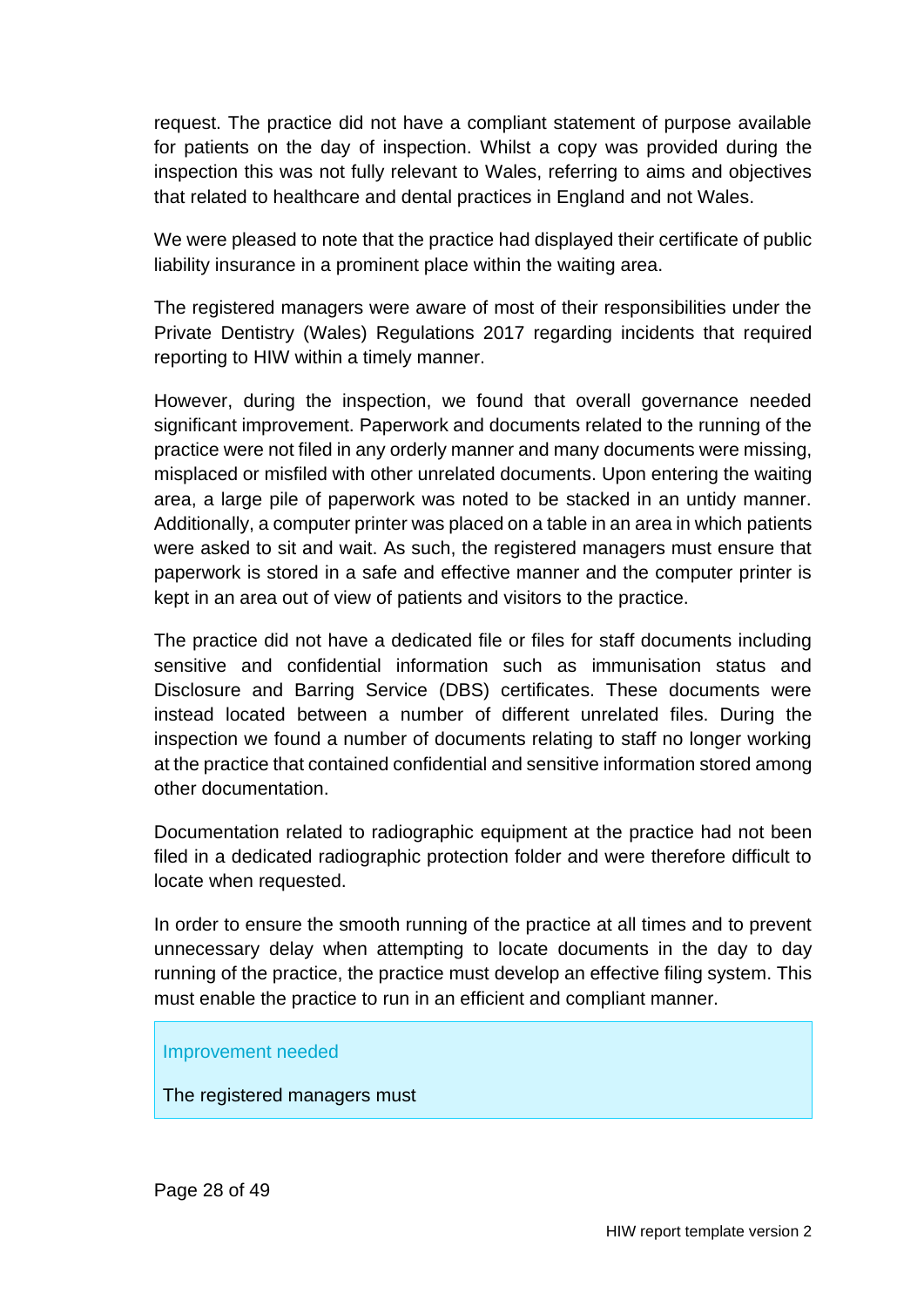- Ensure they have an effective and efficient system of governance in place. This is to ensure that documentation relating to the running of the dental practice, including staff personal folders, are filed in an orderly and efficient manner that protects the confidential and sensitive nature of the information
- Paperwork must be kept in a safe and secure manner and not stacked precariously within the waiting area
- Relocate the computer printer to an area that ensure the privacy and confidentiality of the documents that may be printed.

#### **Staff and resources**

#### **Workforce**

A review of staff documentaion demonstrated that all staff held valid enhanced DBS certificates for child and adult workforce that had been issued within the last five years. We saw evidence that all clinical members of staff were registered with the GDC. We were told by the registered managers that staff were responsible for funding their GDC registration. Valid indemnity insurance, which a requirement of registration with the GDC was provided by the registered managers.

We were assured to see that staffing levels were satisfactory and at all times the practice had suitably trained and qualified staff in attendance to ensure safe and effective patient care. The practice had a whistleblowing policy and staff were aware of how to raise a concern should they need to.

Neither registered manager had yet attended any formal training to assist them with managing the private dental practice. However, both were up to date with the required GDC continuous professional development.

We found that staff mandatory training was mostly up to date. However, all staff were lacking in any formal fire safety and awareness training. This could impact on patient and staff safety should a fire occur in the dental practice. We recommend that all staff obtain fire safety and awareness training to prevent this, which must be updated on an annual basis.

We checked to ensure that all staff working clinically had provided proof of hepatitis B immunisation with an appropriate immune response. However, we were unable to verify that one clinical member of staff had received a hepatitis B vaccination or an appropriate immune response. It is a requirement that clinical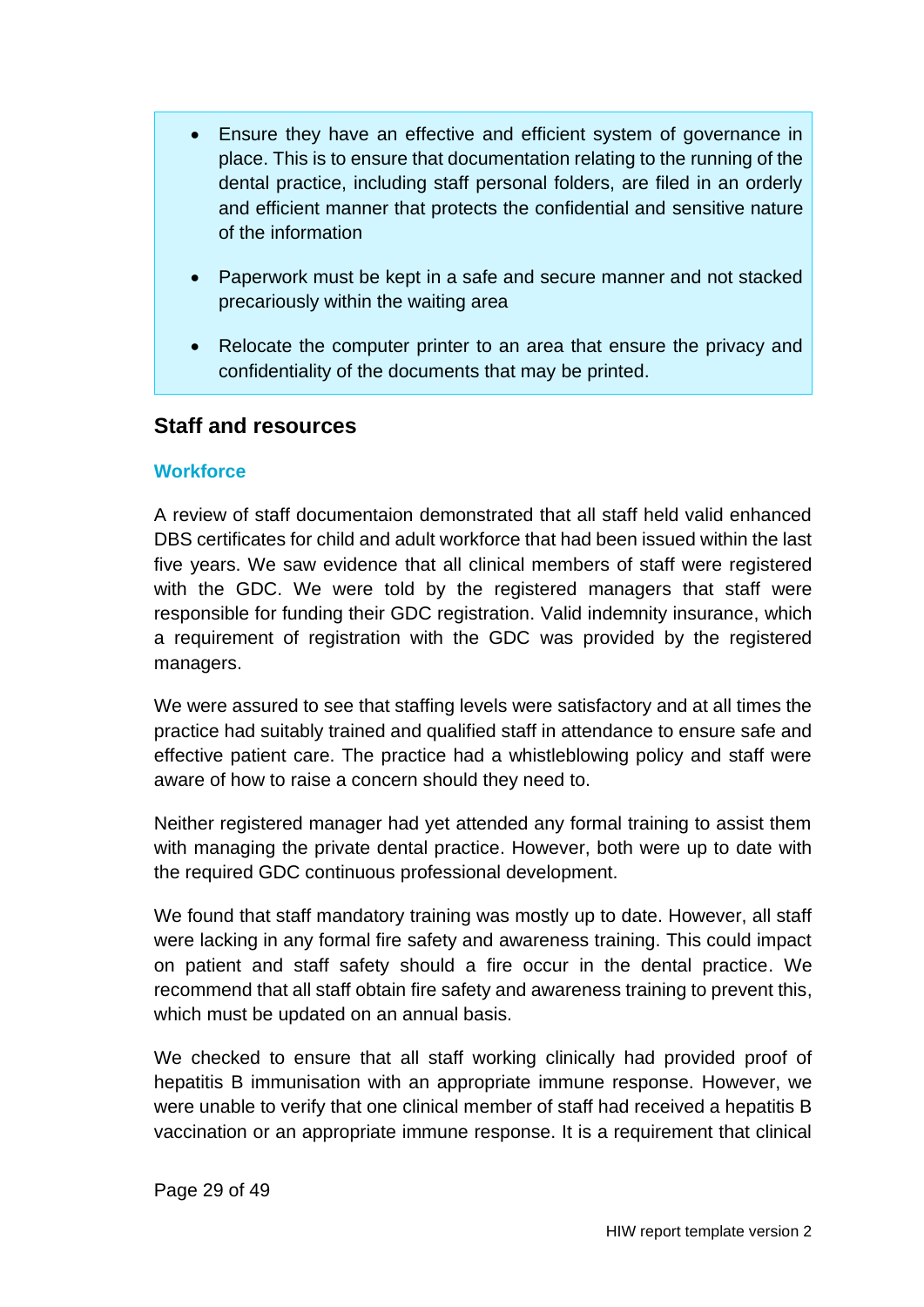staff undertaking exposure prone procedures  $(EPP's)^{28}$  are able to show satisfactory immunisation of hepatitis B in order to protect patients and prevent cross infection. Failure to provide evidence of this can put patients and staff at risk from infection with hepatitis B. Some staff had also included proof of COVID-19 vaccination where possible.

During the inspection we were told by the registered managers that a new trainee dental nurse was due to start work at the practice imminently. However, we were told that it was proving difficult to obtain an enhanced DBS for child and adult workforce due to unavoidable complications. It is a requirement of the Private Dentistry (Wales) Regulations 2017 that any person employed to work for the private dental practice undergoes full pre-employment screening to include an enhanced DBS for child and adult workforce. We notified the registered managers of this during the inspection and, consequently, the employment start date of the new member of staff was delayed to allow them to obtain these checks.

We saw evidence of a staff recruitment policy and a comprehensive induction checklist in use at the practice for new members of staff.

We were told that practice staff meetings had stopped at the beginning of the COVID-19 pandemic and had not recommenced. Previous meetings were not minuted. In order to ensure continued progress and improvement we would recommend that staff meetings recommence on a more formal and regular basis and that these meetings are minuted.

Staff had not had an appraisal since 2019. Annual staff appraisals are an important tool in discovering training needs, ensuring staff are happy in their roles and for career progression. Annual appraisals must recommence for all staff.

#### Improvement needed

The registered managers must:

 Ensure all staff have a valid enhanced DBS for child and adult workforce prior to commencing employment for the dental practice

<sup>&</sup>lt;sup>28</sup> Exposure prone procedures (EPP's) are procedures where there is a risk of injury to the healthcare worker resulting in exposure of the patient's open tissues to the blood of the healthcare worker.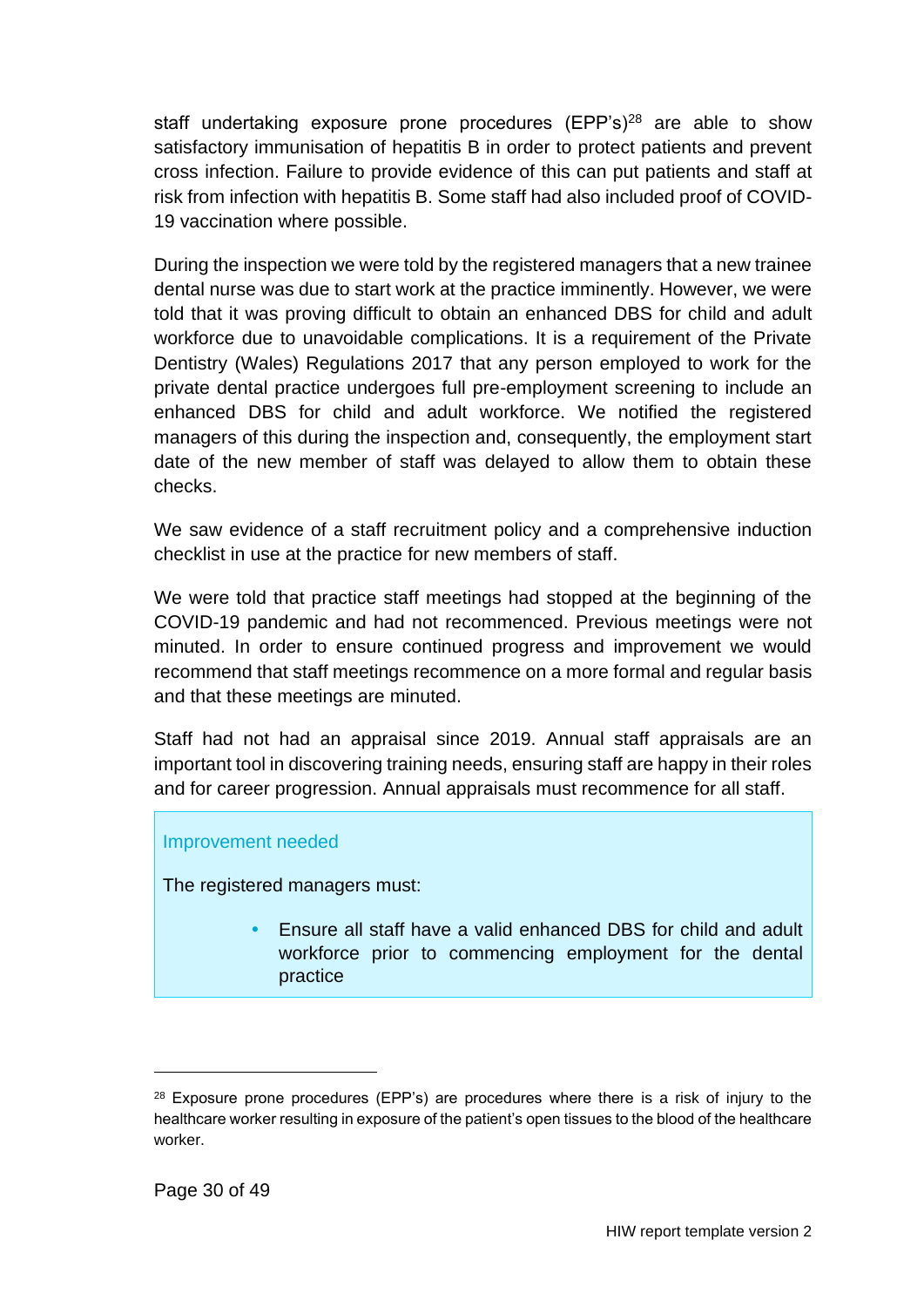- Ensure all clinical staff taking part in exposure prone procedures can demonstrate vaccination and a satisfactory immune response for hepatitis B
- Provide annual appraisals for all staff
- Hold regular, minuted staff meetings

Ensure mandatory training (including fire safety and awareness training) is up to date for all staff at all times.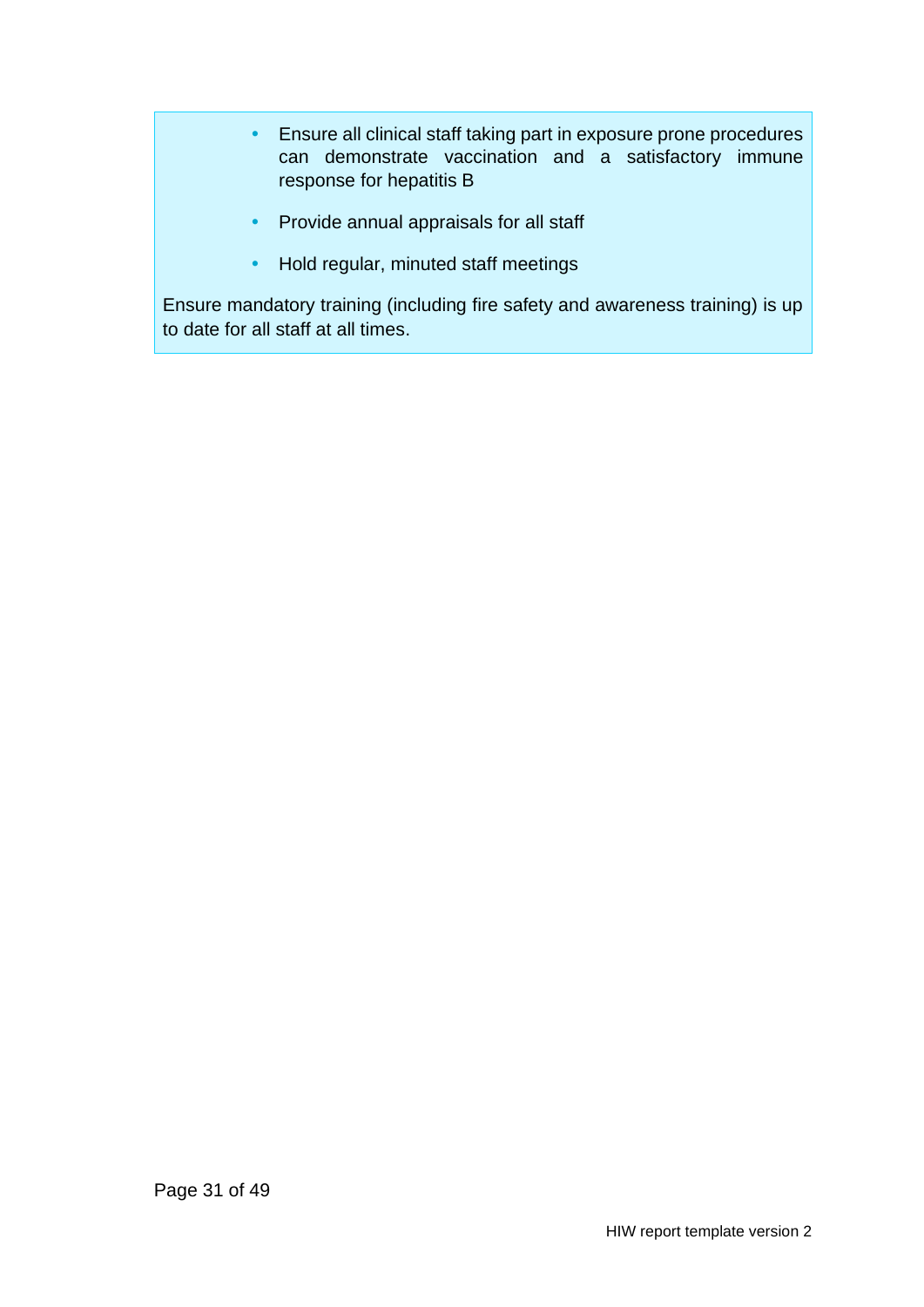## <span id="page-31-0"></span>**4. What next?**

Where we have identified improvements and immediate non-compliance issues during our inspection which require the service to take action, these are detailed in the following ways within the appendices of this report (where these apply):

- Appendix A: Includes a summary of any concerns regarding patient safety which were escalated and resolved during the inspection
- Appendix B: Includes any immediate concerns regarding patient safety where we issued a non-compliance notice asking the service to tell us about the urgent actions they are taking
- Appendix C: Includes any other improvements identified during the inspection where we require the service to complete an improvement plan telling us about the actions they are taking to address these areas

Where we identify any serious regulatory breaches and concerns about the safety and wellbeing of patients using the service, the registered provider of the service will be notified via a non-compliance notice. The issuing of a noncompliance notice is a serious matter and is the first step in a process which may lead to civil or criminal proceedings.

The improvement plans should:

- Clearly state when and how the findings identified will be addressed, including timescales
- Ensure actions taken in response to the issues identified are specific, measurable, achievable, realistic and timed
- Include enough detail to provide HIW and the public with assurance that the findings identified will be sufficiently addressed.

As a result of the findings from this inspection the service should:

- Ensure that findings are not systemic across other areas within the wider organisation
- Provide HIW with updates where actions remain outstanding and/or in progress, to confirm when these have been addressed.

The improvement plan, once agreed, will be published on HIW's website.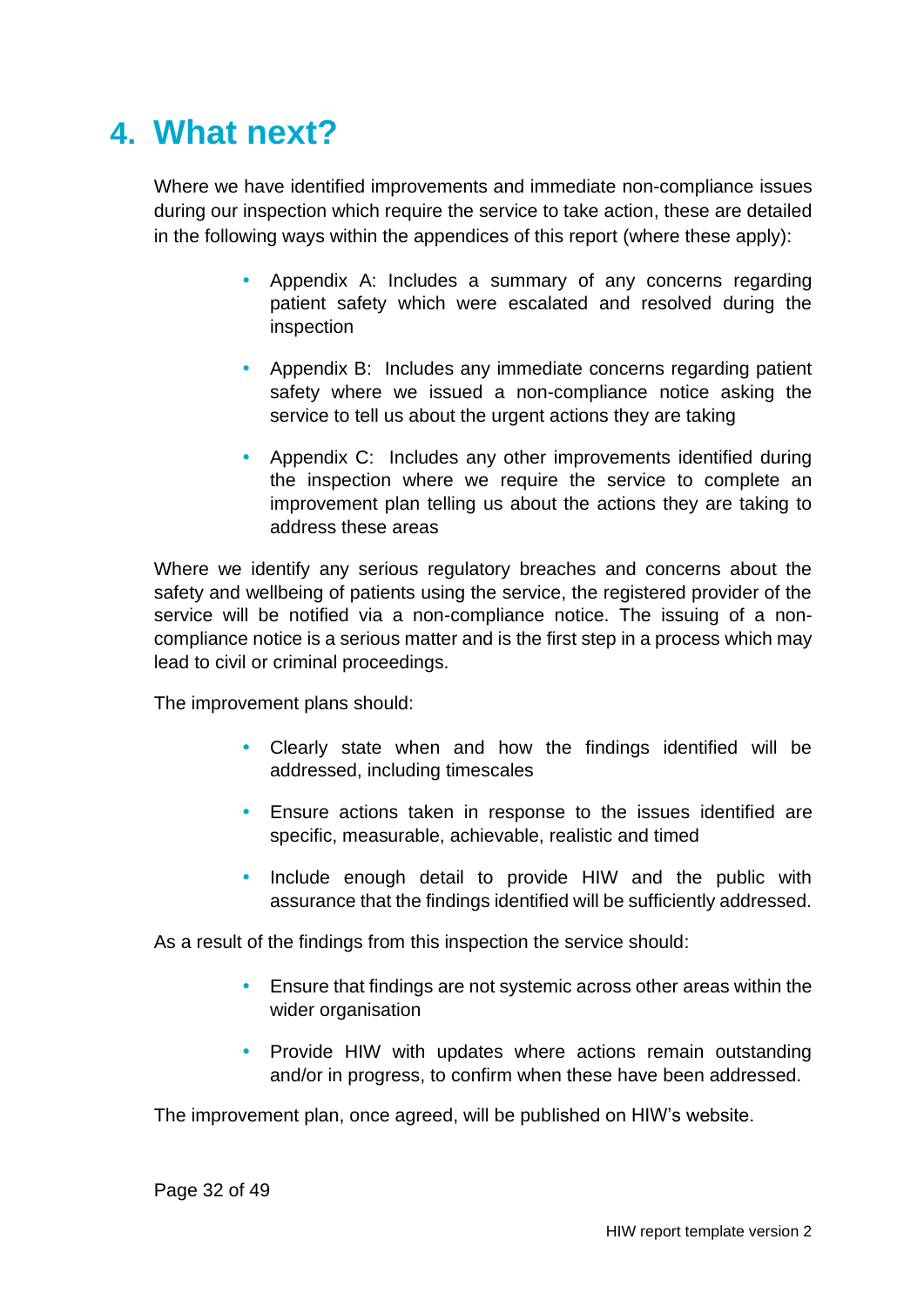## <span id="page-32-0"></span>**5. How we inspect dental practices**

Dental practice inspections are usually announced. Dental practices receive up to twelve weeks' notice of an inspection. This is so that arrangements can be made to ensure that the practice is running as normal, and that the inspection causes as little disruption to patients as possible.

Feedback is made available to practice representatives at the end of the inspection, in a way which supports learning, development and improvement at both operational and strategic levels.

We check how dental practices are meeting the [Health and Care Standards 2015](https://gov.wales/sites/default/files/publications/2019-05/health-and-care-standards-april-2015.pdf) and, where private dentistry is provided, the [Private Dentistry \(Wales\)](https://www.legislation.gov.uk/wsi/2017/202/pdfs/wsi_20170202_mi.pdf)  [Regulations 2017.](https://www.legislation.gov.uk/wsi/2017/202/pdfs/wsi_20170202_mi.pdf) Where appropriate we consider how the practice meets these regulations, as well as the **Ionising Radiations Regulations 2017**, and any other relevant professional standards and guidance such as the [General Dental](https://www.gdc-uk.org/professionals/standards)  [Council Standards for the Dental Team.](https://www.gdc-uk.org/professionals/standards)

These inspections capture a snapshot of the standards of care within dental practices.

Further detail about how HIW inspects [dental practices](https://hiw.org.uk/private-dentistry) and the [NHS](https://hiw.org.uk/sites/default/files/2019-05/170328inspectnhsen_0.pdf) can be found on our website.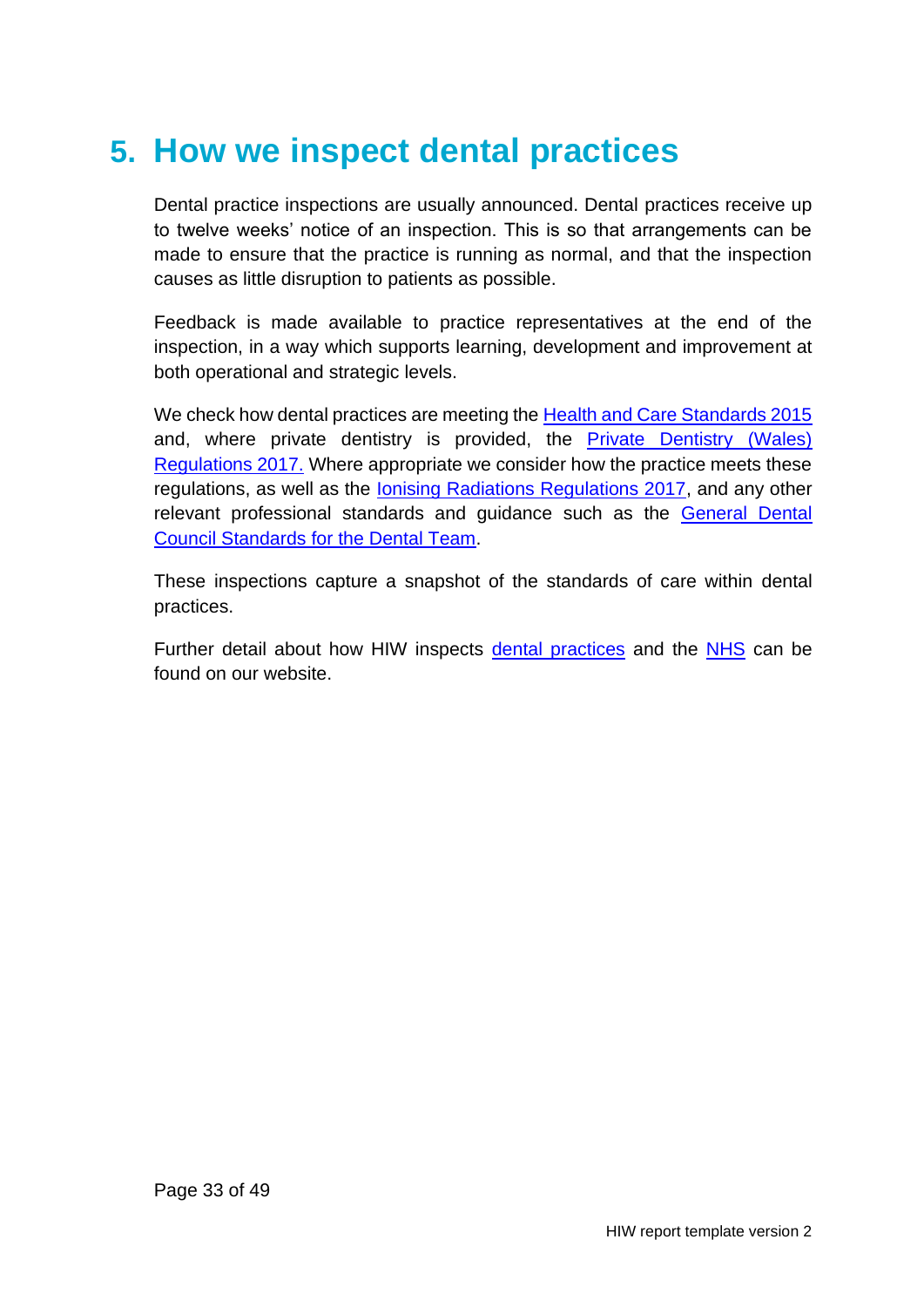## **Appendix A – Summary of concerns resolved during the inspection**

The table below summaries the concerns identified and escalated during our inspection. Due to the impact/potential impact on patient care and treatment these concerns needed to be addressed straight away, during the inspection.

<span id="page-33-0"></span>

| Immediate concerns identified                                                               | Impact/potential impact<br>on patient care and<br>treatment                                                                                                                                                                                                            | <b>How HIW escalated the</b><br>concern                                                                                                                                                      | How the concern was<br>resolved                                                                                                                                   |
|---------------------------------------------------------------------------------------------|------------------------------------------------------------------------------------------------------------------------------------------------------------------------------------------------------------------------------------------------------------------------|----------------------------------------------------------------------------------------------------------------------------------------------------------------------------------------------|-------------------------------------------------------------------------------------------------------------------------------------------------------------------|
| The practice was not displaying the GDC<br>standards/Code of Ethics                         | The GDC require patients to<br>be informed of the standards<br>required of the dental team.<br>4.2<br>(Standard<br>patient<br>information;<br>Regulation 19<br>The Private Dentistry (Wales)<br>Regulations 2017)                                                      | We raised this concern with the<br>registered managers during the<br>inspection and requested that<br>this was resolved immediately.                                                         | registered<br>had<br>The<br>manager<br>displayed a copy of the<br>GDC<br>standards/ Code of Ethics by the<br>end of the inspection.                               |
| We saw that an open sharps bin was<br>overfilled and stored on the floor of the<br>surgery. | This meant that staff and<br>patients were not protected<br>from the risks associated with<br>contaminated sharps, such as<br>needles. (Standard 3.1 Safe<br>and Clinically Effective Care;<br>Regulation 13 (5) The Private<br>Dentistry (Wales) Regulations<br>2017) | We<br>raised<br>this<br>concern<br>immediately with the registered<br>managers requesting that the<br>sharps bin was permanently<br>closed and a new location<br>chosen for the replacement. | The sharps bin was permanently<br>closed, replaced, and stored in an<br>area off of the floor that safely<br>accessible to staff by the end of the<br>inspection. |

Page 34 of 49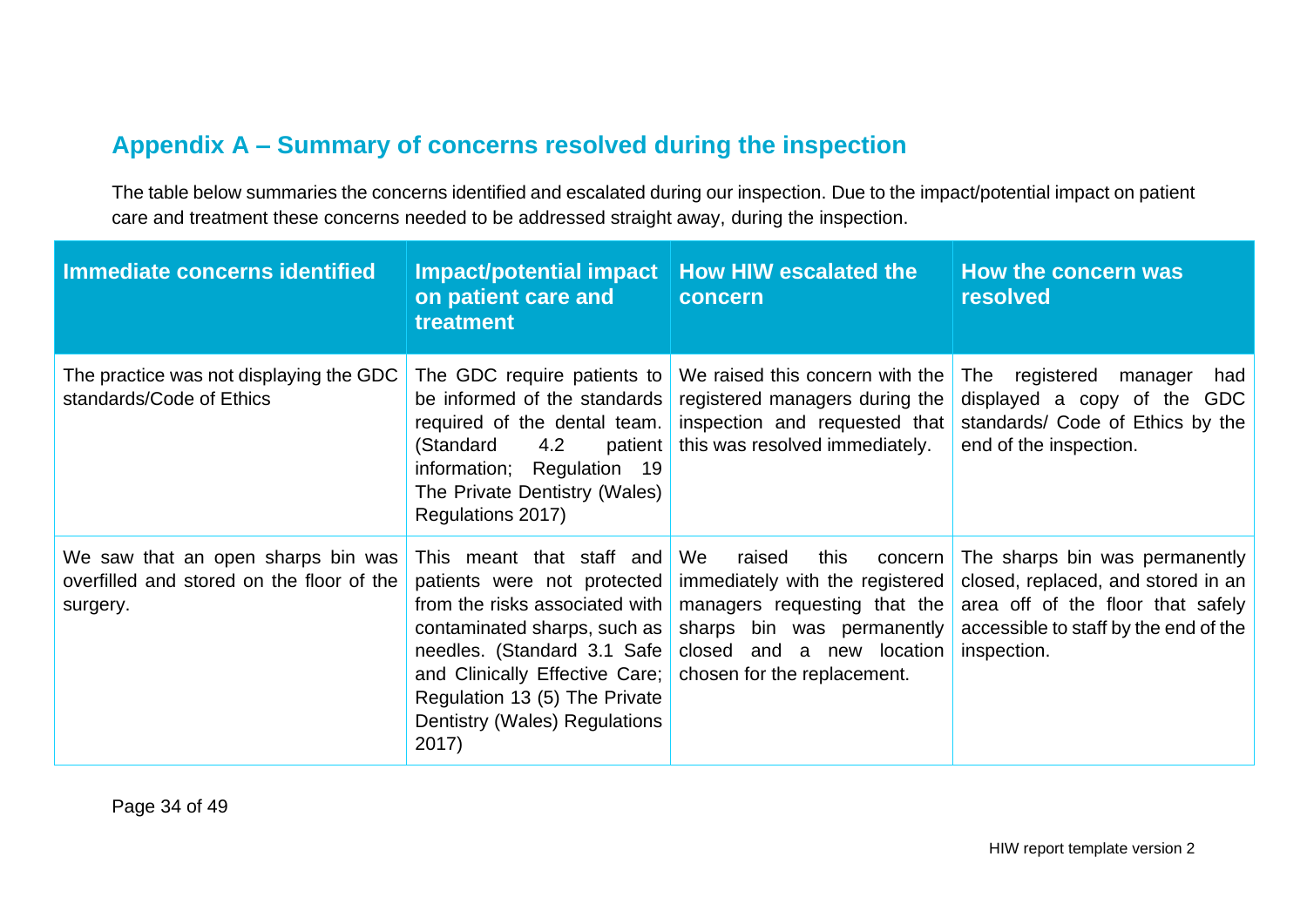| The practice had only one part time first<br>aider.                                    | This meant that the practice<br>did not always have a qualified<br>first aider in place when the<br>practice was operational and<br>treating patients. (Standard<br>Managing<br>2.1<br>risk and<br>promoting health and safety;<br>Regulation 17(1)<br>$(a)$ The<br>Private<br>Dentistry<br>(Wales)<br>Regulations 2017)                     | We raised this immediately with<br>both registered managers and<br>requested that this was rectified<br>as soon as possible.                                                 | During<br>0f<br>the<br>the<br>course<br>inspection,<br>both<br>registered<br>managers had undertaken first aid<br>at work courses (online). |
|----------------------------------------------------------------------------------------|----------------------------------------------------------------------------------------------------------------------------------------------------------------------------------------------------------------------------------------------------------------------------------------------------------------------------------------------|------------------------------------------------------------------------------------------------------------------------------------------------------------------------------|---------------------------------------------------------------------------------------------------------------------------------------------|
| Use of a desk fan in a clinical area<br>undertaking AGP's.                             | for use within clinical areas<br>that are undertaking AGP's in<br><b>WHTM01-05</b><br>with<br>line<br>guidelines relating to infection<br>prevention<br>and<br>control.<br>Standard<br>2.4<br>Infection<br>Prevention and Control (IPC)<br>Decontamination;<br>and<br>Regulation 13 (2) The Private<br>Dentistry (Wales) Regulations<br>2017 | with the registered managers. It $\vert$ from the clinical area.<br>was requested that this be<br>removed<br>from<br>the<br>surgery/clinical<br>environments<br>immediately. | Fans are not recommended This was raised immediately The fan was immediately removed                                                        |
| We found that emergency drugs and<br>equipment were spread throughout the<br>practice. | For prompt treatment<br>medical emergencies, it<br>is<br>practice<br>best<br>to<br>keep<br>emergency<br>drugs<br>and                                                                                                                                                                                                                         | of This was raised with practice<br>staff and the registered manager<br>of the practice by the dental peer<br>reviewer.                                                      | A suitable location was found<br>within easy reach of all patient<br>areas for storage of all items of                                      |

Page 35 of 49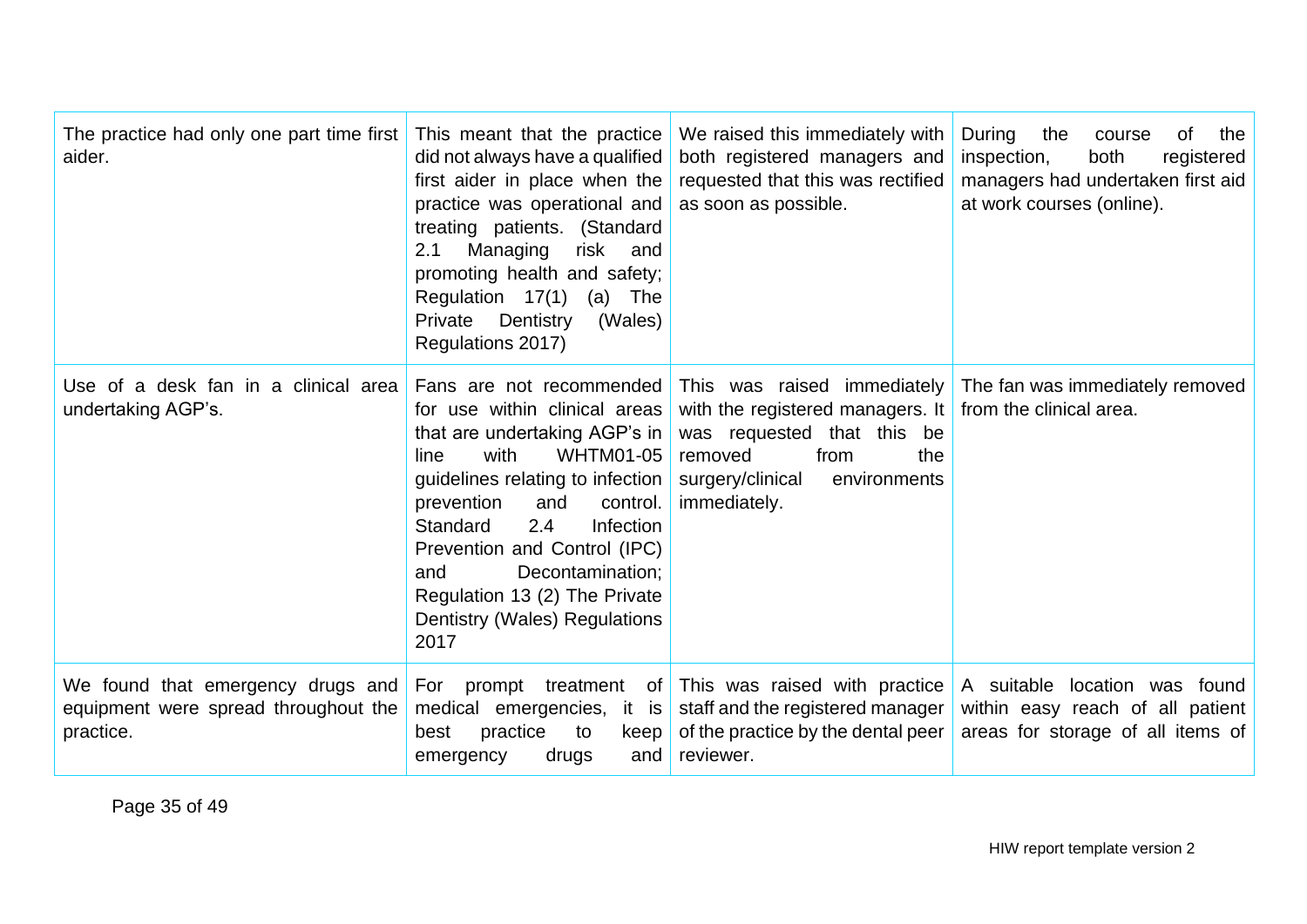| equipment in a dedicated        | emergency equipment     | and |
|---------------------------------|-------------------------|-----|
| location. Locating items in     | associated medications. |     |
| multiple locations throughout   |                         |     |
| the practice could cause an     |                         |     |
| in<br>delay<br>unnecessary      |                         |     |
| provision of equipment to treat |                         |     |
| any medical emergency           |                         |     |
| occurring at the dental         |                         |     |
| practice. (Standard 3.1 Safe    |                         |     |
| and Clinically Effective Care;  |                         |     |
| Regulation 31 (3) The Private   |                         |     |
| Dentistry (Wales) Regulations   |                         |     |
| 2017                            |                         |     |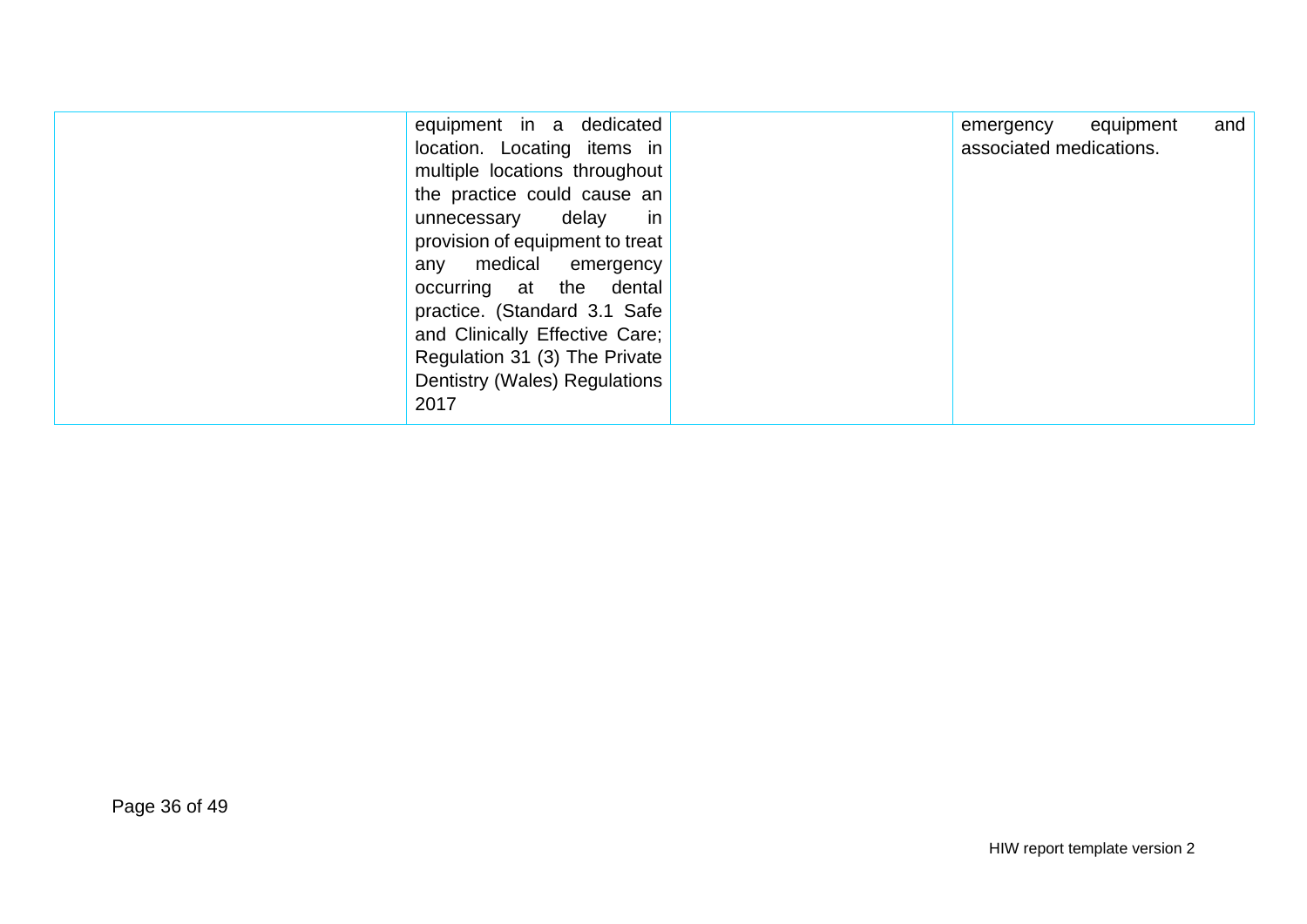## **Appendix B – Immediate improvement plan**

## **Service: Woodlands Dental Practice Date of inspection: 21 March 2022**

The table below includes any immediate non-compliance concerns about patient safety identified during the inspection where we require the service to complete an immediate improvement plan telling us about the urgent actions they are taking.

| <b>Description of non compliance/ Action   Regulation  </b><br>to be taken      | Service action | Responsible Timescale<br><b>officer</b> |  |
|---------------------------------------------------------------------------------|----------------|-----------------------------------------|--|
| No areas of immediate non-compliance were<br>identified during this inspection. |                |                                         |  |
|                                                                                 |                |                                         |  |

<span id="page-36-0"></span>The following section must be completed by a representative of the service who has overall responsibility and accountability for ensuring the improvement plan is actioned.

#### **Service representative:**

**Name (print):** 

**Job role:** 

**Date:** 

Page 37 of 49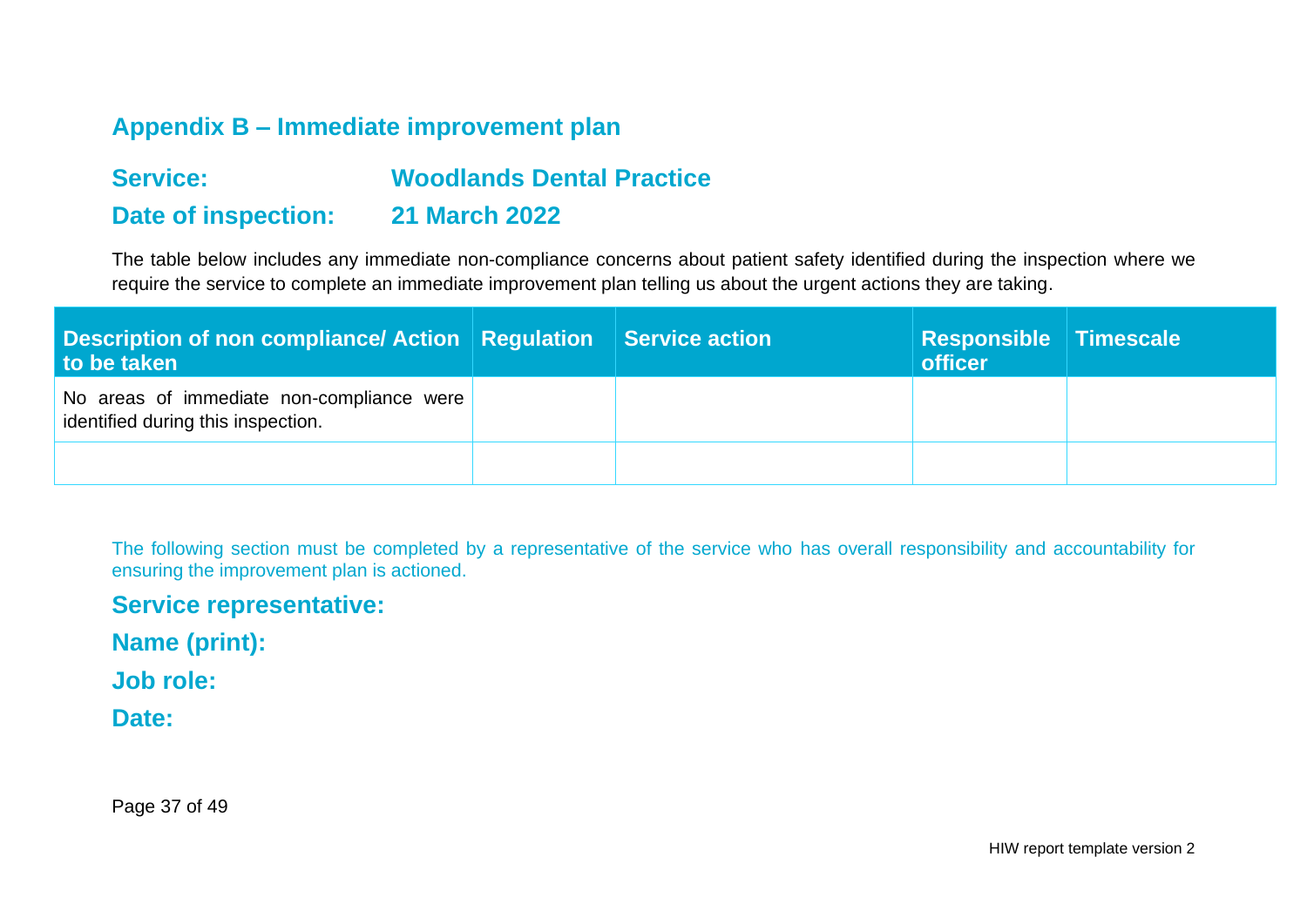## **Appendix C – Improvement plan**

## **Service: Woodlands Dental Practice**

### **Date of inspection: 21 March 2022**

The table below includes any other improvements identified during the inspection where we require the service to complete an improvement plan telling us about the actions they are taking to address these areas.

<span id="page-37-0"></span>

| <b>Improvement needed</b>                                                                                                                                                               | Standard/<br><b>Regulation</b>                                                                                                                   | <b>Service action</b>                                                                                                                                                                                                                                                          | <b>Responsible</b><br><b>officer</b>                  | <b>Timescale</b>    |
|-----------------------------------------------------------------------------------------------------------------------------------------------------------------------------------------|--------------------------------------------------------------------------------------------------------------------------------------------------|--------------------------------------------------------------------------------------------------------------------------------------------------------------------------------------------------------------------------------------------------------------------------------|-------------------------------------------------------|---------------------|
| <b>Quality of the patient experience</b>                                                                                                                                                |                                                                                                                                                  |                                                                                                                                                                                                                                                                                |                                                       |                     |
| The registered managers must provide a range<br>of written information for patients to promote their<br>oral health in a manner that is in keeping with<br>current COVID-19 guidelines. | Health<br>1.1<br>promotion,<br>and<br>protection<br>improvement;<br>Regulation 13 (9)<br>Private<br>The<br>Dentistry (Wales)<br>Regulations 2017 | Leaflets are available in reception for<br>patients. Due to Covid-19 restrictions<br>they are available upon request. A notice<br>in reception will read that if further oral<br>health leaflets are required, please ask<br>the reception staff. Copy notice in<br>reception. | Edward Webster<br>Christopher<br>and<br><b>Davies</b> | End of June<br>2022 |
| registered managers must ensure that<br>The<br>information relating to charges and fees for dental                                                                                      | 4.2<br>Patient<br>Information;<br>Regulation 6 (3)<br>Private<br>The                                                                             | Wall mount patient fee list so easily<br>accessible. Picture of notice can be sent<br>to HIW.                                                                                                                                                                                  | Edward Webster<br>Christopher<br>and<br><b>Davies</b> | End of June<br>2022 |

Page 38 of 49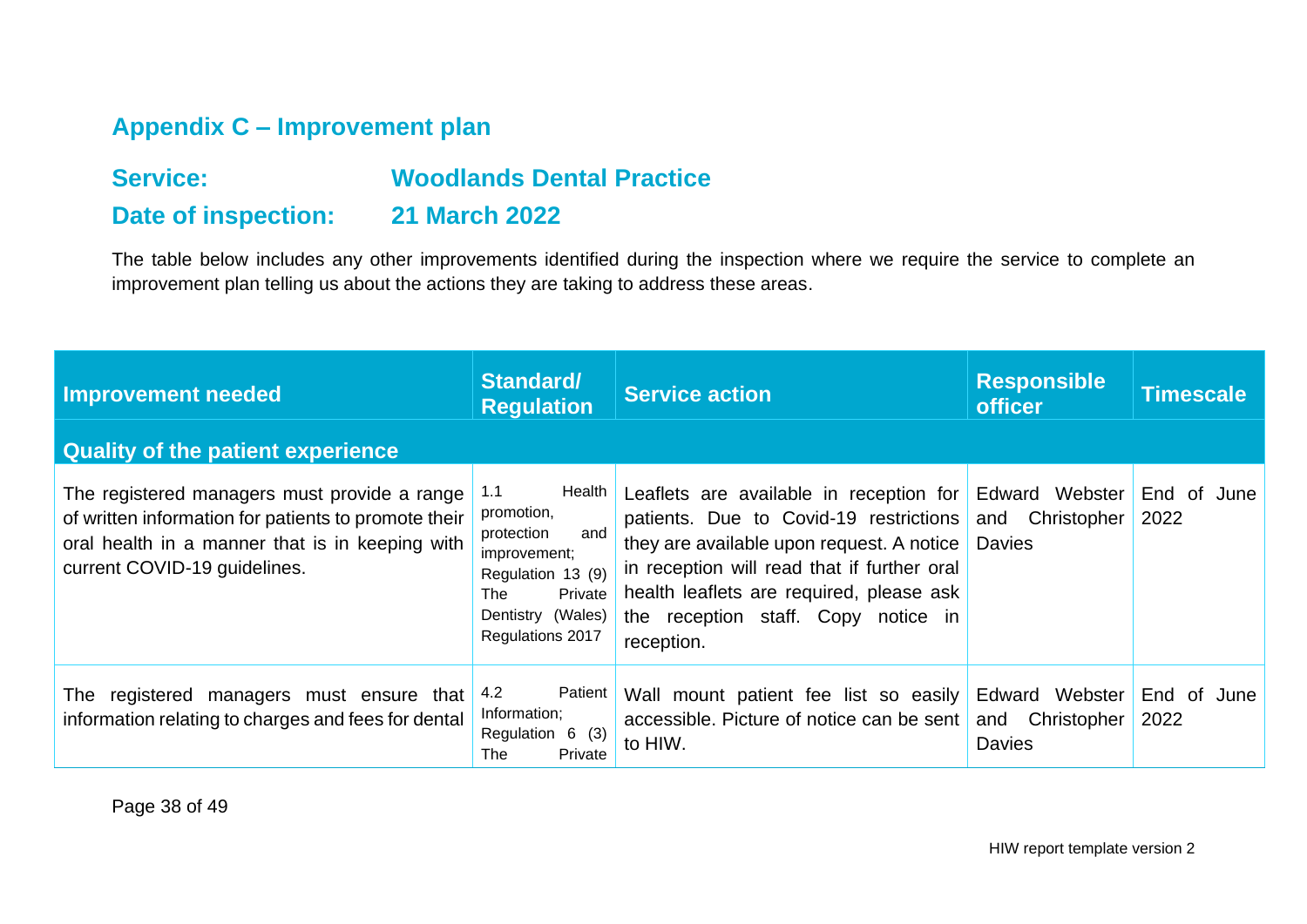| <b>Improvement needed</b>                                                                                                                                                                                                                                                                                                                                                                                                                                               | <b>Standard/</b><br><b>Regulation</b>                                                                                     | <b>Service action</b>                                                                                                                                                                                                                                   | <b>Responsible</b><br><b>officer</b>                  | <b>Timescale</b>                                                                                                                |
|-------------------------------------------------------------------------------------------------------------------------------------------------------------------------------------------------------------------------------------------------------------------------------------------------------------------------------------------------------------------------------------------------------------------------------------------------------------------------|---------------------------------------------------------------------------------------------------------------------------|---------------------------------------------------------------------------------------------------------------------------------------------------------------------------------------------------------------------------------------------------------|-------------------------------------------------------|---------------------------------------------------------------------------------------------------------------------------------|
| treatments is easily accessible for patients and/or<br>their representatives.                                                                                                                                                                                                                                                                                                                                                                                           | Dentistry (Wales)<br>Regulations 2017                                                                                     |                                                                                                                                                                                                                                                         |                                                       |                                                                                                                                 |
| The registered managers must ensure that:<br>An "active offer" is made to patients, their<br>representatives and visitors<br>Patients are routinely asked their choice of<br>preferred language when accessing the<br>dental practice<br>Information is displayed to encourage<br>$\bullet$<br>those patients whom may wish to<br>communicate through the medium of<br>Welsh to do so.<br>Information is available bilingually to<br>patients in both Welsh and English | 3.2<br>Communicating<br>effectively;<br>13<br>Regulation<br>$(1)(a)$ The Private<br>Dentistry (Wales)<br>Regulations 2017 | An "active offer" is made to visitors via a<br>notice in reception. Statement of purpose<br>and patient information leaflet to be<br>translated into Welsh<br>Patients routinely asked their choice of<br>preferred language<br>Language line available | Edward Webster<br>Christopher<br>and<br><b>Davies</b> | End of June<br>2022<br>End of June<br>2022<br>Ongoing<br>advice sought<br>as no Welsh<br>speakers<br>working at the<br>practice |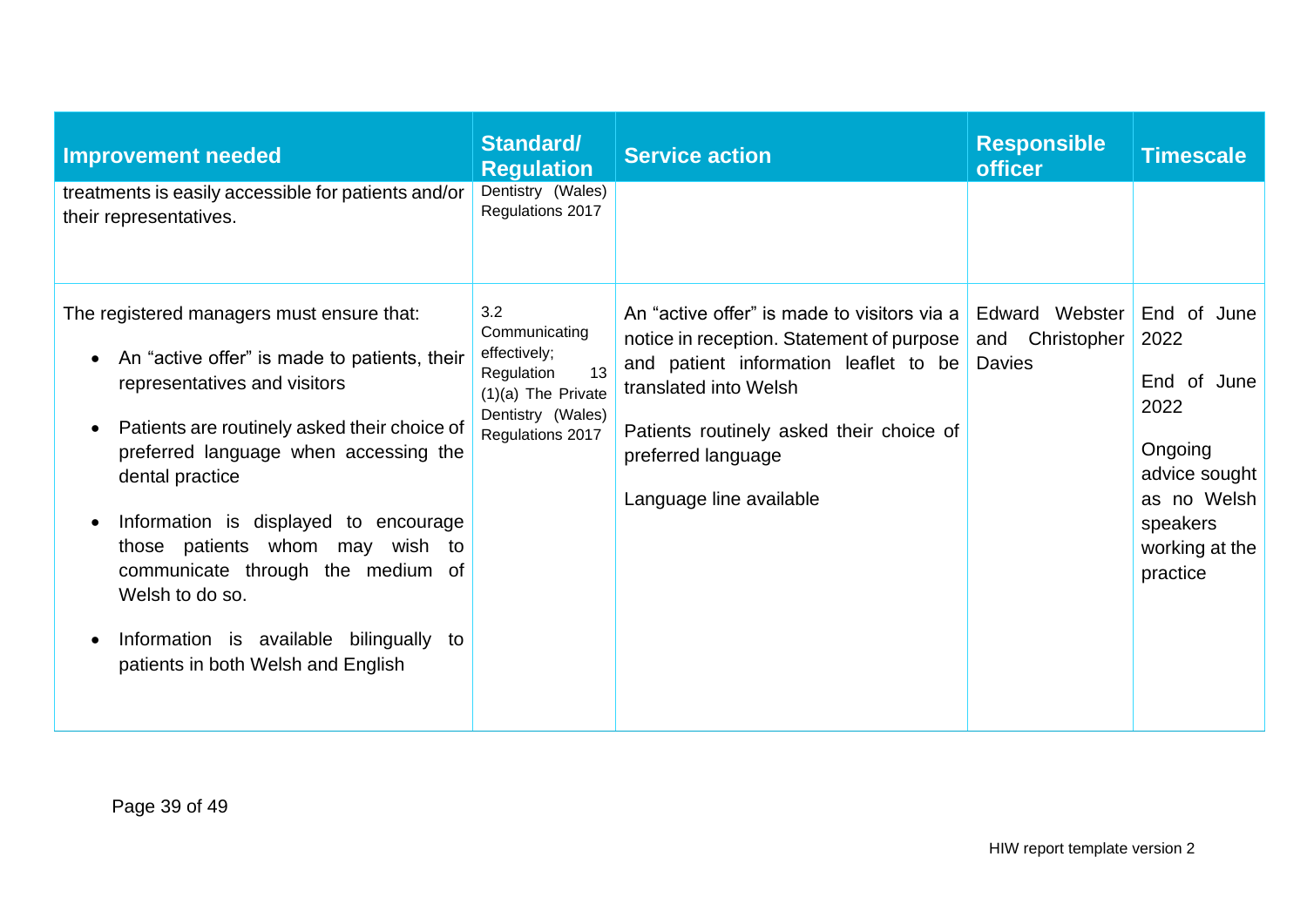| <b>Improvement needed</b>                                                                                                                                                                                   | Standard/<br><b>Regulation</b>                                                                                  | <b>Service action</b>                                                                                                                                                                                                                                                                                                          | <b>Responsible</b><br><b>officer</b>                  | <b>Timescale</b>                                                               |
|-------------------------------------------------------------------------------------------------------------------------------------------------------------------------------------------------------------|-----------------------------------------------------------------------------------------------------------------|--------------------------------------------------------------------------------------------------------------------------------------------------------------------------------------------------------------------------------------------------------------------------------------------------------------------------------|-------------------------------------------------------|--------------------------------------------------------------------------------|
| The registered managers must ensure that the<br>statement of purpose complies with the<br>regulations governing private dentistry is Wales.<br>This must be reviewed annually and provided to<br>HIW.       | Schedule 1 The<br>Dentistry<br>Private<br>(Wales)<br>Regulations 2017                                           | Summary of statement of purpose has<br>been seen on inspection day<br>The full statement of purpose has already<br>been uploaded to HIW                                                                                                                                                                                        | Edward Webster<br>Christopher<br>and<br><b>Davies</b> | Completed                                                                      |
| The registered managers must ensure that<br>patients individual needs are considered when<br>accessing the dental practice and make suitable<br>arrangements to mitigate any accessibility<br>difficulties. | Peoples<br>6.2<br>rights; Regulation<br>(a) The<br>13(1)<br>Dentistry<br>Private<br>(Wales)<br>Regulations 2017 | The practice is accessible via second<br>entrance without a step<br>Make large print of patient information<br>leaflet available<br>Make easy read version of patient<br>information leaflet<br>Make braille version of patient leaflet<br>available<br>Install hearing loop<br>Consider plans for new lower reception<br>desk | Edward Webster<br>and Christopher<br><b>Davies</b>    | End<br><b>of</b><br>September<br>2022<br>HIW informed<br>0f<br>any<br>progress |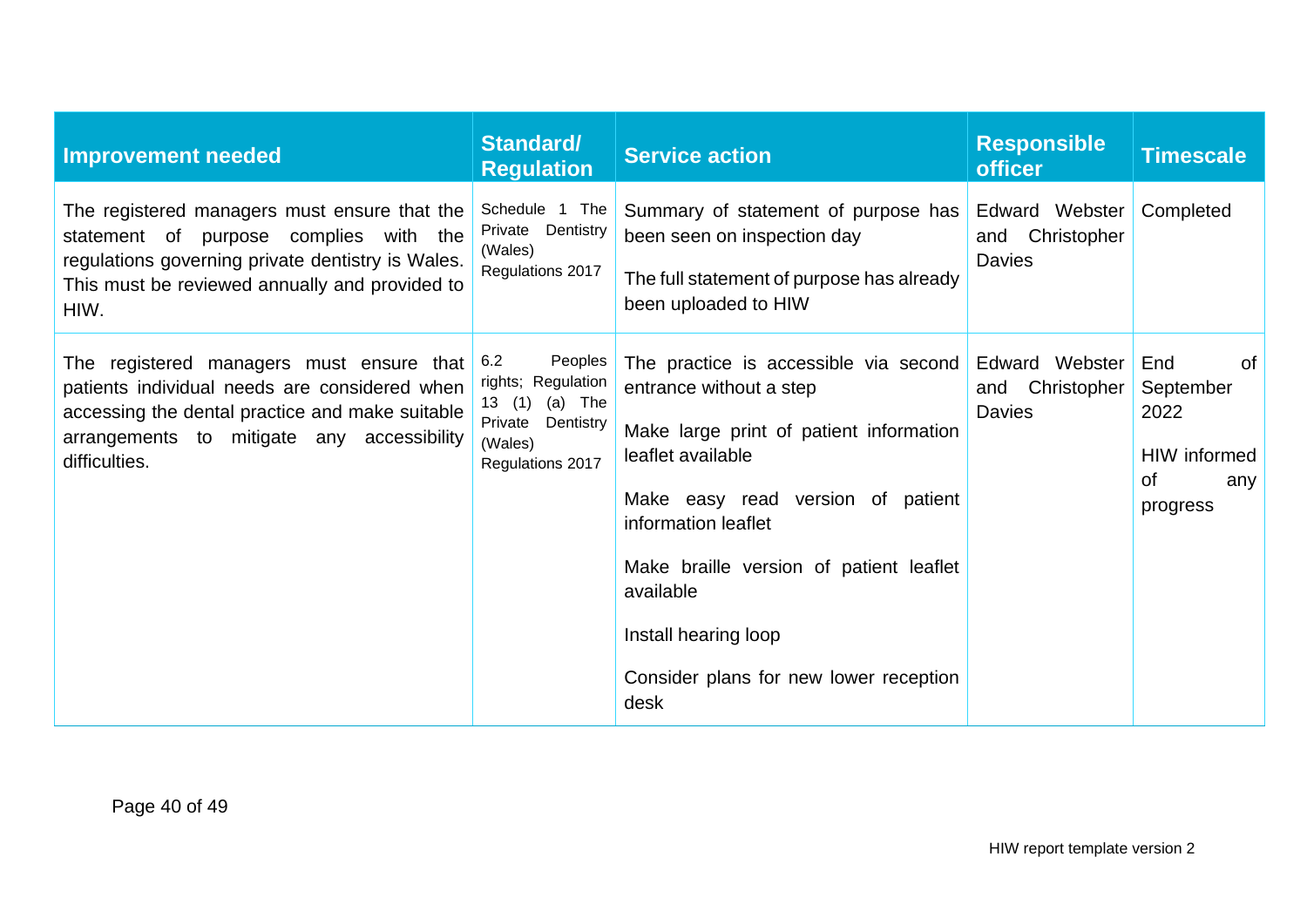| <b>Improvement needed</b>                                                                                                                                                                                                                                                                                                                                                                               | <b>Standard/</b><br><b>Regulation</b>                                                                                                    | <b>Service action</b>                                                                                                                                                                                                                                                                     | <b>Responsible</b><br><b>officer</b>                  | <b>Timescale</b>    |
|---------------------------------------------------------------------------------------------------------------------------------------------------------------------------------------------------------------------------------------------------------------------------------------------------------------------------------------------------------------------------------------------------------|------------------------------------------------------------------------------------------------------------------------------------------|-------------------------------------------------------------------------------------------------------------------------------------------------------------------------------------------------------------------------------------------------------------------------------------------|-------------------------------------------------------|---------------------|
| The registered managers must:<br>Consider implementing a suitable system<br>$\bullet$<br>to capture verbal/informal complaints and<br>feedback in order to identify themes and<br>trends to ensure appropriate action is<br>taken to improve the service<br>Implement a suitable system to seek<br>formal patient feedback so service<br>improvements can be identified and acted<br>upon as necessary. | 6.3 Listening and<br>Learning<br>from<br>feedback,<br>Regulation 16 (2)<br>The Private<br>(c) —<br>Dentistry (Wales)<br>Regulations 2017 | Use a folder to capture verbal/informal<br>complaints and feedback<br>To be reviewed periodically (Quarterly) to<br>identify themes and trends and ensure<br>appropriate action is taken to improve the<br>service.<br>form<br>Copy<br>0f<br>used<br>capture<br>to<br>complaints/feedback | Edward Webster<br>Christopher<br>and<br><b>Davies</b> | End of June<br>2022 |
| Delivery of safe and effective care                                                                                                                                                                                                                                                                                                                                                                     |                                                                                                                                          |                                                                                                                                                                                                                                                                                           |                                                       |                     |
| The registered managers must:                                                                                                                                                                                                                                                                                                                                                                           | 2.1 Managing risk<br>promoting<br>and<br>health and safety;<br>Regulation 22 (4)<br>The<br>Private                                       | Compile list of emergency<br>contact<br>numbers for utility and supply companies<br>to be easily available for staff                                                                                                                                                                      | Edward Webster<br>and<br>Christopher<br><b>Davies</b> | End of June<br>2022 |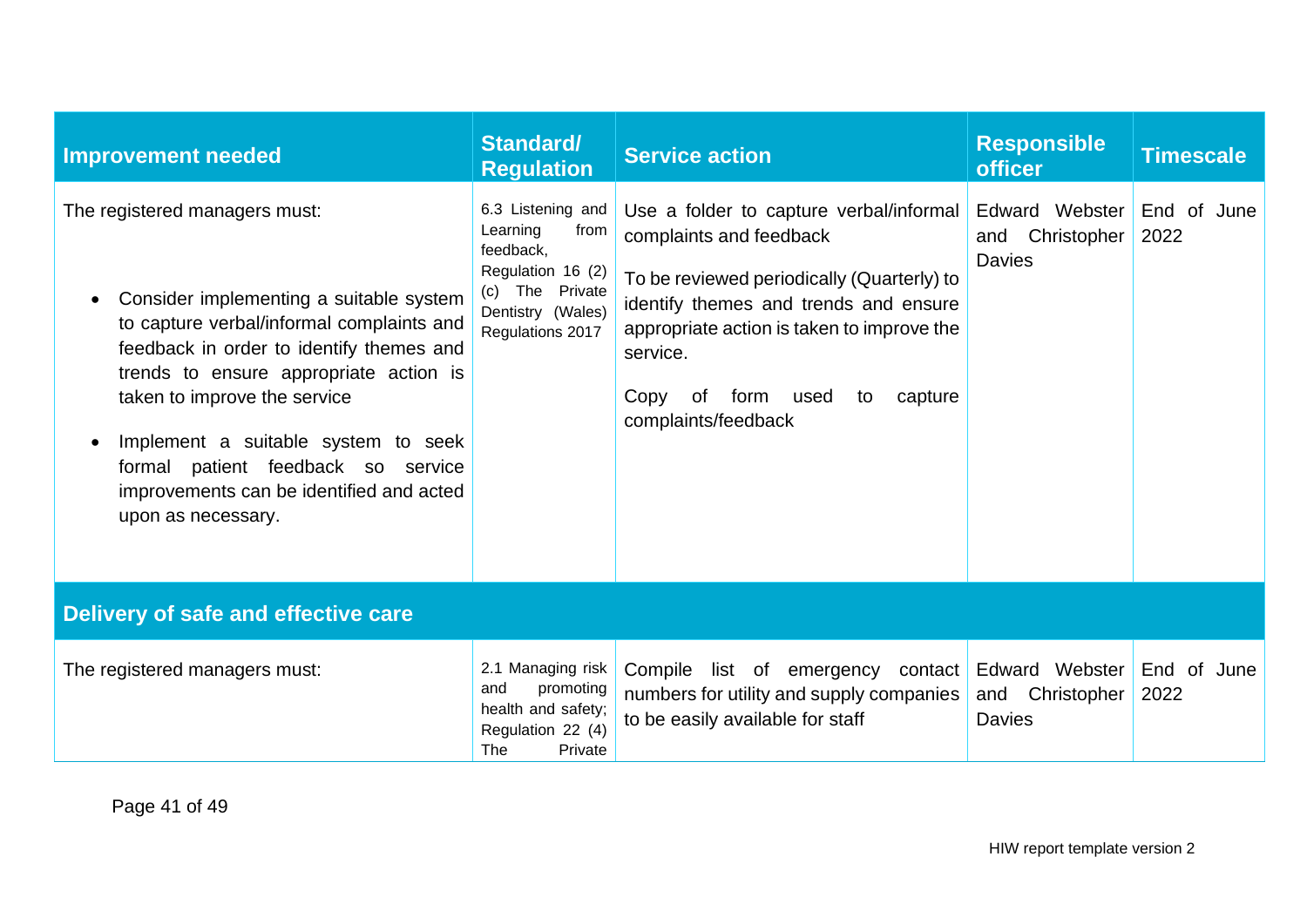| <b>Improvement needed</b>                                                                                                                                                                                                                                                                                                                                                                                                           | <b>Standard/</b><br><b>Regulation</b>                                                                                                                                             | <b>Service action</b>                                                                                                                                                  | <b>Responsible</b><br><b>officer</b>                  | <b>Timescale</b>                                                                             |
|-------------------------------------------------------------------------------------------------------------------------------------------------------------------------------------------------------------------------------------------------------------------------------------------------------------------------------------------------------------------------------------------------------------------------------------|-----------------------------------------------------------------------------------------------------------------------------------------------------------------------------------|------------------------------------------------------------------------------------------------------------------------------------------------------------------------|-------------------------------------------------------|----------------------------------------------------------------------------------------------|
| Add contact details for utility and supply<br>$\bullet$<br>companies to the business continuity plan<br>to include emergency telephone numbers<br>Undertake a full fire risk assessment and<br>ensure actions identified to mitigate<br>highlighted risks are carried out in a timely<br>and prompt manner<br>Ensure that all staff undertake Fire Safety<br>and awareness training and that this is<br>repeated on an annual basis | Dentistry (Wales)<br>Regulations 2017                                                                                                                                             | Fire<br>training<br>risk<br>marshal<br>and<br>assessment<br>Perform regular fire drills and fire safety<br>training<br>Copy of list of numbers and logs of<br>training |                                                       | Completed<br>Ongoing                                                                         |
| The registered managers must ensure:<br>Sharps bins are positioned in a safe,<br>$\bullet$<br>secure manner that limits the risk of<br>sharps injuries to staff and patients<br>That unnecessary equipment is removed<br>from the dental surgery                                                                                                                                                                                    | 2.4<br>Infection<br>Prevention<br>and<br>Control (IPC) and<br>Decontamination,<br>Regulation 13 (5)<br>& Regulation 22<br>The<br>Private<br>Dentistry (Wales)<br>Regulations 2017 | Consider<br>dedicated<br>decontamination<br>room<br>Sharp bins moved in a safe, secure<br>manner<br>Unnecessary equipment removed from<br>dental surgery               | Edward Webster<br>Christopher<br>and<br><b>Davies</b> | Ongoing<br>End of June<br>2022<br>As<br>necessary<br>(regarding<br>autoclave<br>replacement) |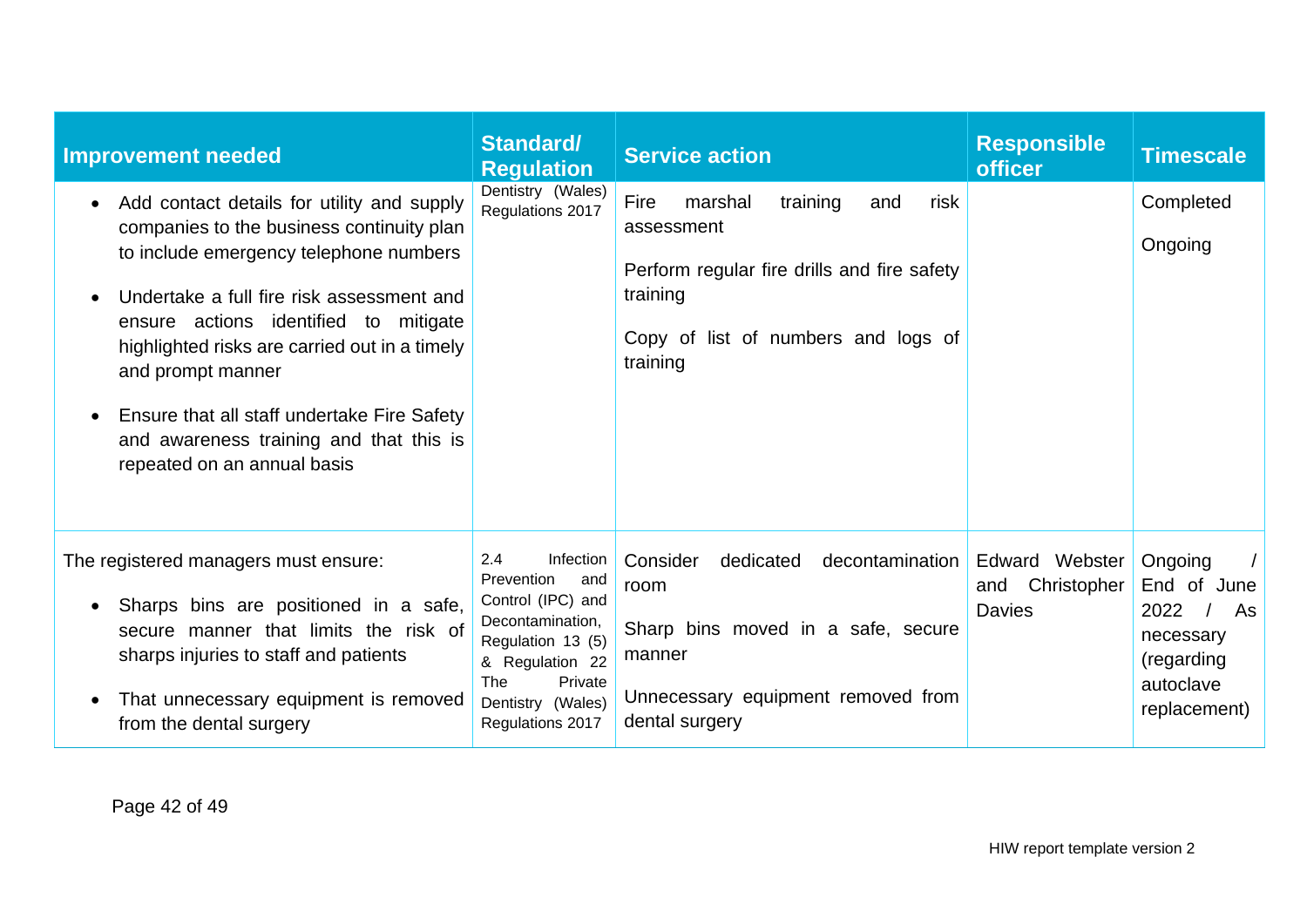| <b>Improvement needed</b>                                                                                                             | Standard/<br><b>Regulation</b>                                                | <b>Service action</b>                                                                                                | <b>Responsible</b><br><b>officer</b>                  | <b>Timescale</b>                                         |
|---------------------------------------------------------------------------------------------------------------------------------------|-------------------------------------------------------------------------------|----------------------------------------------------------------------------------------------------------------------|-------------------------------------------------------|----------------------------------------------------------|
| Electrical wiring does not provide a hazard<br>$\bullet$<br>or hinder adequate cleaning of the dental<br>surgery                      |                                                                               | Keep a daily record of checks undertaken<br>within the dental practice relating to<br>cleaning and infection control |                                                       |                                                          |
| Keep a daily record of the checks<br>$\bullet$<br>undertaken within the dental practice<br>relating to cleaning and infection control |                                                                               | Cupboards used to store clinical items<br>regularly cleaned. Switch within storage<br>cupboard is replaced           |                                                       |                                                          |
| Cupboards used to store clinical items are<br>$\bullet$<br>regularly cleaned and kept free of dust and<br>insects.                    |                                                                               | Replace the autoclave if ineffective<br>HIW informed of any progress                                                 |                                                       |                                                          |
| The switch within the storage cupboard is<br>replaced                                                                                 |                                                                               |                                                                                                                      |                                                       |                                                          |
| if<br>the<br>autoclave<br>cleaning<br>Replace<br>becomes ineffective.                                                                 |                                                                               |                                                                                                                      |                                                       |                                                          |
| The registered managers must:                                                                                                         | 2.6<br>Medicines<br>Management;<br>Regulation 13 (4)<br><b>The</b><br>Private | Obtain evidence from the accepting<br>of<br>pharmacy<br>expired<br>drugs<br>and<br>medication                        | Edward Webster<br>Christopher<br>and<br><b>Davies</b> | <b>of</b><br>End<br>June/when<br>drugs<br>expire<br>2022 |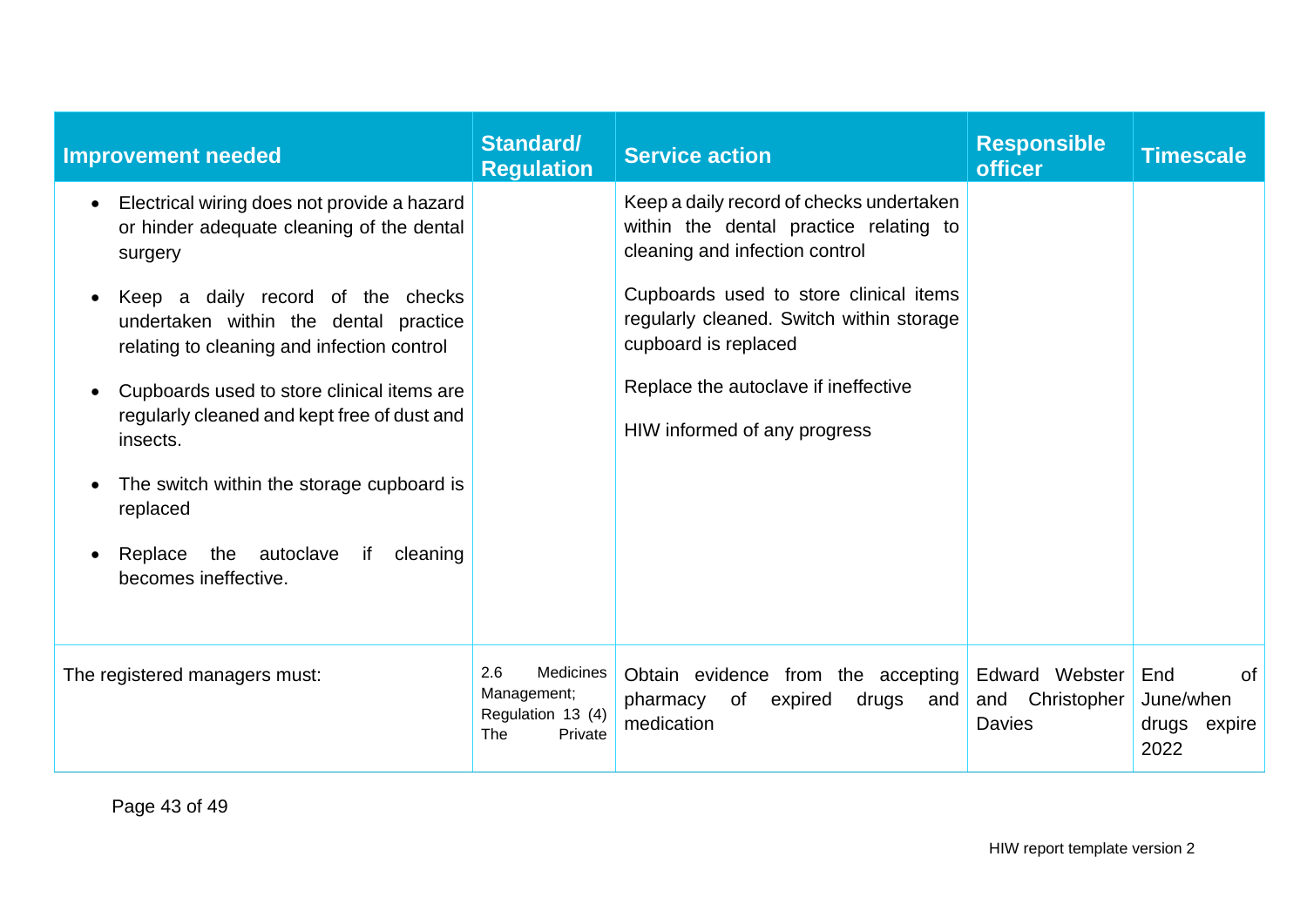| <b>Improvement needed</b>                                                                                                                                                                                                                                                                                                                                                                                             | <b>Standard/</b><br><b>Regulation</b>                                                                                                             | <b>Service action</b>                                                                                                                                                                                                                                                                                                                                                                                                                       | <b>Responsible</b><br><b>officer</b>                  | <b>Timescale</b>                                                              |
|-----------------------------------------------------------------------------------------------------------------------------------------------------------------------------------------------------------------------------------------------------------------------------------------------------------------------------------------------------------------------------------------------------------------------|---------------------------------------------------------------------------------------------------------------------------------------------------|---------------------------------------------------------------------------------------------------------------------------------------------------------------------------------------------------------------------------------------------------------------------------------------------------------------------------------------------------------------------------------------------------------------------------------------------|-------------------------------------------------------|-------------------------------------------------------------------------------|
| Obtain evidence from the accepting<br>$\bullet$<br>of<br>disposal<br>0f<br>expired<br>pharmacy<br>emergency drugs and medication<br>Keep a written log of prescriptions issued<br>$\bullet$                                                                                                                                                                                                                           | Dentistry (Wales)<br>Regulations 2017                                                                                                             | Keep a written log of prescriptions issued<br>Records will be available                                                                                                                                                                                                                                                                                                                                                                     |                                                       |                                                                               |
| The registered managers must:<br>Develop a radiology file to ensure that all<br>$\bullet$<br>information<br>relevant<br>relating<br>to<br>radiographic equipment in the practice is<br>easy to find for all staff<br>Ensure each x-ray machine has a<br>dedicated log for exposures taken<br>Provide visual and/or written information<br>$\bullet$<br>for patients to inform of the benefits and<br>risks of x-rays. | 2.9<br>Medical<br>devices,<br>and<br>equipment<br>diagnostic<br>systems;<br>Regulation 13 The<br>Private Dentistry<br>(Wales)<br>Regulations 2017 | Radiography file available online to<br>ensure all relevant information is easy to<br>find for all staff<br>Ensure that each X-ray machine has a<br>dedicated log for exposures taken<br>Provide visual and/or written information<br>for patients to inform of benefits and risks<br>of X-rays via a poster<br><b>HIW</b><br>Provide<br>evidence<br>with<br>Ωf<br>satisfactory training in ionising radiation<br>regulations for all staff | Edward Webster<br>Christopher<br>and<br><b>Davies</b> | End<br>of<br>July<br>2022<br>of June<br>End<br>2022<br>End<br>of June<br>2022 |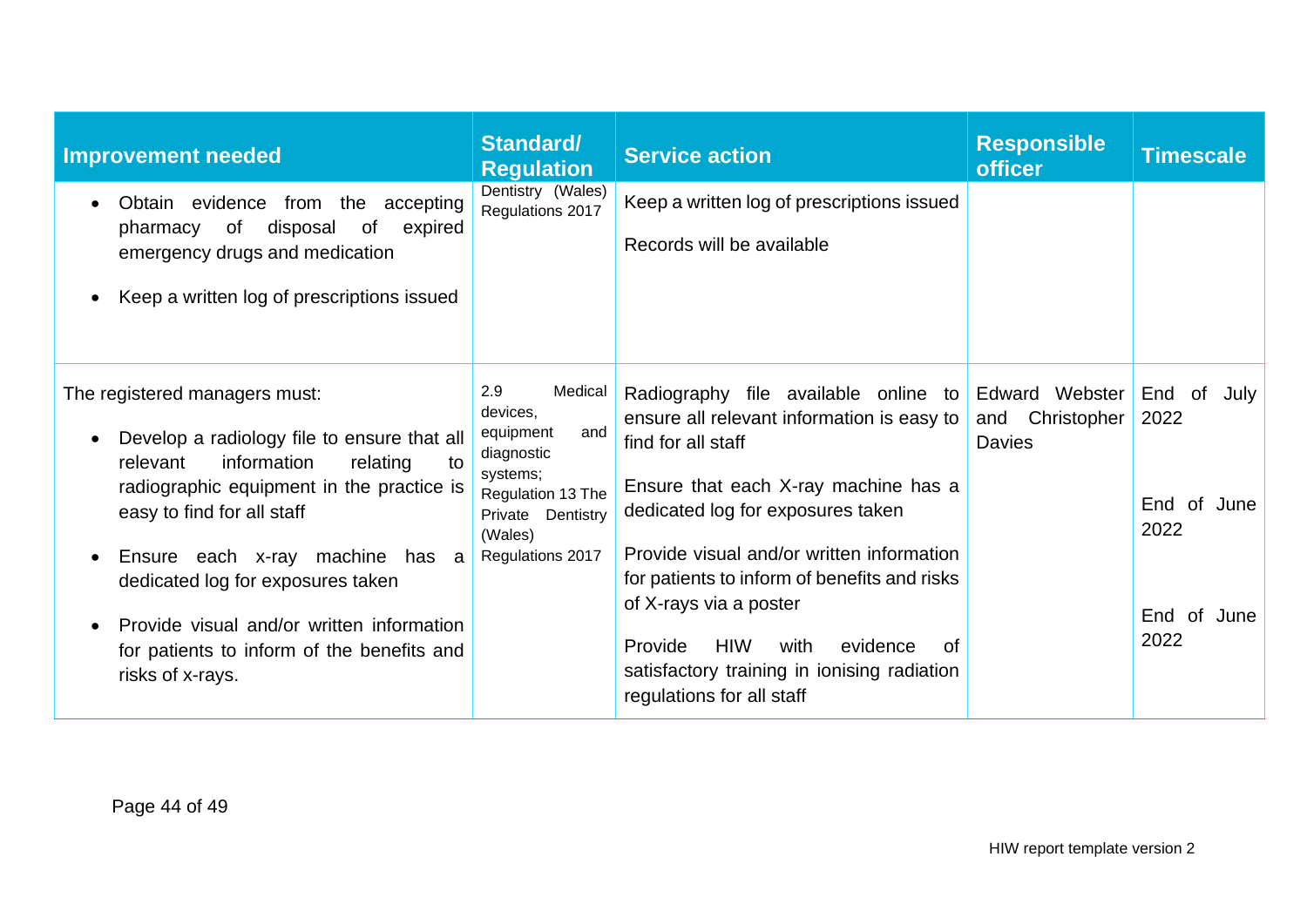| <b>Improvement needed</b>                                                                                                                                                                                                                                                                                                      | <b>Standard/</b><br><b>Regulation</b>                                                                                            | <b>Service action</b>                                                                                                                                                                                                                                                      | <b>Responsible</b><br><b>officer</b>                  | <b>Timescale</b>                                                  |
|--------------------------------------------------------------------------------------------------------------------------------------------------------------------------------------------------------------------------------------------------------------------------------------------------------------------------------|----------------------------------------------------------------------------------------------------------------------------------|----------------------------------------------------------------------------------------------------------------------------------------------------------------------------------------------------------------------------------------------------------------------------|-------------------------------------------------------|-------------------------------------------------------------------|
| Provide HIW with evidence of satisfactory<br>$\bullet$<br>training in ionising radiation regulations for<br>all staff working within the dental practice<br>Provide HIW with evidence of satisfactory<br>$\bullet$<br>examinations of radiographic<br>critical<br>equipment in use at the dental practice.                     |                                                                                                                                  | Provide HIW with evidence of critical<br>examinations of radiographic equipment                                                                                                                                                                                            |                                                       |                                                                   |
| The registered managers should:<br>Undertake the HEIW Maturity Matrix and<br>$\bullet$<br>SOSET tools available via HEIW<br>Undertake further audit activity to include<br>$\bullet$<br>dental record keeping, anti-microbial<br>prescribing and smoking cessation<br>Consider implementing an audit and<br>improvement policy | Safe and<br>3.1<br><b>Clinically Effective</b><br>care; Regulation<br>The Private<br>16<br>Dentistry (Wales)<br>Regulations 2017 | Undertake the HEIW Maturity Matrix and<br><b>SOSET</b> tools<br>Undertake further audit activity to include<br>dental record keeping, antimicrobial<br>prescribing and smoking cessation<br>Implement an audit and improvement<br>policy<br>To be available for inspection | Edward Webster<br>Christopher<br>and<br><b>Davies</b> | End of Sept<br>2022/<br>quarterly<br><b>of</b><br>cycle<br>audits |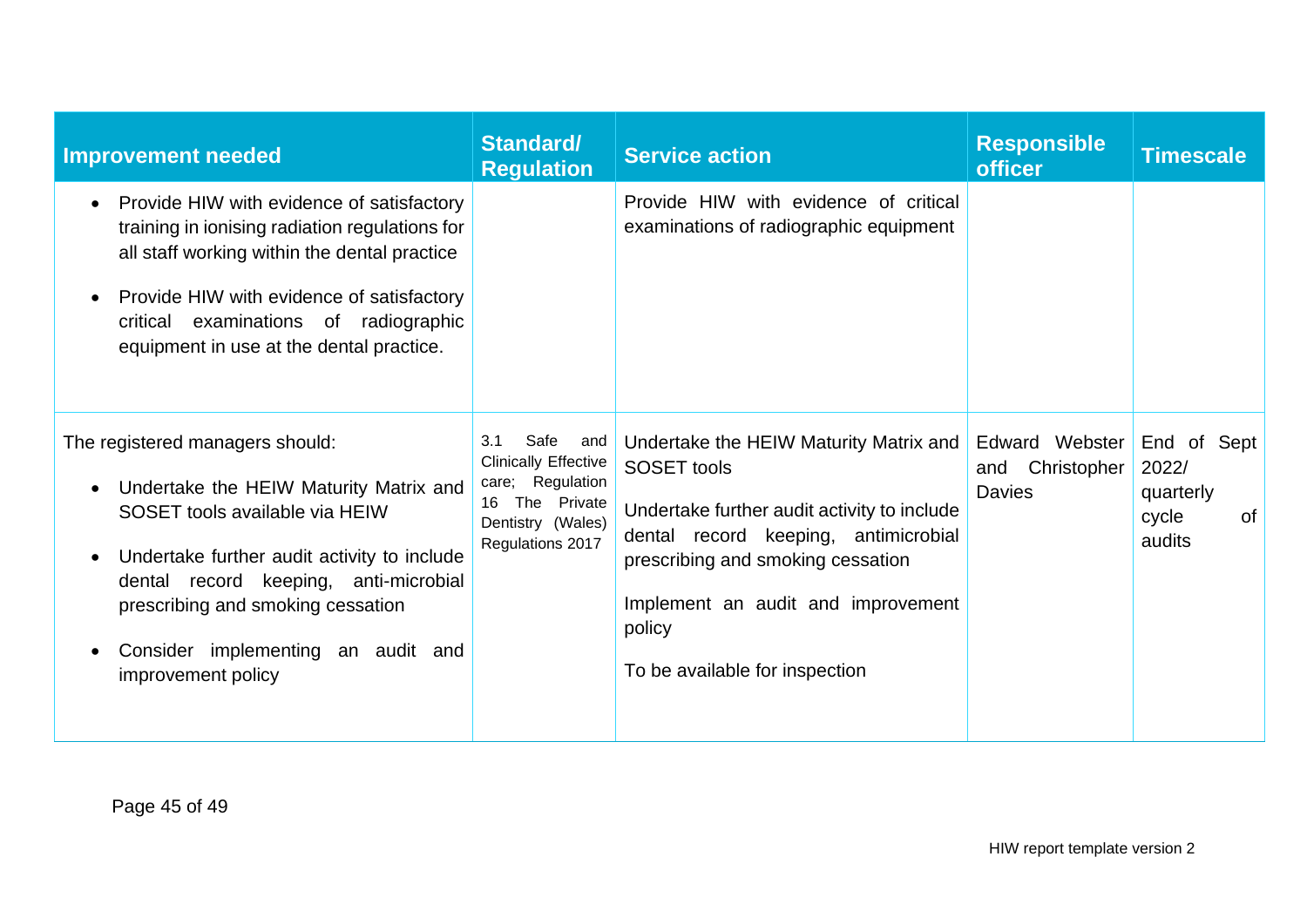| <b>Improvement needed</b>                                                                                                                                                                                   | <b>Standard/</b><br><b>Regulation</b>                                                                                                                        | <b>Service action</b>                                                                                                                                                                                                                     | <b>Responsible</b><br><b>officer</b>                  | <b>Timescale</b>          |  |
|-------------------------------------------------------------------------------------------------------------------------------------------------------------------------------------------------------------|--------------------------------------------------------------------------------------------------------------------------------------------------------------|-------------------------------------------------------------------------------------------------------------------------------------------------------------------------------------------------------------------------------------------|-------------------------------------------------------|---------------------------|--|
| The registered managers should ensure that<br>current arrangements to safeguard confidential<br>and sensitive information held within the practice<br>are sufficient to prevent unauthorised access.        | Information<br>3.4<br>Governance and<br>Communications<br>Technology;<br>Regulation 20 (2)<br><b>The</b><br>Private<br>Dentistry (Wales)<br>Regulations 2017 | Ensure that current arrangements to<br>safeguard confidential and sensitive<br>information help within the<br>practice<br>prevent unauthorised access<br>Lock away appointment books and staff<br>files<br>To be available for inspection | Edward Webster<br>Christopher<br>and<br><b>Davies</b> | End of June<br>2022       |  |
| The registered managers should ensure that a<br>record keeping audit is completed annually or<br>sooner as audit results dictate, and further<br>training carried out to ensure improvement as<br>required. | 3.5<br>Record<br>keeping;<br>Regulation 8 (1)<br>(n) The Private<br>Dentistry (Wales)<br>Regulations 2017                                                    | Ensure record keeping audit completed<br>To be available for inspection                                                                                                                                                                   | Edward Webster<br>Christopher<br>and<br><b>Davies</b> | End<br>July<br>0f<br>2022 |  |
| <b>Quality of management and leadership</b>                                                                                                                                                                 |                                                                                                                                                              |                                                                                                                                                                                                                                           |                                                       |                           |  |
| The registered managers must<br>ensure they have an effective and efficient<br>$\bullet$<br>system of governance in place. This is to<br>ensure that documentation relating to the                          | Governance,<br>Leadership<br>and<br>Accountability;<br>Regulation 8 (1)<br>The<br>Private                                                                    | File dental practice documentation in an<br>orderly manner<br>Paperwork kept in a safe and secure<br>manner                                                                                                                               | Edward Webster<br>Christopher<br>and<br><b>Davies</b> | Ongoing                   |  |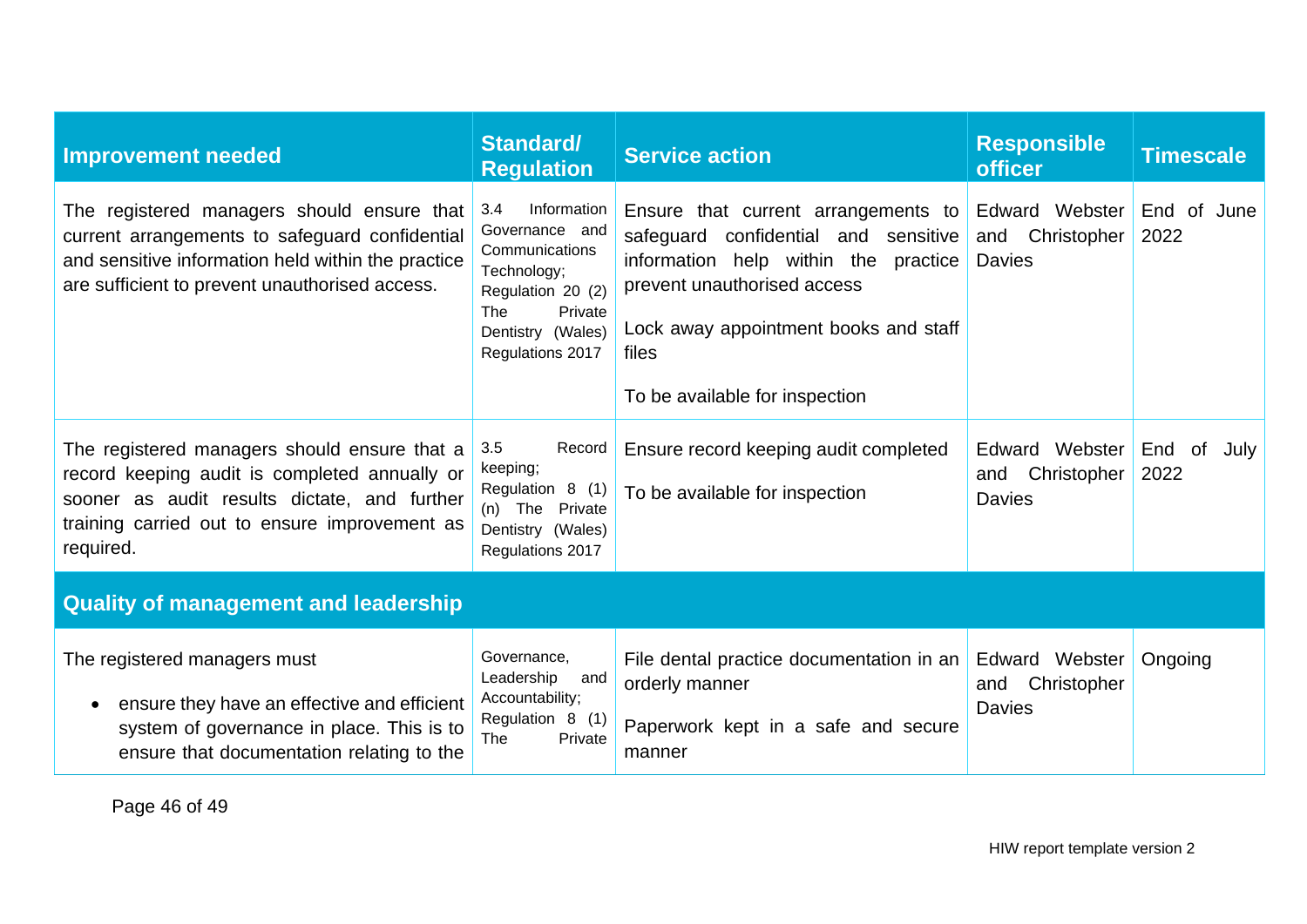| <b>Improvement needed</b>                                                                                                                                                                                                                                                                                                                                                                                                                                                       | Standard/<br><b>Regulation</b>                                                                             | <b>Service action</b>                                                                                                                                                                                                                                                                              | <b>Responsible</b><br><b>officer</b>                  | <b>Timescale</b>    |
|---------------------------------------------------------------------------------------------------------------------------------------------------------------------------------------------------------------------------------------------------------------------------------------------------------------------------------------------------------------------------------------------------------------------------------------------------------------------------------|------------------------------------------------------------------------------------------------------------|----------------------------------------------------------------------------------------------------------------------------------------------------------------------------------------------------------------------------------------------------------------------------------------------------|-------------------------------------------------------|---------------------|
| running of the dental practice, including<br>staff personal folders, are filed in an<br>orderly and efficient manner that protects<br>the confidential and sensitive nature of the<br>information.<br>Paperwork must be kept in a safe and<br>and<br>stacked<br>not<br>manner<br>secure<br>precariously within the waiting area<br>Relocate the computer printer to an area<br>$\bullet$<br>that ensure the privacy and confidentiality<br>of the documents that may be printed | Dentistry (Wales)<br>Regulations 2017                                                                      | Relocate the printer to an area to ensure<br>privacy and confidentiality of documents<br>that may be printed<br>To be available for inspection                                                                                                                                                     |                                                       |                     |
| The registered managers must:<br>Ensure all staff have a valid enhanced<br>DBS for child and adult workforce prior to<br>commencing employment for the dental<br>practice<br>Ensure all clinical staff taking part in<br>procedures<br>exposure<br>prone<br>can<br>vaccination<br>demonstrate<br>and<br>a                                                                                                                                                                       | Workforce:<br>7.1<br>Regulation 17 &<br>Schedule 3 The<br>Private Dentistry<br>(Wales)<br>Regulations 2017 | All staff should have valid enhanced DBS<br>check for child and adult workforce<br>Make policy to ensure all staff have valid<br>enhanced DBS check for child and adult<br>workforce<br>Ensure that all staff can demonstrate<br>vaccination and a satisfactory immune<br>response for hepatitis B | Edward Webster<br>Christopher<br>and<br><b>Davies</b> | End of July<br>2022 |

Page 47 of 49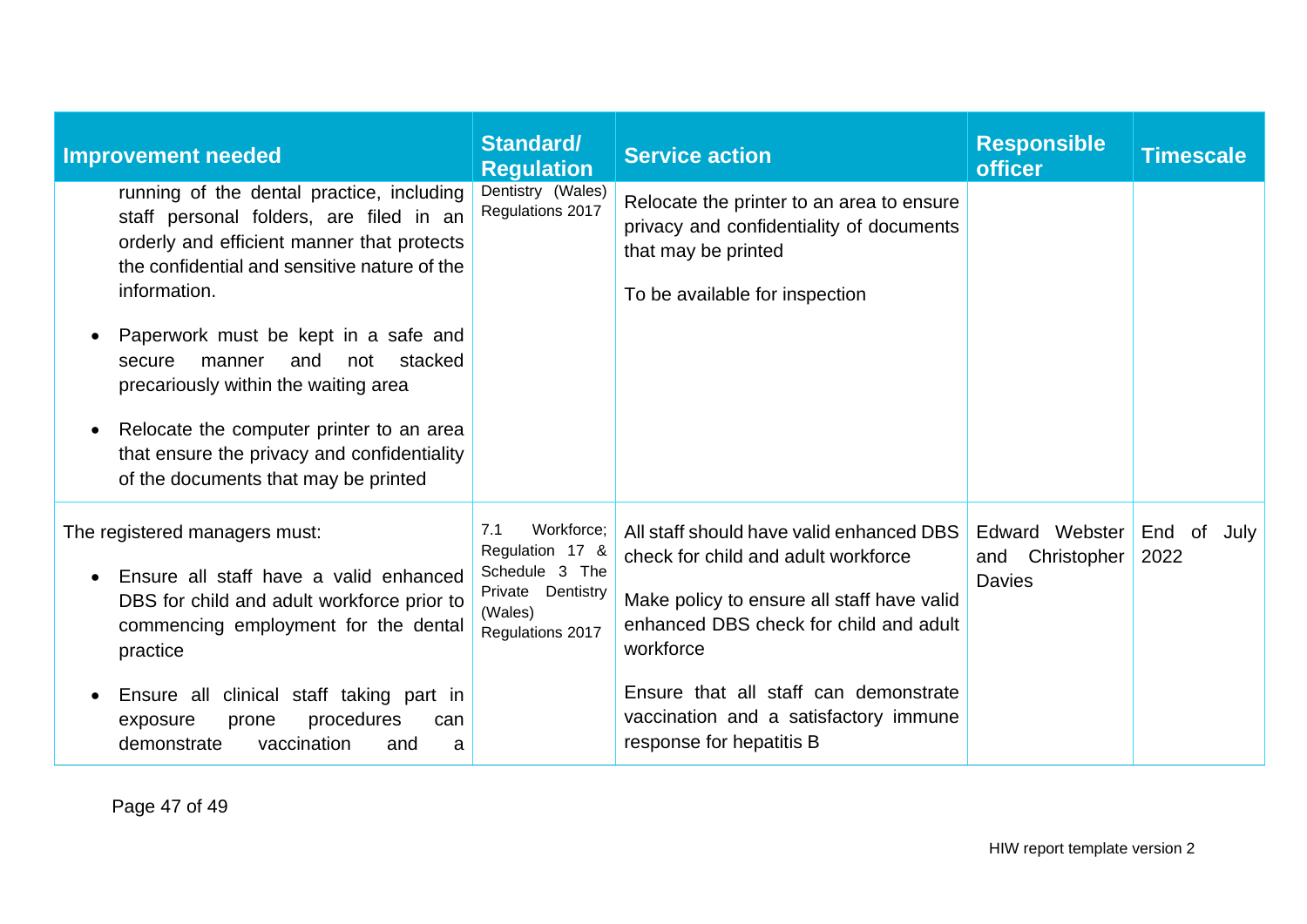| Improvement needed                                                                                                      | Standard/<br><b>Regulation</b> | <b>Service action</b>                                                                                   | <b>Responsible</b><br><b>officer</b> | Timescale |
|-------------------------------------------------------------------------------------------------------------------------|--------------------------------|---------------------------------------------------------------------------------------------------------|--------------------------------------|-----------|
| for<br>satisfactory<br>immune<br>response<br><b>Hepatitis B</b>                                                         |                                | Provide annual appraisals for all staff                                                                 |                                      |           |
| Provide annual appraisals for staff<br>$\bullet$                                                                        |                                | Hold regular, minuted staff meetings                                                                    |                                      |           |
| Hold regular, minuted staff meetings<br>$\bullet$                                                                       |                                | Ensure mandatory training is up to date<br>for all staff at all times                                   |                                      |           |
| Ensure mandatory training (including fire<br>safety and awareness training) is up to<br>date for all staff at all times |                                | Ensure mandatory training is up to date<br>for all staff at all times<br>To be available for inspection |                                      |           |
|                                                                                                                         |                                |                                                                                                         |                                      |           |

The following section must be completed by a representative of the service who has overall responsibility and accountability for ensuring the improvement plan is actioned.

### **Service representative : Edward Webster**

**Name (print): Edward Webster**

**Job role: Registered Manager**

**Date: 6/6/22**

Page 48 of 49